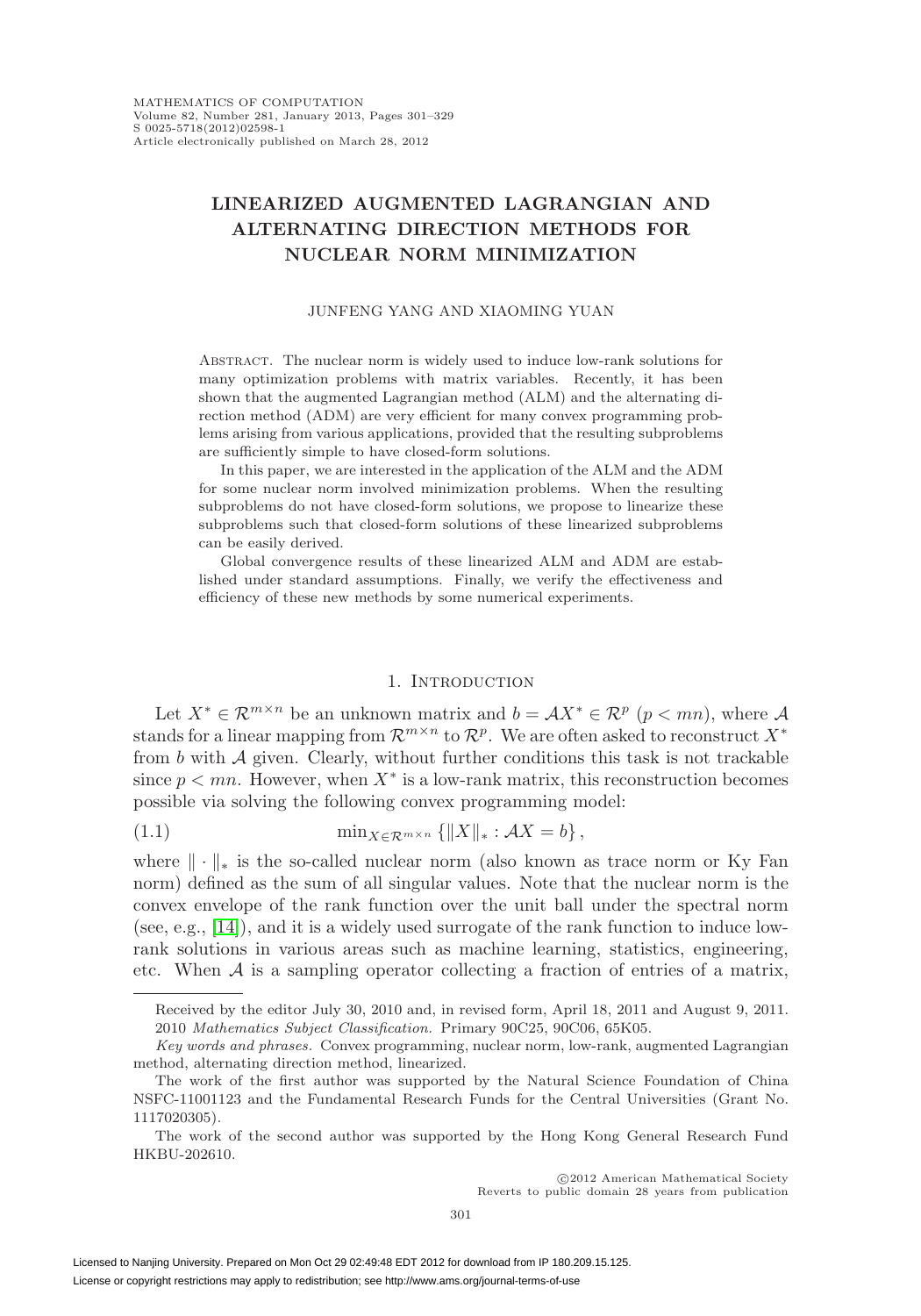[\(1.1\)](#page-0-0) reduces to the well-known matrix completion problem. We refer to [\[8,](#page-26-1) [9\]](#page-26-2) for some breakthrough results on the matrix completion problem, and [\[40\]](#page-27-0) for recent development on  $(1.1)$  with a generic linear operator  $\mathcal{A}$ .

In practice, b is often obtained through hardware implementation, and it usually suffers from a nontrivial level of noise. That is,  $b = \mathcal{A}X^* + \omega$ , where  $\omega$  contains measurement errors dominated by certain normal distribution. With the consideration of noise, [\(1.1\)](#page-0-0) is often relaxed to the nuclear norm regularized least squares problem

<span id="page-1-0"></span>(1.2) 
$$
\min_{X \in \mathcal{R}^{m \times n}} \|X\|_{*} + \frac{1}{2\mu} \|\mathcal{A}X - b\|_{2}^{2},
$$

or its constrained alternative

<span id="page-1-1"></span>(1.3) 
$$
\min_{X \in \mathcal{R}^{m \times n}} \{ \|X\|_{*} : \|AX - b\|_{2} \le \delta \},
$$

where  $\mu > 0$  and  $\delta > 0$  are parameters reflecting the level of noise. Based on their respective optimality conditions, the models [\(1.2\)](#page-1-0) and [\(1.3\)](#page-1-1) are theoretically related in the sense that solving one of them can determine a value of the noise parameter for the other such that these two models share a common solution. In the area of machine learning, [\(1.2\)](#page-1-0) is of particular interest. For example, it is shown in [\[1,](#page-26-3) [2,](#page-26-4) [36,](#page-27-1) [38\]](#page-27-2) that certain multi-task learning problems with least squares loss functions can be exactly captured by  $(1.2)$ . On the other hand, the model  $(1.3)$  is often preferred when a reasonable estimation of the noise level is available; see [\[31\]](#page-27-3).

In practice, it is not trivial to solve  $(1.1)-(1.3)$  $(1.1)-(1.3)$  $(1.1)-(1.3)$ , and there appears to be a growing interest in developing customized algorithms, particularly for large-scale cases of these nuclear norm involved problems. We now briefly review some influential approaches to these problems. First, the convex problems  $(1.1)-(1.3)$  $(1.1)-(1.3)$  $(1.1)-(1.3)$  can be easily reformulated into semidefinite programming (SDP) problems (see, e.g., [\[14,](#page-26-0) [44\]](#page-28-0)), and thus generic SDP solvers based on interior-point methods such as SeDuMi [\[45\]](#page-28-1) and SDPT3 [\[51\]](#page-28-2) are in principle applicable. However, as pointed out in [\[26,](#page-27-4) [38,](#page-27-2) [40\]](#page-27-0), the interior-point approach is prohibitively inefficient for large-scale (or even medium) cases of these problems. In [\[40\]](#page-27-0), a projected subgradient approach is suggested to solve [\(1.1\)](#page-0-0), whose computation at each iteration is dominated by one singular value decomposition (SVD). The projected subgradient approach is easily implementable, and it can be applied to large-scale cases of [\(1.1\)](#page-0-0). However, this projected subgradient method suffers from slow convergence, especially when high accuracy is required. In  $[40]$ , the authors also develop the UV-parametrization approach to general low-rank matrix reconstruction problems. Specifically, the lowrank matrix X is decomposed into the form  $UV^{\top}$ , where  $U \in \mathcal{R}^{m \times r}$  and  $V \in \mathcal{R}^{n \times r}$ are tall and thin matrices. We refer to [\[54\]](#page-28-3) for a similar approach. This  $UV$ parametrization approach is capable of avoiding the computation of SVD (see, e.g., [\[54\]](#page-28-3)), and it benefits from the reduction of dimensionality from  $mn$  to  $(m + n)r$ (normally,  $r \ll \min(m, n)$  for optimization problems with the low-rank concern). However, the parameter  $r$  is not known a priori for most of applications, and it has to be estimated or dynamically adjusted, which might be difficult to realize. The classical augmented Lagrangian method (also known as the method of multipliers, see, e.g., [\[25,](#page-27-5) [39,](#page-27-6) [46\]](#page-28-4)) is also discussed in [\[40\]](#page-27-0) for low-rank matrix recovery problems based on this UV -parametrization.

In the context of the matrix completion problem where the linear operator  $A$ is a sampling (or projection/restriction) operator (see [\(1.4\)](#page-2-0) for details), a singular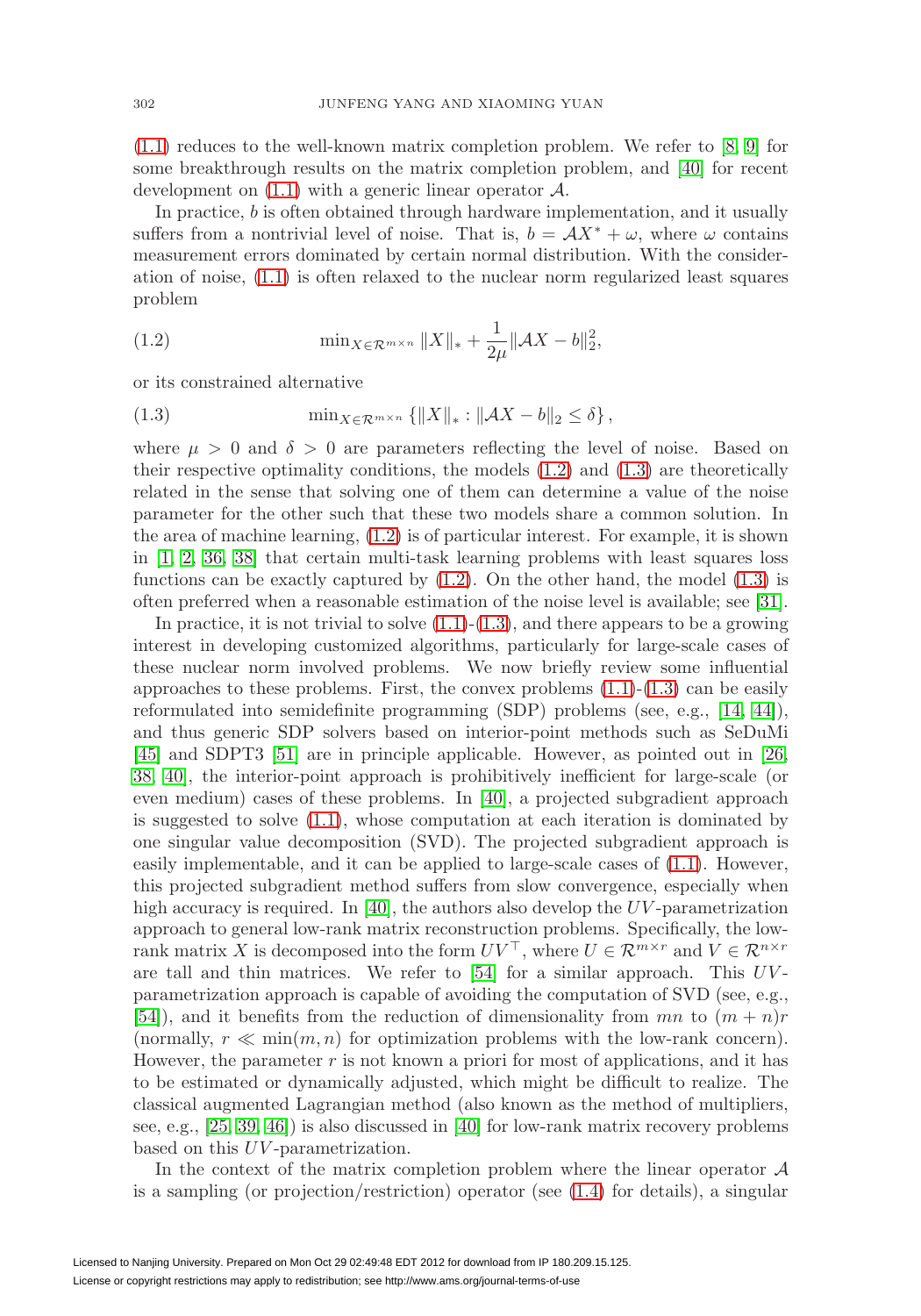value thresholding approach is proposed in [\[4\]](#page-26-5) for solving a regularized version of  $(1.1)$ , and a fixed point continuation scheme is proposed in [\[32\]](#page-27-7) for solving  $(1.2)$ . Moreover, some accelerated proximal gradient algorithms based on Nesterov's work [\[33,](#page-27-8) [34\]](#page-27-9) are developed in [\[26,](#page-27-4) [49\]](#page-28-5) for solving [\(1.2\)](#page-1-0). In particular, the method in [\[49\]](#page-28-5) (b),  $\sigma_1$  are developed in [20, 49] for solving (1.2). In particular, the method in [49] terminates in  $O(1/\sqrt{\varepsilon})$  iterations to attain an  $\varepsilon$ -optimal solution. The method in [\[26\]](#page-27-4) achieves the convergence rate  $O(1/k^2)$  for a more general case of [\(1.2\)](#page-1-0) where the least squares loss function is replaced by a generic smooth loss function. In [\[31\]](#page-27-3), a proximal point algorithmic framework is proposed for solving a generalized constrained nuclear norm minimization problem. In [\[38\]](#page-27-2), the authors first show that a special case of  $(1.2)$  arising from multi-task learning (see  $(6.1)$ ) for details) is reducible to the case where the coefficient matrix has full column rank. Then, they propose several gradient type methods to solve both [\(6.1\)](#page-16-0) and its dual, with the effort of reducing the computation of SVD.

Recently, it has been shown in the literature that the augmented Lagrangian method (ALM) [\[25,](#page-27-5) [39\]](#page-27-6) and the alternating direction method (ADM) [\[17\]](#page-26-6) are very efficient for some convex programming problems arising from various applications, provided that the resulting subproblems are simple enough to have closed-form solutions or can be easily solved up to high precisions. Here, we mention a few of such applications: image processing [\[13,](#page-26-7) [19,](#page-26-8) [35,](#page-27-10) [43\]](#page-28-6), compressive sensing [\[55\]](#page-28-7), SDP [\[47,](#page-28-8) [53\]](#page-28-9) and statistics [\[22,](#page-27-11) [29,](#page-27-12) [48\]](#page-28-10). In particular, the ADM is applied to solve nuclear norm based matrix completion problems in [\[10\]](#page-26-9) where the sampling operator  $A$  is in the form of

<span id="page-2-0"></span>(1.4) AX = XΩ.

Here,  $\Omega \subset \{1, 2, \ldots, m\} \times \{1, 2, \ldots, n\}$  is an index set reflecting known entries of  $X^*$ , and  $X_{\Omega}$  is a vector formed by the components of X with indices in  $\Omega$ . Due to the simplicity of the linear operator  $A$ , all the ADM subproblems of the matrix completion problem can be solved exactly by explicit formulas; see [\[10\]](#page-26-9) for details. In general, the ADM derived in [\[10\]](#page-26-9) (and those in Section [2](#page-3-0) of the present paper) can be viewed as the split Bregman method discussed in [\[7,](#page-26-10) [19\]](#page-26-8) for the general problems with  $\ell_1$ -like regularization where the augmented Lagrangian functions are minimized by only one round of alternating minimization.

In this paper, we first focus on the special case of  $(1.1)-(1.3)$  $(1.1)-(1.3)$  $(1.1)-(1.3)$  where  $\mathcal{A}\mathcal{A}^* = \mathcal{I}$ . Here and hereafter  $\mathcal{A}^*$  and  $\mathcal I$  represent the adjoint of  $\mathcal A$  and the identity operator, respectively. In particular, we show that when the ADM is applied to this case, the resulting subproblems for  $(1.1)-(1.3)$  $(1.1)-(1.3)$  $(1.1)-(1.3)$  all have closed-form solutions. We then concentrate on the general case where  $\mathcal{A}A^* \neq \mathcal{I}$ . The ALM and the ADM are also applicable to  $(1.1)-(1.3)$  $(1.1)-(1.3)$  $(1.1)-(1.3)$ , after some easy reformulations. However, when the ALM and the ADM are applied to  $(1.1)-(1.3)$  $(1.1)-(1.3)$  $(1.1)-(1.3)$  with a generic linear operator  $\mathcal{A}$ , some of the resulting subproblems no longer have closed-form solutions, and the efficiency of the ALM and the ADM depends heavily on how to solve these harder subproblems. We hence propose to linearize those harder subproblems such that closed-form solutions of the linearized subproblems can be achieved. Consequently, linearized ALM and ADM are developed for solving [\(1.1\)](#page-0-0)-[\(1.3\)](#page-1-1) with a generic linear operator  $A$ . The efficiency of these linearized methods is well illustrated by some numerical experiments including comparisons with some existing efficient methods.

Throughout this paper, we use the following notation. We let  $\langle \cdot, \cdot \rangle$  be the standard inner product in a finite dimensional Euclidean space,  $\|\cdot\|$  be the 2-norm, and  $\|\cdot\|_F$  be the Frobenius norm for matrix variables. The transpose of a real matrix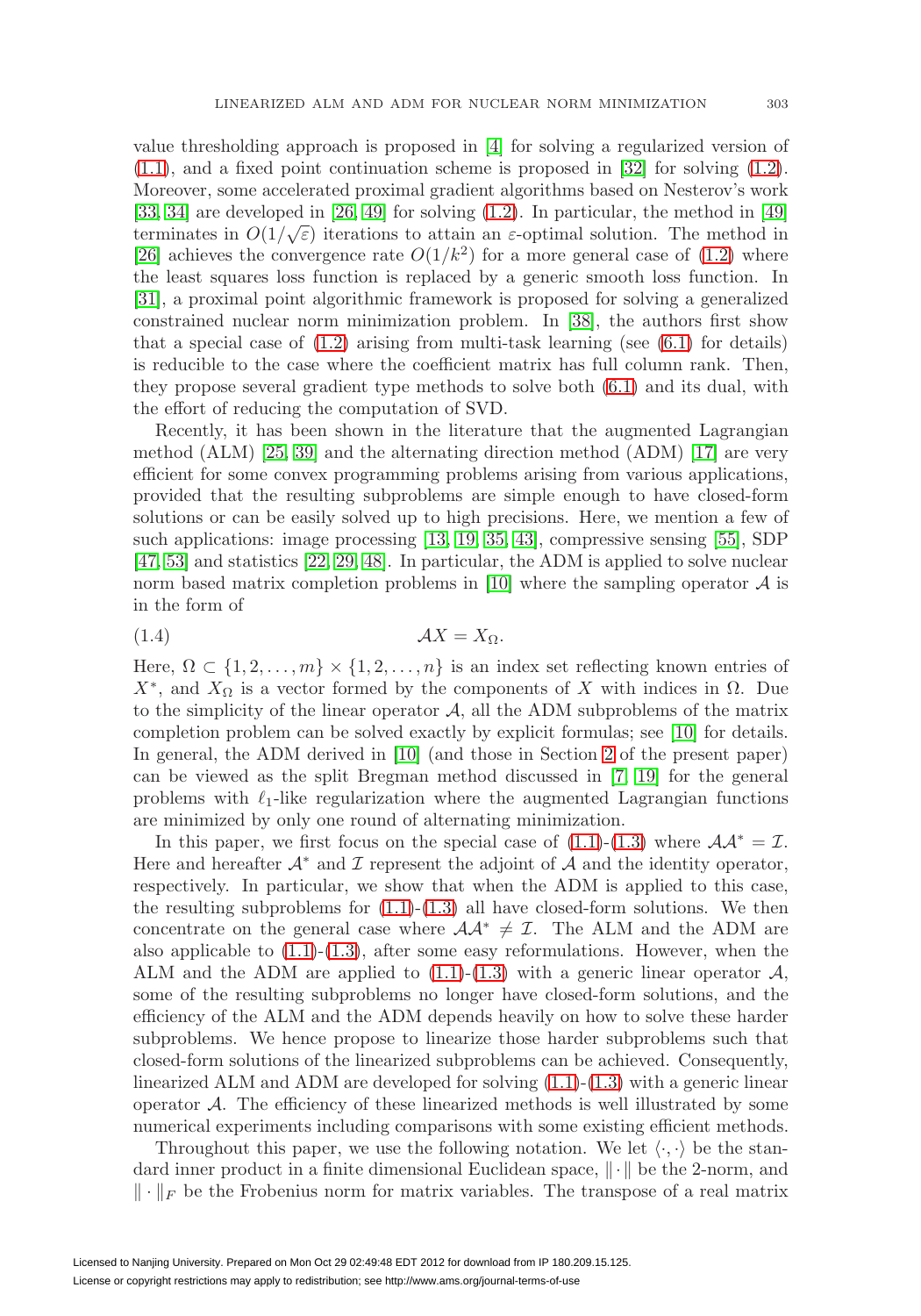is denoted by the superscript "T". The projection operator under the Euclidean distance measure is denoted by  $P$ . Other notation will be introduced as it occurs.

The rest of this paper is organized as follows. In Section [2,](#page-3-0) we apply the ADM to solve [\(1.1\)](#page-0-0)-[\(1.3\)](#page-1-1) with  $A A^* = I$ . Sections [3](#page-5-0) and [4](#page-9-0) concentrate on (1.1)-(1.3) with a generic linear operator A. Specifically, in Section [3](#page-5-0) we present linearized ALM for [\(1.1\)](#page-0-0) and establish its global convergence. Then, in Section [4,](#page-9-0) we extend the same linearization idea to solve [\(1.2\)](#page-1-0) and [\(1.3\)](#page-1-1), and then derive linearized ADMs. Global convergence of the linearized ADMs are also established. In Section [5,](#page-13-0) we clarify the connections of the linearized ALM and ADMs with some existing work in the literature. Numerical results, including comparisons with some existing methods, are reported in Section [6.](#page-15-0) Finally, conclusions are drawn in Section [7.](#page-25-0)

### 2. ADMs for [\(1.1\)](#page-0-0)-[\(1.3\)](#page-1-1)

<span id="page-3-0"></span>In this section, we consider the special case of  $(1.1)-(1.3)$  $(1.1)-(1.3)$  $(1.1)-(1.3)$  with A satisfying  $A A^* = I$ , which has wide applications such as the aforementioned matrix completion problem. We show that when the ADM [\[17\]](#page-26-6) is applied to this special case, all the resulting subproblems have closed-form solutions. We start this section with some preliminaries which are convenient for the presentation of algorithms later.

For  $\delta \geq 0$ , we define

(2.1) 
$$
\mathbf{B}_{\delta} := \{ U \in \mathcal{R}^{m \times n} : ||\mathcal{A}U - b|| \leq \delta \}.
$$

In particular,  $\mathbf{B}_0 = \{U \in \mathcal{R}^{m \times n} : \mathcal{A}U = b\}.$ 

For any  $\alpha > 0$ , it is easy to verify that

<span id="page-3-4"></span>(2.2) 
$$
(\mathcal{I} + \alpha \mathcal{A}^* \mathcal{A})^{-1} = \mathcal{I} - \frac{\alpha}{1 + \alpha} \mathcal{A}^* \mathcal{A},
$$

where  $(\mathcal{I} + \alpha \mathcal{A}^* \mathcal{A})^{-1}$  denotes the inverse operator of  $\mathcal{I} + \alpha \mathcal{A}^* \mathcal{A}$ .

For  $\delta > 0$  and  $Y \in \mathcal{R}^{m \times n}$ , the projection of Y onto  $\mathbf{B}_{\delta}$  is given by

<span id="page-3-1"></span>(2.3) 
$$
\mathcal{P}_{\mathbf{B}_{\delta}}(Y) = Y + \frac{\eta}{\eta + 1} \mathcal{A}^* \left( b - \mathcal{A} Y \right),
$$

where

<span id="page-3-2"></span>(2.4) 
$$
\eta = \max\{\|AY - b\|/\delta - 1, 0\}.
$$

In particular,

<span id="page-3-3"></span>(2.5) 
$$
\mathcal{P}_{\mathbf{B}_0}(Y) = Y + \mathcal{A}^*(b - \mathcal{A}Y).
$$

To see  $(2.3)$ , we have that

$$
\mathcal{P}_{\mathbf{B}_{\delta}}(Y) = \operatorname{argmin}_{X \in \mathcal{R}^{m \times n}} \{ \|X - Y\|_F^2 : \|AX - b\| \le \delta \},\
$$

whose solution is characterized by the following system (deriving the KKT condition of the above minimization problem):

$$
X - Y + \eta \mathcal{A}^* (\mathcal{A}X - b) = 0,
$$
  

$$
\|\mathcal{A}X - b\| \le \delta, \ \eta \ge 0,
$$
  

$$
\eta (\|\mathcal{A}X - b\| - \delta) = 0.
$$

Obviously,  $X := \mathcal{P}_{\mathbf{B}_{\delta}}(Y)$  and  $\eta$  defined respectively in [\(2.4\)](#page-3-2) and [\(2.3\)](#page-3-1) satisfy the above system.

Similarly, consider the problem:

$$
\min_{X \in \mathcal{R}^{m \times n}} \{ \|X - Y\|_F^2 : \mathcal{A}X = b \},\
$$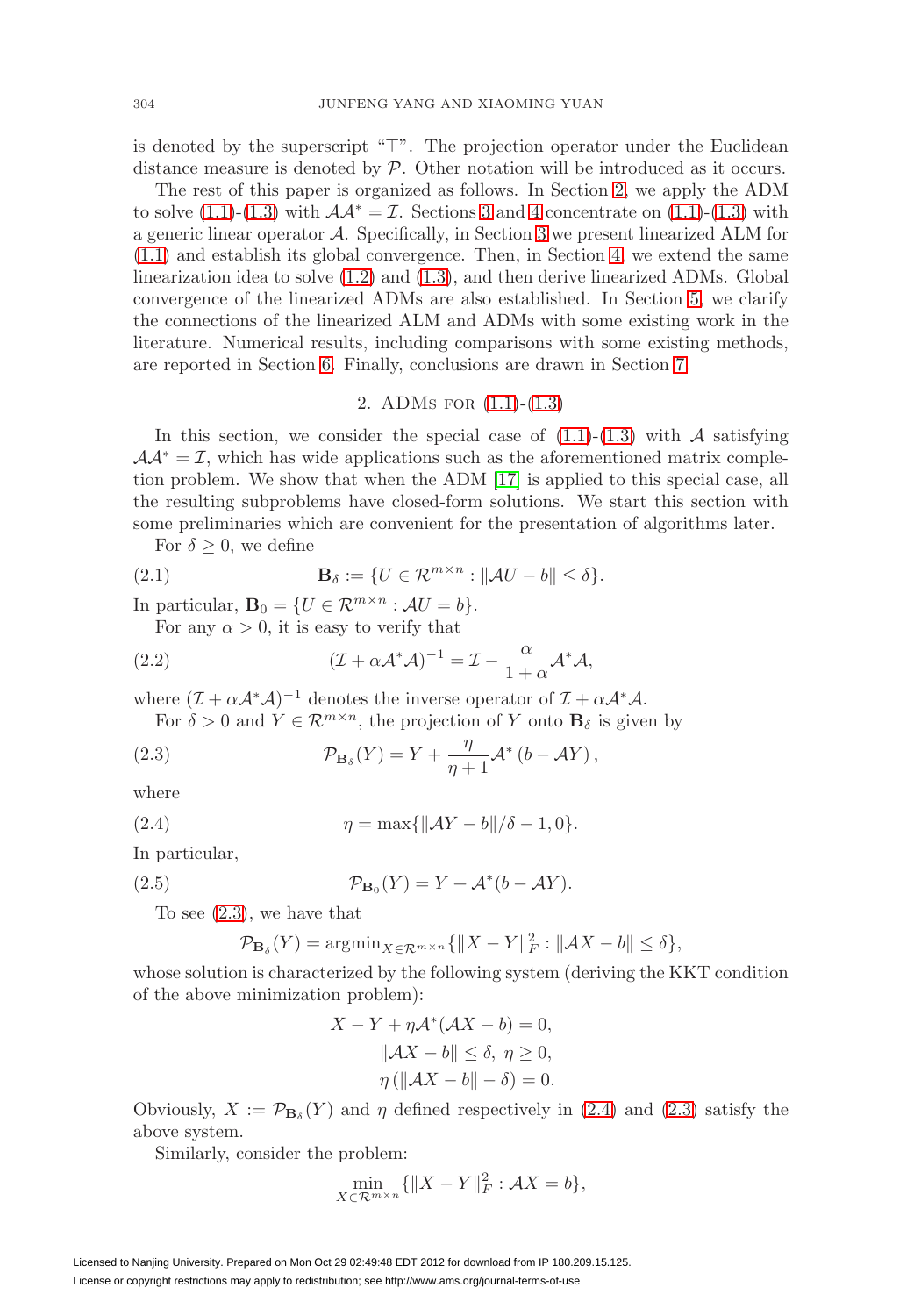whose KKT system is given by

$$
X - Y - \mathcal{A}^* h = 0 \text{ and } \mathcal{A}X = b.
$$

Then, it is easy to check that  $X = \mathcal{P}_{\mathbf{B}_0}(Y)$  defined in [\(2.5\)](#page-3-3) and  $h := b - \mathcal{A}Y$  satisfy the above system. Hence, [\(2.5\)](#page-3-3) is justified.

With given  $Y \in \mathcal{R}^{m \times n}$  and  $\delta > 0$ , let  $Y = U \Sigma V^{\top}$  be the SVD of Y and I be the identity matrix. We define the following "shrinkage" operator

<span id="page-4-3"></span>(2.6) 
$$
\mathcal{D}_{\delta}(Y) := U(\Sigma - \delta I)_{+} V^{\top},
$$

where  $(a)_+ := \max\{a, 0\}$ . Then, it can be shown that (see, e.g., [\[4,](#page-26-5) [32\]](#page-27-7))

<span id="page-4-2"></span>(2.7) 
$$
\mathcal{D}_{\delta}(Y) = \operatorname{argmin}_{X \in \mathcal{R}^{m \times n}} \{ \delta \| X \|_{*} + \frac{1}{2} \| X - Y \|_{F}^{2} \}.
$$

Next, we start to derive the ADMs for  $(1.1)-(1.3)$  $(1.1)-(1.3)$  $(1.1)-(1.3)$ , in the order of  $(1.1)$ ,  $(1.3)$ and [\(1.2\)](#page-1-0).

By introducing an auxiliary variable  $Y \in \mathcal{R}^{m \times n}$ , [\(1.1\)](#page-0-0) is equivalently transformed to

<span id="page-4-0"></span>(2.8) 
$$
\min_{X,Y} \{ \|X\|_* : X = Y, \ Y \in \mathbf{B}_0 \}.
$$

The augmented Lagrangian function of [\(2.8\)](#page-4-0) is given by

<span id="page-4-5"></span>(2.9) 
$$
\mathcal{L}(X, Y, Z, \beta) := \|X\|_{*} - \langle Z, X - Y \rangle + \frac{\beta}{2} \|X - Y\|_{F}^{2},
$$

where Z is the Lagrange multiplier and  $\beta > 0$  is the penalty parameter for the violation of the linear constraints. For simplicity, throughout this paper we assume that  $\beta > 0$  is fixed.

Overall speaking, the ADM [\[17\]](#page-26-6) is a practical variant of the ALM [\[25,](#page-27-5) [39\]](#page-27-6) for linearly (and possibly other simple set) constrained convex programming problems with separable objective functions. For the extensive study of ADM in the context of convex programming and variational inequalities, we refer to, e.g., [\[6,](#page-26-11) [12,](#page-26-12) [15,](#page-26-13) [16,](#page-26-14) [18,](#page-26-15) [21,](#page-27-13) [27,](#page-27-14) [50\]](#page-28-11). When it is applied to solve [\(2.8\)](#page-4-0), the ADM minimizes  $\mathcal{L}(X, Y, Z, \beta)$ with respect to  $X$  and  $Y$  in an alternating order at each iteration, differing from the ALM which minimizes  $\mathcal{L}(X, Y, Z, \beta)$  with respect to X and Y simultaneously. More specifically, given  $Y^k$ ,  $Z^k$  and  $\beta$ , the iterative scheme of ADM for [\(2.8\)](#page-4-0) reads

<span id="page-4-4"></span><span id="page-4-1"></span>(2.10a) 
$$
X^{k+1} = \arg\min_{X} \mathcal{L}(X, Y^k, Z^k, \beta),
$$

(2.10b) 
$$
Y^{k+1} = \arg\min_{Y \in \mathbf{B}_0} \mathcal{L}(X^{k+1}, Y, Z^k, \beta),
$$

(2.10c) 
$$
Z^{k+1} = Z^k - \beta (X^{k+1} - Y^{k+1}).
$$

It is easy to see that the X-subproblem  $(2.10a)$  is reducible to a problem in the form of [\(2.7\)](#page-4-2), and it thus can be solved by the shrinkage operator [\(2.6\)](#page-4-3). On the other hand, the Y-subproblem  $(2.10b)$  amounts to a projection problem onto  $\mathbf{B}_0$ , and it thus can be solved by [\(2.5\)](#page-3-3). Specifically, simple computation shows that the new iterate  $(X^{k+1}, Y^{k+1}, Z^{k+1})$  in [\(2.10\)](#page-4-4) can be explicitly represented by

<span id="page-4-7"></span><span id="page-4-6"></span>(2.11a) 
$$
X^{k+1} = \mathcal{D}_{1/\beta}(Y^k + Z^k/\beta),
$$

(2.11b) 
$$
Y^{k+1} = \mathcal{P}_{\mathbf{B}_0}(X^{k+1} - Z^k/\beta),
$$

(2.11c) 
$$
Z^{k+1} = Z^k - \beta (X^{k+1} - Y^{k+1}),
$$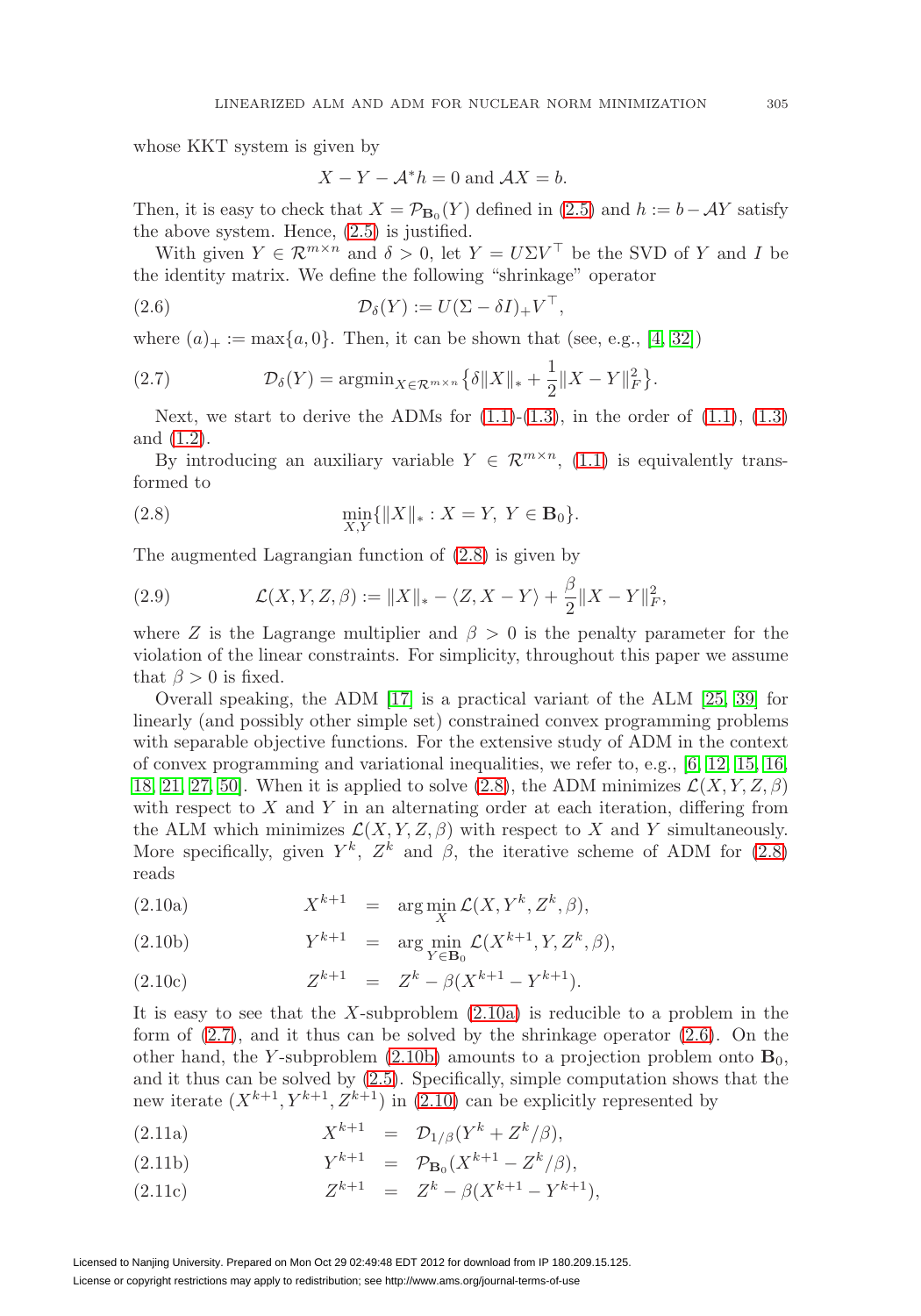which shows that all the resulting subproblems are simple enough to have closedform solutions when the ADM is applied to [\(1.1\)](#page-0-0).

The application of ADM to  $(1.3)$  is completely analogous to that of  $(1.1)$ . By introducing Y, [\(1.3\)](#page-1-1) is equivalent to [\(2.8\)](#page-4-0), but  $\mathbf{B}_{\delta}$  rather than  $\mathbf{B}_{0}$ . The corresponding augmented Lagrangian function is the same as that defined in [\(2.9\)](#page-4-5), and the ADM scheme for [\(1.3\)](#page-1-1) is identical to [\(2.10\)](#page-4-4) except that  $\mathbf{B}_0$  is replaced by  $\mathbf{B}_\delta$ . Eventually, the ADM iterative formulas for  $(1.3)$  is the same as  $(2.11)$  except that  $\mathcal{P}_{\mathbf{B}_0}$  in [\(2.11b\)](#page-4-7) is replaced by  $\mathcal{P}_{\mathbf{B}_\delta}$ . Since  $\mathcal{P}_{\mathbf{B}_\delta}$ , for  $\delta > 0$ , can be computed easily by [\(2.3\)](#page-3-1)-[\(2.4\)](#page-3-2), all the resulting subproblems again have closed-form solutions when the ADM is applied to [\(1.3\)](#page-1-1).

The treatment of  $(1.2)$  is also easy. Clearly,  $(1.2)$  is equivalent to

<span id="page-5-1"></span>(2.12) 
$$
\min_{X,Y} \left\{ \|X\|_{*} + \frac{1}{2\mu} \|\mathcal{A}Y - b\|^{2} : X = Y \right\},
$$

which, as a result of introducing  $Y$ , has a separable objective function. The augmented Lagrangian function of [\(2.12\)](#page-5-1) is

<span id="page-5-2"></span>
$$
(2.13) \quad \mathcal{L}_U(X, Y, Z, \beta) := \|X\|_{*} + \frac{1}{2\mu} \|AY - b\|^2 - \langle Z, X - Y \rangle + \frac{\beta}{2} \|X - Y\|_{F}^2.
$$

The algorithmic framework of the ADM for [\(2.12\)](#page-5-1) has exactly the same form as in [\(2.10\)](#page-4-4) except that  $\mathcal L$  is replaced by  $\mathcal L_U$  and the Y-subproblem is unconstrained. It is easy to see that, for fixed  $X = X^{k+1}$ ,  $Z = Z^k$  and  $\beta$ , the minimization of [\(2.13\)](#page-5-2) with respect to  $Y$  is a least squares problem whose normal equation is equivalent to

$$
\left(\mathcal{I} + \mathcal{A}^* \mathcal{A}/\beta \mu\right) Y = X^{k+1} + \left(\mathcal{A}^* b/\mu - Z^k\right)/\beta,
$$

the solution of which, by using  $(2.2)$ , is given by

(2.14) 
$$
Y^{k+1} = (I - A^*A/\beta\mu)(X^{k+1} - Z^k/\beta) + (1 - 1/\beta\mu)A^*b.
$$

In summary, we have derived ADMs for [\(1.1\)](#page-0-0)-[\(1.3\)](#page-1-1) under the condition  $\mathcal{A}\mathcal{A}^* = \mathcal{I}$ , and all the resulting subproblems are simple enough to have closed-form solutions. It is easy to see that, besides two multiplications of the form  $\mathcal{A}X$  and  $\mathcal{A}^*y$ , the main computation of the derived ADMs at each iteration is one SVD. Since convergence of these ADMs for any fixed  $\beta > 0$  is well studied in the literature (see, e.g., [\[17,](#page-26-6) [18\]](#page-26-15)), we omit the details here.

On the other hand, when  $\mathcal{A}A^* \neq \mathcal{I}$ , some of the resulting ADM subproblems for  $(1.1)-(1.3)$  $(1.1)-(1.3)$  $(1.1)-(1.3)$  do not have closed-form solutions, and this difficulty could result in inefficiency of the ADM greatly. As we will show, the blend of the linearization and proximal techniques can alleviate this difficulty substantially, and this is the main content of Sections [3](#page-5-0) and [4.](#page-9-0)

#### 3. Linearized ALM for [\(1.1\)](#page-0-0)

<span id="page-5-0"></span>In this section, we present a linearized ALM (LALM for short) for solving [\(1.1\)](#page-0-0) and analyze its convergence.

3.1. **LALM for** [\(1.1\)](#page-0-0)**.** The augmented Lagrangian function of [\(1.1\)](#page-0-0) is given by

<span id="page-5-3"></span>(3.1) 
$$
\mathcal{L}(X,\lambda,\beta) := \|X\|_* - \langle \lambda, \mathcal{A}X - b \rangle + \frac{\beta}{2} \|\mathcal{A}X - b\|^2,
$$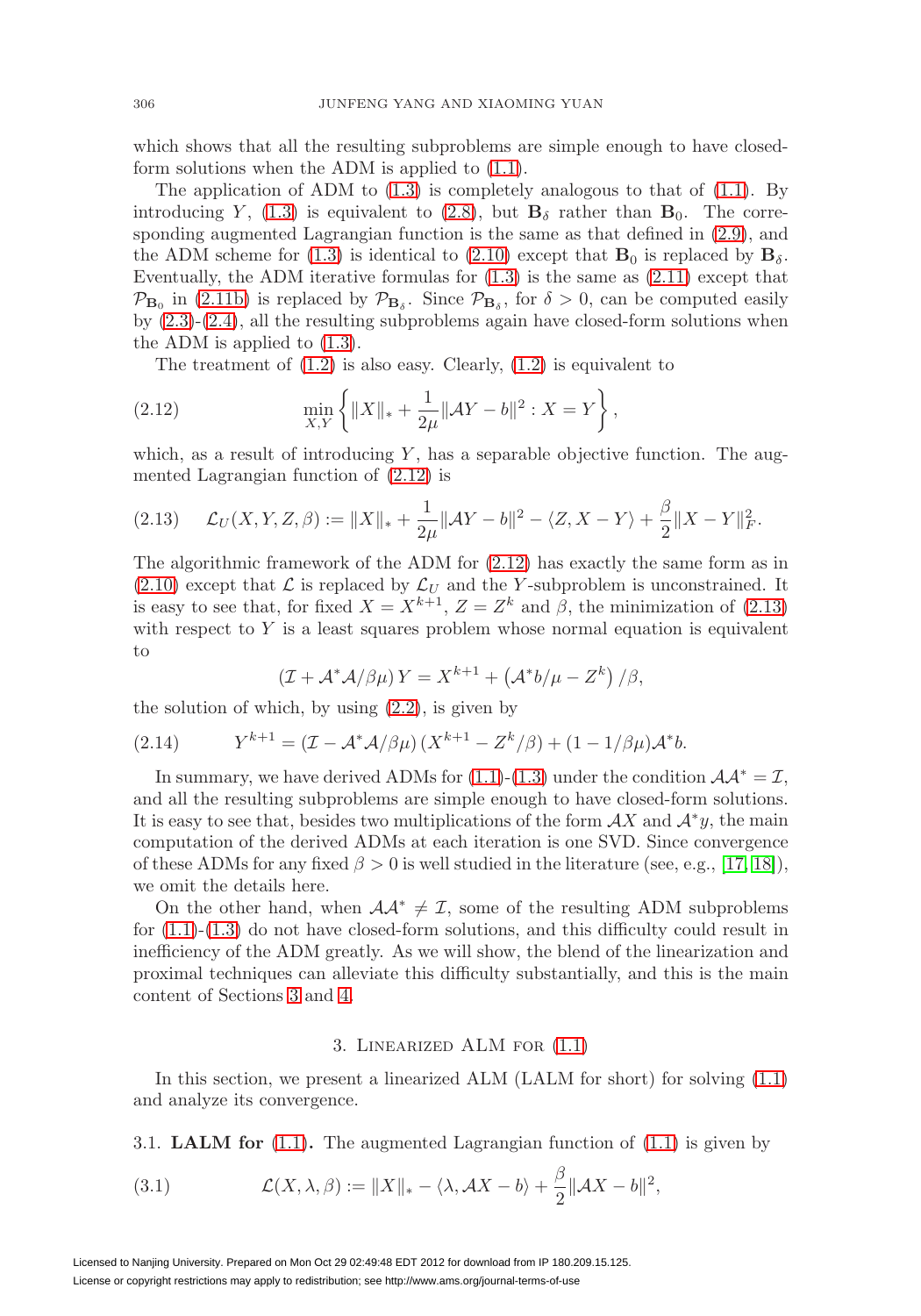where  $\lambda \in \mathcal{R}^p$  is the Lagrange multiplier and  $\beta > 0$  is the penalty parameter. Given  $\lambda^k \in \mathcal{R}^p$ , by applying the classical ALM (see, e.g., [\[25,](#page-27-5) [39\]](#page-27-6)) to [\(1.1\)](#page-0-0), we obtain the following iterative scheme:

<span id="page-6-0"></span>(3.2a) 
$$
X^{k+1} = \arg \min_{X} \mathcal{L}(X, \lambda^k, \beta),
$$

<span id="page-6-2"></span>(3.2b) 
$$
\lambda^{k+1} = \lambda^k + \beta \left( b - \mathcal{A} X^{k+1} \right).
$$

Let  $b^k := b + \lambda^k/\beta$ . The iterative scheme [\(3.2\)](#page-6-0) can be rewritten as

<span id="page-6-1"></span>(3.3a) 
$$
X^{k+1} = \arg \min_{X} \|X\|_{*} + \frac{\beta}{2} \|\mathcal{A}X - b^{k}\|^{2},
$$

(3.3b) 
$$
b^{k+1} = b^k + b - \mathcal{A}X^{k+1}.
$$

Roughly speaking, it is not necessary to solve the subproblem [\(3.3a\)](#page-6-1) up to a very high precision in order to ensure the convergence of the iterative scheme [\(3.3\)](#page-6-2). In fact, to make the ALM [\(3.3\)](#page-6-2) truly implementable, we pursue the ease of solving this subproblem at each iteration as long as the overall convergence of ALM can be guaranteed. Motivated by this philosophy, we propose to approximate the subproblem [\(3.3a\)](#page-6-1) by linearizing the quadratic term of its objective function. With this linearization, the resulting approximation to [\(3.3a\)](#page-6-1) is then simple enough to have closed-form solution. More specifically, we have

<span id="page-6-3"></span>
$$
(3.4) \qquad \frac{1}{2} \|\mathcal{A}X - b^k\|^2 \approx \frac{1}{2} \|\mathcal{A}X^k - b^k\|^2 + \langle g^k, X - X^k \rangle + \frac{1}{2\tau} \|X - X^k\|_F^2,
$$

where  $\tau > 0$  is a proximal parameter, and

<span id="page-6-5"></span>(3.5) 
$$
g^k := \mathcal{A}^*(\mathcal{A}X^k - b^k) = \mathcal{A}^*(\mathcal{A}X^k - b - \lambda^k/\beta)
$$

is the gradient of  $\frac{1}{2} \|\mathcal{A}X - b^k\|^2$  at  $X^k$ . Plugging [\(3.4\)](#page-6-3) into [\(3.3a\)](#page-6-1) and with simple manipulations, we obtain the following approximation to [\(3.3a\)](#page-6-1):

<span id="page-6-4"></span>(3.6) 
$$
\min_X \|X\|_* + \frac{\beta}{2\tau} \|X - (X^k - \tau g^k)\|_F^2.
$$

Obviously, the closed-form solution of [\(3.6\)](#page-6-4) is obtainable based on [\(2.7\)](#page-4-2).

In summary, given  $\lambda^k \in \mathcal{R}^p$ , the proposed LALM for [\(1.1\)](#page-0-0) generates  $(X^{k+1}, \lambda^{k+1})$ by the following iterative framework:

<span id="page-6-7"></span><span id="page-6-6"></span>(3.7a) 
$$
X^{k+1} = \mathcal{D}_{\tau/\beta} (X^k - \tau g^k),
$$

(3.7b) 
$$
\lambda^{k+1} = \lambda^k + \beta \left( b - \mathcal{A} X^{k+1} \right),
$$

where  $q^k$  is given in [\(3.5\)](#page-6-5), and [\(3.7a\)](#page-6-6) is the solution of [\(3.6\)](#page-6-4).

3.2. **Convergence analysis.** In this subsection, we establish the global convergence of the LALM scheme [\(3.7\)](#page-6-7).

Let  $X^*$  be an arbitrary solution of  $(1.1)$ . From standard theory of convex programming, there exists  $\lambda^* \in \mathcal{R}^p$  such that the following conditions are satisfied:

<span id="page-6-8"></span>(3.8) 
$$
\mathcal{A}^*\lambda^* \in \partial \|X^*\|_* \text{ and } \mathcal{A}X^* = b,
$$

where  $\partial\|\cdot\|_*$  stands for the subdifferential of the nonsmooth convex function  $\|\cdot\|_*.$ Specifically, let  $X = U\Sigma V^{\top}$  be the SVD of X, then  $\partial ||X||_{*}$  is given by (see, e.g., [\[3,](#page-26-16) [52\]](#page-28-12))

$$
\partial \|X\|_{*} = \{UV^{\top} + W : U^{\top}W = 0, \, WV = 0, \|W\|_{2} \le 1\},\
$$

where  $||W||_2$  represents the operator norm of W, i.e., its largest singular value.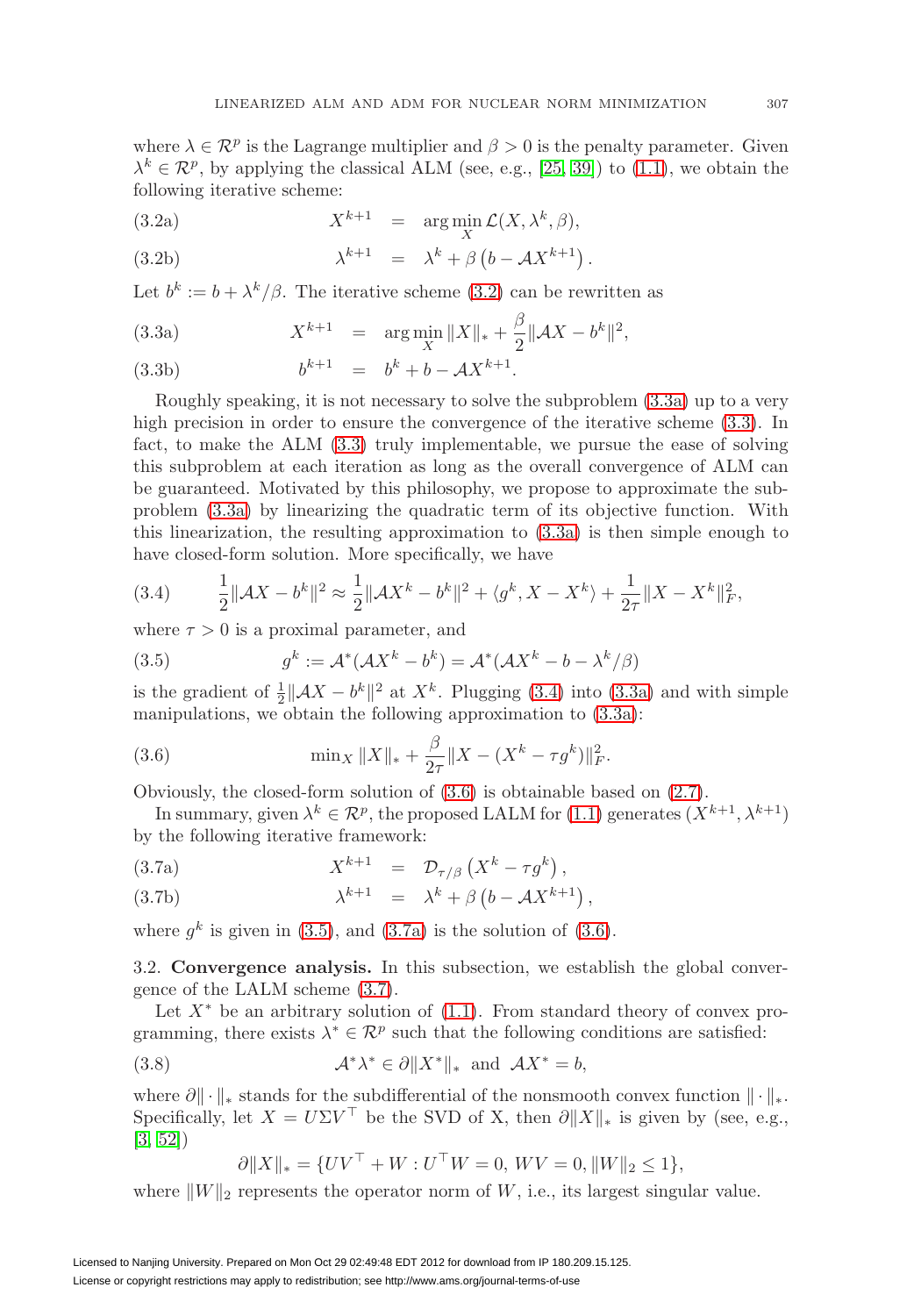We first prove two lemmas before establishing the convergence for the LALM  $(3.7).$  $(3.7).$ 

<span id="page-7-7"></span>**Lemma 3.1.** Let  $X^*$  be an arbitrary solution of [\(1.1\)](#page-0-0) and  $\lambda^* \in \mathcal{R}^p$  be such that the conditions in [\(3.8\)](#page-6-8) are satisfied. For any fixed  $\beta > 0$  and  $\tau > 0$ , and an arbitrary initial point  $\lambda^0 \in \mathcal{R}^p$ , the sequence  $\{(X^k, \lambda^k)\}\)$  generated by the LALM scheme [\(3.7\)](#page-6-7) satisfies

<span id="page-7-2"></span>
$$
\frac{1}{\beta}(\lambda^{k+1} - \lambda^*)^\top (\lambda^k - \lambda^{k+1}) + \frac{\beta}{\tau} \langle X^{k+1} - X^*, X^k - X^{k+1} \rangle
$$
\n
$$
\geq (\lambda^k - \lambda^{k+1})^\top \mathcal{A} (X^k - X^{k+1}).
$$
\n(3.9)

Proof. The optimality condition of [\(3.6\)](#page-6-4) implies that

<span id="page-7-1"></span>(3.10) 
$$
0 \in \partial \|X^{k+1}\|_* + \frac{\beta}{\tau} (X^{k+1} - X^k + \tau g^k).
$$

It follows from [\(3.5\)](#page-6-5) and [\(3.7b\)](#page-6-6) that

<span id="page-7-0"></span>(3.11) 
$$
g^k = \mathcal{A}^*(\mathcal{A}X^k - b - \lambda^k/\beta) = -\frac{1}{\beta}\mathcal{A}^*\lambda^{k+1} - \mathcal{A}^*\mathcal{A}(X^{k+1} - X^k).
$$

Plugging  $(3.11)$  into  $(3.10)$ , we can rewrite  $(3.10)$  as

<span id="page-7-6"></span>(3.12) 
$$
\frac{\beta}{\tau}(I - \tau \mathcal{A}^*\mathcal{A})\left(X^k - X^{k+1}\right) + \mathcal{A}^*\lambda^{k+1} \in \partial \|X^{k+1}\|_*.
$$

Further, considering  $\mathcal{A}^*\lambda^* \in \partial \|X^*\|_*$  and the convexity of  $\|\cdot\|_*$ , there holds

$$
\left\langle X^{k+1} - X^*, \frac{\beta}{\tau} \left( I - \tau \mathcal{A}^* \mathcal{A} \right) \left( X^k - X^{k+1} \right) + \mathcal{A}^* (\lambda^{k+1} - \lambda^*) \right\rangle \ge 0,
$$

which is easily shown to be equivalent to

<span id="page-7-3"></span>(3.13) 
$$
\langle \mathcal{A}(X^* - X^{k+1}), \beta \mathcal{A}(X^k - X^{k+1}) - (\lambda^{k+1} - \lambda^*) \rangle + \frac{\beta}{\tau} \langle X^{k+1} - X^*, X^k - X^{k+1} \rangle \ge 0.
$$

By noting  $AX^* = b$  and the fact that

$$
\mathcal{A}(X^* - X^{k+1}) = b - \mathcal{A}X^{k+1} = (\lambda^{k+1} - \lambda^k)/\beta,
$$

we can show that  $(3.9)$  follows immediately from  $(3.13)$ .

Let  $u = (X, \lambda) \in \mathbb{R}^{m \times n} \times \mathbb{R}^p$ . We define an inner product in  $\mathbb{R}^{m \times n} \times \mathbb{R}^p$  by

<span id="page-7-4"></span>(3.14) 
$$
\langle u, v \rangle_G = \frac{\beta}{\tau} \langle X, Y \rangle + \frac{1}{\beta} \lambda^\top \zeta,
$$

for  $v = (Y, \zeta) \in \mathcal{R}^{m \times n} \times \mathcal{R}^p$  and the induced norm by  $||u||_G^2 = \langle u, u \rangle_G$ . We have the following lemma.

<span id="page-7-5"></span>**Lemma 3.2.** Let  $(X^*, \lambda^*)$  satisfy the conditions in [\(3.8\)](#page-6-8). For any fixed  $\beta > 0$  and an arbitrary initial point  $\lambda^0 \in \mathcal{R}^p$ , let  $\{(X^k, \lambda^k)\}\$ be the sequence generated by the LALM scheme [\(3.7\)](#page-6-7). If  $0 < \tau < 1/\rho(\mathcal{A}^*\mathcal{A})$ , where  $\rho(\mathcal{A}^*\mathcal{A})$  denotes the spectral radius of  $A^*A$ , then we have

(a)  $||u^k - u^{k+1}||_G \to 0;$ (b)  $\{u^k\}$  lies in a compact region; (c)  $||u^k - u^*||_G^2$  is monotonically non-increasing and thus converges.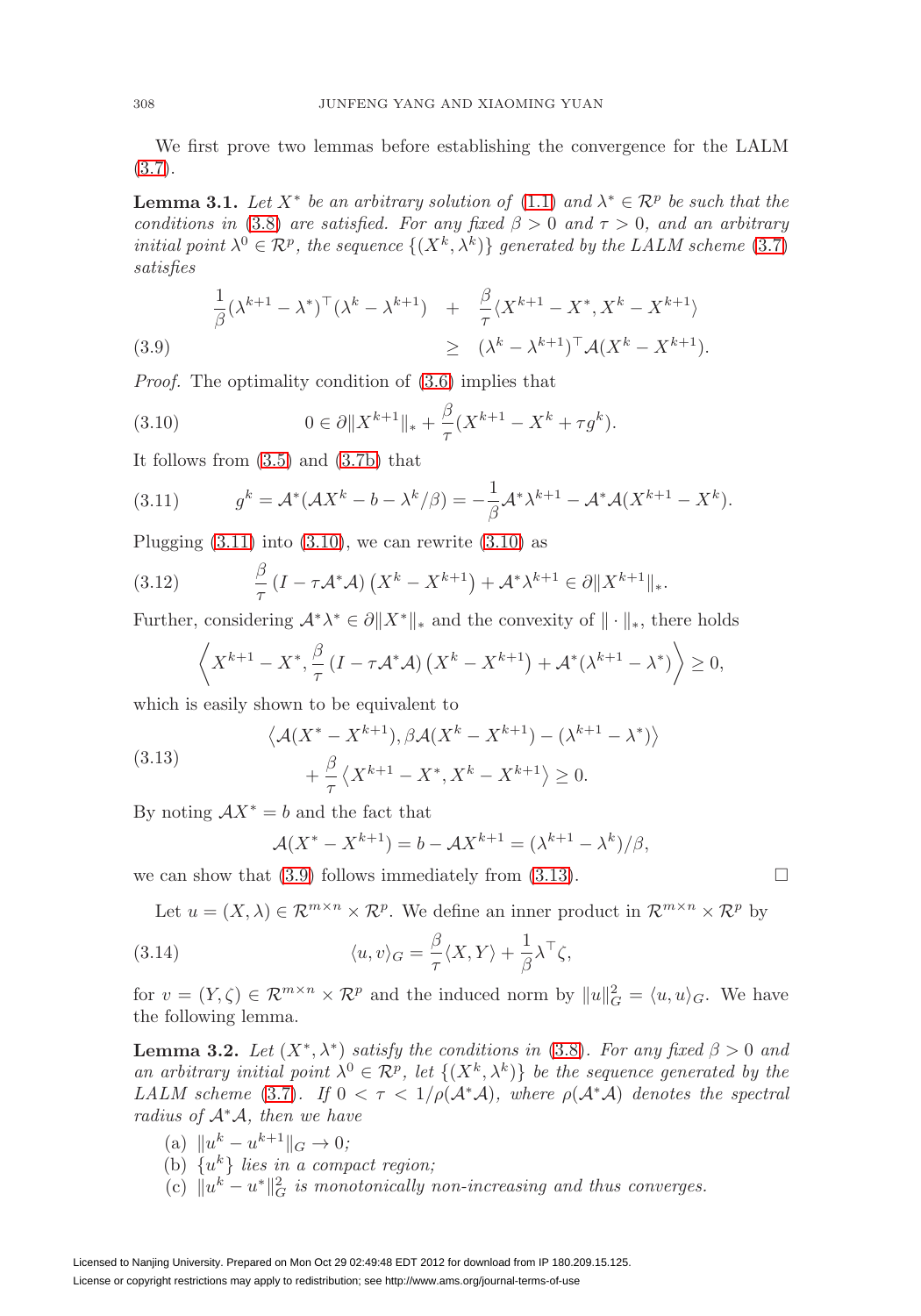Proof. Given the notation defined in [\(3.14\)](#page-7-4), [\(3.9\)](#page-7-2) can be rewritten as

<span id="page-8-1"></span><span id="page-8-0"></span>
$$
\langle u^{k+1} - u^*, u^k - u^{k+1} \rangle_G \ge (\lambda^k - \lambda^{k+1})^\top \mathcal{A}(X^k - X^{k+1}).
$$
  
Since  $u^{k+1} - u^* = (u^{k+1} - u^k) + (u^k - u^*),$  it follows that  
(3.15) 
$$
\langle u^k - u^*, u^k - u^{k+1} \rangle_G \ge ||u^k - u^{k+1}||_G^2 + (\lambda^k - \lambda^{k+1})^\top \mathcal{A}(X^k - X^{k+1}).
$$
  
From  $u^{k+1} = u^k - (u^k - u^{k+1}),$  (3.15) and (3.14), it holds that  
(3.16) 
$$
||u^k - u^*||_G^2 - ||u^{k+1} - u^*||_G^2
$$

$$
= 2\langle u^k - u^*, u^k - u^{k+1} \rangle_G - ||u^k - u^{k+1}||_G^2
$$

$$
\ge 2||u^k - u^{k+1}||_G^2 + 2(\lambda^k - \lambda^{k+1})^\top \mathcal{A}(X^k - X^{k+1}) - ||u^k - u^{k+1}||_G^2
$$

$$
= \frac{\beta}{\tau}||X^k - X^{k+1}||_F^2 + \frac{1}{\beta}||\lambda^k - \lambda^{k+1}||^2 + 2(\lambda^k - \lambda^{k+1})^* \mathcal{A}(X^k - X^{k+1}).
$$

Since  $0 < \tau < 1/\rho(\mathcal{A}^*\mathcal{A})$ , it holds that  $\delta := 1 - \tau \rho(\mathcal{A}^*\mathcal{A}) > 0$ . Let

$$
\eta := \frac{1}{\beta(1+\delta)} > 0.
$$

Then, from the Cauchy-Schwarz inequality  $2a^{\top}b \geq -\eta ||a||^2 - ||b||^2/\eta$ , the definitions of  $\eta$  and  $\delta$ , [\(3.16\)](#page-8-1) implies that

<span id="page-8-3"></span>
$$
(3.17) \qquad \|u^{k} - u^{*}\|_{G}^{2} - \|u^{k+1} - u^{*}\|_{G}^{2}
$$
\n
$$
\geq \frac{\beta}{\tau} \|X^{k} - X^{k+1}\|_{F}^{2} + \left(\frac{1}{\beta} - \eta\right) \|\lambda^{k} - \lambda^{k+1}\|^{2} - \frac{1}{\eta} \|\mathcal{A}(X^{k} - X^{k+1})\|^{2}
$$
\n
$$
\geq \left(\frac{\beta}{\tau} - \frac{\rho(\mathcal{A}^{*}\mathcal{A})}{\eta}\right) \|X^{k} - X^{k+1}\|_{F}^{2} + \left(\frac{1}{\beta} - \eta\right) \|\lambda^{k} - \lambda^{k+1}\|^{2}
$$
\n
$$
= \frac{\beta \delta^{2}}{\tau} \|X^{k} - X^{k+1}\|_{F}^{2} + \frac{\delta}{\beta(1+\delta)} \|\lambda^{k} - \lambda^{k+1}\|^{2}
$$
\n
$$
\geq \nu \|u^{k} - u^{k+1}\|_{G}^{2},
$$

where  $\nu := \min\left(\delta^2, \frac{\delta}{1+\delta}\right) > 0$ , from which the statements of this lemma follow immediately.  $\hfill \square$ 

Now, we are ready to prove the convergence of the LALM scheme [\(3.7\)](#page-6-7).

<span id="page-8-4"></span>**Theorem 3.3.** For any fixed  $\beta > 0$  and an arbitrary initial point  $\lambda^0 \in \mathbb{R}^p$ , the sequence  $\{(X^k, \lambda^k)\}\$  generated by the LALM scheme [\(3.7\)](#page-6-7) with  $0 < \tau < 1/\rho(\mathcal{A}^*\mathcal{A})$ converges to  $(X^*, \lambda^*)$ , where  $X^*$  is a solution of [\(1.1\)](#page-0-0).

Proof. From (a) of Lemma [3.2,](#page-7-5) it holds that

$$
X^k - X^{k+1} \to 0 \quad \text{and} \quad \lambda^k - \lambda^{k+1} \to 0.
$$

Thus, it follows from  $\lambda^k = \lambda^{k-1} + \beta(b - \mathcal{A}X^k)$  that  $\mathcal{A}X^k \to b$ . From (b) of Lemma [3.2,](#page-7-5)  $\{u^k\}$  has a subsequence  $\{u^{k_j}\}$  converging to  $u^* = (X^*, \lambda^*)$ , i.e.,  $X^{k_j} \to X^*$ and  $\lambda^{k_j} \to \lambda^*$ . Next we show that  $(X^*, \lambda^*)$  satisfies the conditions in [\(3.8\)](#page-6-8).

First, it follows from  $X^{k_j} \to X^*$  and  $\mathcal{A}X^k \to b$  that  $\mathcal{A}X^* = \lim_{j \to \infty} \mathcal{A}X^{k_j} = b$ . Second, [\(3.12\)](#page-7-6) can be rewritten as

<span id="page-8-2"></span>
$$
(3.18) \qquad \frac{\beta}{\tau}(I - \tau \mathcal{A}^* \mathcal{A})(X^k - X^{k+1}) + \mathcal{A}^* \lambda^k + \beta \mathcal{A}^*(b - \mathcal{A} X^{k+1}) \in \partial \|X^{k+1}\|_*.
$$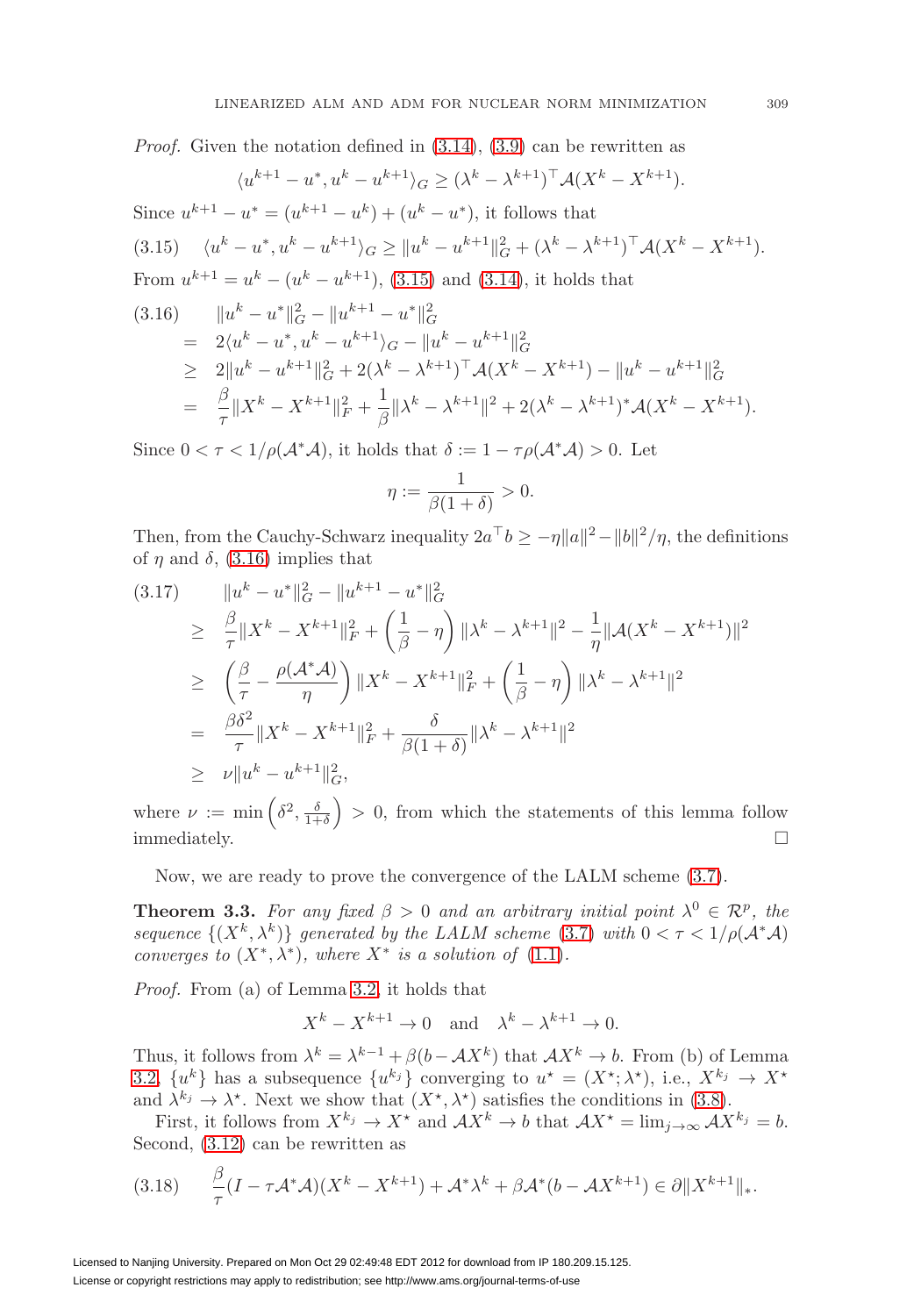Since  $X^{k_j} \to X^*$  and  $X^{k+1} - X^k \to 0$ , we have

$$
X^{k_j+1} = X^{k_j} + (X^{k_j+1} - X^{k_j}) \to X^*.
$$

By taking the limit of [\(3.18\)](#page-8-2) over  $k_j$  and further considering  $\mathcal{A}X^k-b\to 0$ , it follows that  $\mathcal{A}^*\lambda^* \in \partial \|X^*\|_*$ , which together with  $\mathcal{A}X^* = b$  imply that  $(X^*, \lambda^*)$  satisfies the optimality conditions in [\(3.8\)](#page-6-8). Therefore, we have shown that any limit point of  $\{(X^k, \lambda^k)\}\$  satisfies the conditions in [\(3.8\)](#page-6-8).

Since [\(3.17\)](#page-8-3) holds for any  $(X^*, \lambda^*)$  satisfying [\(3.8\)](#page-6-8), by letting  $u^* = (X^*, \lambda^*)$  $(X^*, \lambda^*)$  at the beginning and considering (c) of Lemma [3.2,](#page-7-5) we obtain the convergence of  $\{u^k\}$ .

### 4. Linearized ADMs for [\(1.2\)](#page-1-0) and [\(1.3\)](#page-1-1)

<span id="page-9-0"></span>In this section, we extend the linearization technique proposed in Section [3](#page-5-0) to solving  $(1.2)$  and  $(1.3)$ . First, we show that the ADM  $|17|$  is applicable to some easy reformulations of [\(1.2\)](#page-1-0) and [\(1.3\)](#page-1-1). Then, we derive linearized ADMs (LADMs for short) for solving [\(1.2\)](#page-1-0) and [\(1.3\)](#page-1-1), and establish their convergence. Due to the obvious similarity, we only elaborate on the details of the LADM for [\(1.2\)](#page-1-0) and omit those for  $(1.3)$ .

4.1. **LADM for** [\(1.2\)](#page-1-0). Clearly, by introducing an auxiliary variable  $r \in \mathbb{R}^p$ , the problem [\(1.2\)](#page-1-0) can be equivalently transformed to

<span id="page-9-1"></span>(4.1) 
$$
\min_{X \in \mathcal{R}^{m \times n}, r \in \mathcal{R}^p} \left\{ \|X\|_{*} + \frac{1}{2\mu} \|r\|^2 : \mathcal{A}X - b = r \right\}.
$$

An obvious advantage of this reformulation is that the objective function of [\(4.1\)](#page-9-1) has a separable structure, and the ADM [\[17\]](#page-26-6) is applicable. More specifically, the augmented Lagrangian function of [\(4.1\)](#page-9-1) is given by

(4.2) 
$$
\mathcal{L}_U(X, r, \lambda, \beta) := \|X\|_{*} + \frac{1}{2\mu} \|r\|^2 - \langle \lambda, \mathcal{A}X - r - b \rangle + \frac{\beta}{2} \|\mathcal{A}X - r - b\|^2,
$$

where  $\lambda \in \mathcal{R}^p$  and  $\beta > 0$  are defined as before. Given  $X^k$  and  $\lambda^k$ , the application of the ADM for [\(4.1\)](#page-9-1) results in the following iterative scheme:

<span id="page-9-3"></span>(4.3a) 
$$
r^{k+1} = \arg\min_r \mathcal{L}_U(X^k, r, \lambda^k, \beta),
$$

(4.3b) 
$$
X^{k+1} = \arg\min_{X} \mathcal{L}_U(X, r^{k+1}, \lambda^k, \beta),
$$

(4.3c) 
$$
\lambda^{k+1} = \lambda^k - \beta(\mathcal{A}X^{k+1} - r^{k+1} - b).
$$

Therefore, to solve  $(4.1)$  by the ADM scheme  $(4.3)$ , the main computation of each iteration consists of solving two subproblems. More specifically, first it is easy to see that the r-subproblem  $(4.3a)$  has the closed-form solution given by

<span id="page-9-2"></span>
$$
r^{k+1} = \frac{\beta \mu}{1 + \beta \mu} (\mathcal{A}X^k - b - \lambda^k/\beta).
$$

On the other hand, the X-subproblem  $(4.3b)$  is equivalent to

<span id="page-9-4"></span>(4.4) 
$$
\min_X \|X\|_* + \frac{\beta}{2} \|\mathcal{A}X - b^k\|^2,
$$

where  $b^k := b + r^{k+1} + \lambda^k/\beta$ .

Since [\(4.4\)](#page-9-4) does not have a closed-form solution for a generic linear operator A, we apply a similar linearization technique in Section [3](#page-5-0) to tackle this difficulty.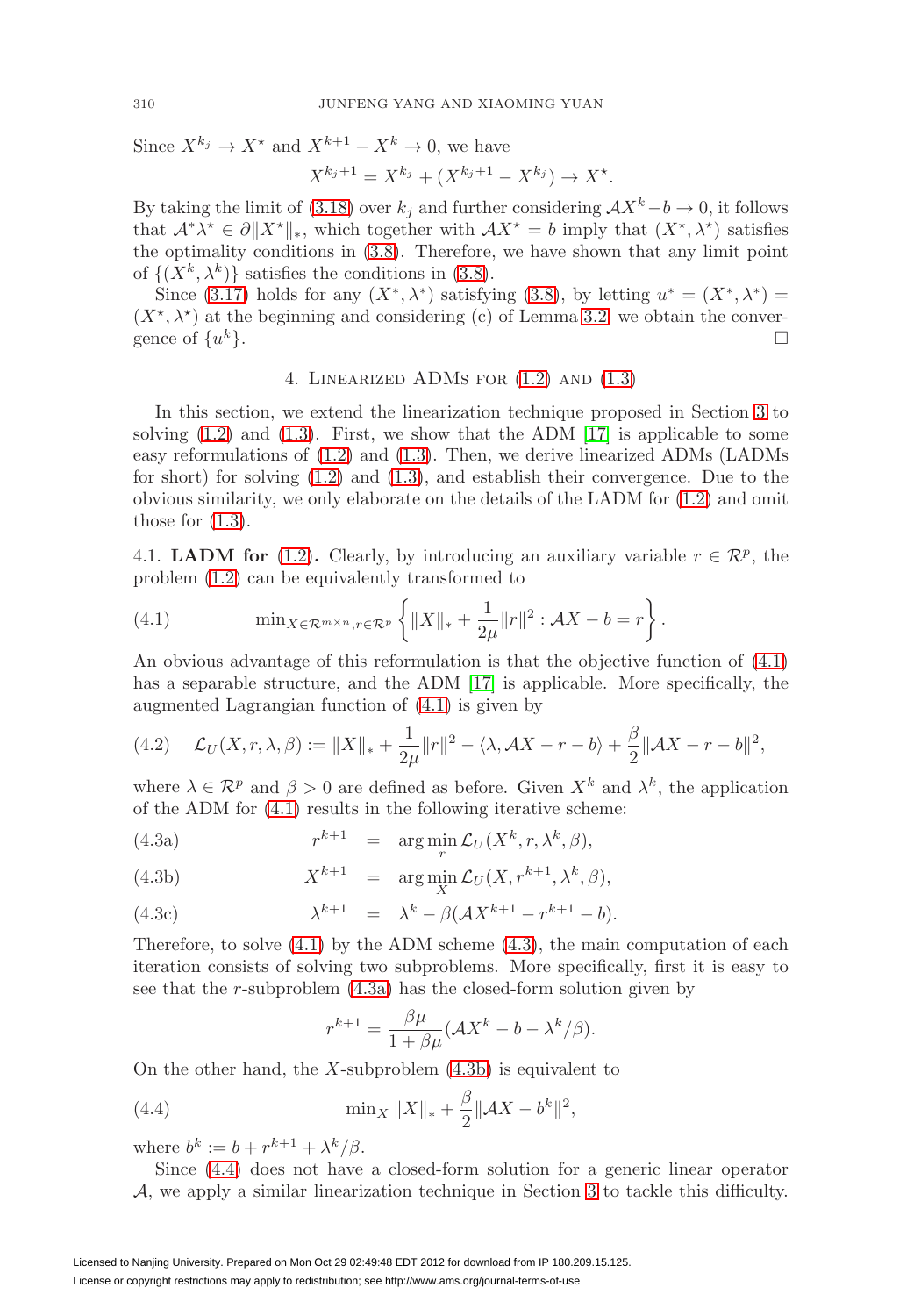More specifically, by applying the technique in  $(3.4)$ , we obtain the following approximated problem to [\(4.4\)](#page-9-4):

<span id="page-10-0"></span>(4.5) 
$$
\min_X \|X\|_* + \frac{\beta}{2\tau} \|X - (X^k - \tau g^k)\|_F^2,
$$

where  $\tau > 0$  and  $g^k$  is the gradient of  $\frac{1}{2} ||AX - b^k||^2$  at  $X^k$ , which is given by

<span id="page-10-1"></span>(4.6) 
$$
g^k := \mathcal{A}^*(AX^k - b^k) = \mathcal{A}^*(AX^k - r^{k+1} - b - \lambda^k/\beta).
$$

The closed-form solution of [\(4.5\)](#page-10-0) is then readily obtainable by [\(2.7\)](#page-4-2).

In summary, with the given  $X^k$  and  $\lambda^k$ , the proposed LADM for [\(1.2\)](#page-1-0) generates the next iterate  $(r^{k+1}, X^{k+1}, \lambda^{k+1})$  as follows:

<span id="page-10-3"></span><span id="page-10-2"></span>(4.7a) 
$$
r^{k+1} = \frac{\beta \mu}{1 + \beta \mu} (\mathcal{A}X^k - b - \lambda^k/\beta),
$$

(4.7b) 
$$
X^{k+1} = \mathcal{D}_{\tau/\beta} (X^k - \tau g^k),
$$

(4.7c) 
$$
\lambda^{k+1} = \lambda^k - \beta \left( \mathcal{A} X^{k+1} - r^{k+1} - b \right),
$$

where  $q^k$  is defined in [\(4.6\)](#page-10-1) and [\(4.7b\)](#page-10-2) is the solution of [\(4.5\)](#page-10-0).

4.2. **Convergence analysis.** In this subsection, we establish the global convergence of the LADM scheme [\(4.7\)](#page-10-3).

Let  $(r^*, X^*)$  be any solution of [\(4.1\)](#page-9-1). From standard theory of convex programming, there exists  $\lambda^* \in \mathcal{R}^p$  such that the following conditions are satisfied:

<span id="page-10-4"></span>(4.8) 
$$
r^*/\mu + \lambda^* = 0, \ \mathcal{A}^*\lambda^* \in \partial \|X^*\|_* \ \text{ and } \ \mathcal{A}X^* - b = r^*.
$$

We first prove a lemma similar to Lemma [3.1](#page-7-7) before establishing the convergence.

**Lemma 4.1.** Let  $(r^*, X^*)$  be an arbitrary solution of [\(4.1\)](#page-9-1) and  $\lambda^* \in \mathcal{R}^p$  be such that the conditions in [\(4.8\)](#page-10-4) are satisfied. For any fixed  $\beta > 0$  and  $\tau > 0$  and an arbitrary initial iterate  $(X^0, \lambda^0)$ , the sequence  $\{(r^k, X^k, \lambda^k)\}\$  generated by the LADM scheme [\(4.7\)](#page-10-3) satisfies

<span id="page-10-7"></span>(4.9)  
\n
$$
\frac{1}{\beta} (\lambda^{k+1} - \lambda^*)^{\top} (\lambda^k - \lambda^{k+1}) + \frac{\beta}{\tau} \langle X^{k+1} - X^*, X^k - X^{k+1} \rangle
$$
\n
$$
\geq (\lambda^k - \lambda^{k+1})^{\top} \mathcal{A} (X^k - X^{k+1}).
$$

*Proof.* Since  $r^{k+1}$  minimizes  $\mathcal{L}_U(X^k, r, \lambda^k, \beta)$ , it holds that

$$
r^{k+1}/\mu + \lambda^k - \beta(\mathcal{A}X^k - r^{k+1} - b) = 0,
$$

which, by considering [\(4.7c\)](#page-10-2), can be rewritten as

$$
r^{k+1}/\mu + \lambda^{k+1} + \beta \mathcal{A}(X^{k+1} - X^k) = 0.
$$

Further, considering  $r^*/\mu + \lambda^* = 0$ , we obtain

$$
(r^{k+1} - r^*)/\mu = \beta \mathcal{A}(X^k - X^{k+1}) - (\lambda^{k+1} - \lambda^*).
$$

Therefore, it holds that

<span id="page-10-6"></span>
$$
(4.10) \t(r^{k+1} - r^*)^{\top} \left( \beta \mathcal{A} (X^k - X^{k+1}) - (\lambda^{k+1} - \lambda^*) \right) = ||r^{k+1} - r^*||^2 / \mu \ge 0.
$$

Similarly, the optimality condition of [\(4.5\)](#page-10-0) implies that

<span id="page-10-5"></span>(4.11) 
$$
0 \in \partial \|X^{k+1}\|_{*} + \frac{\beta}{\tau} (X^{k+1} - X^k + \tau g^k),
$$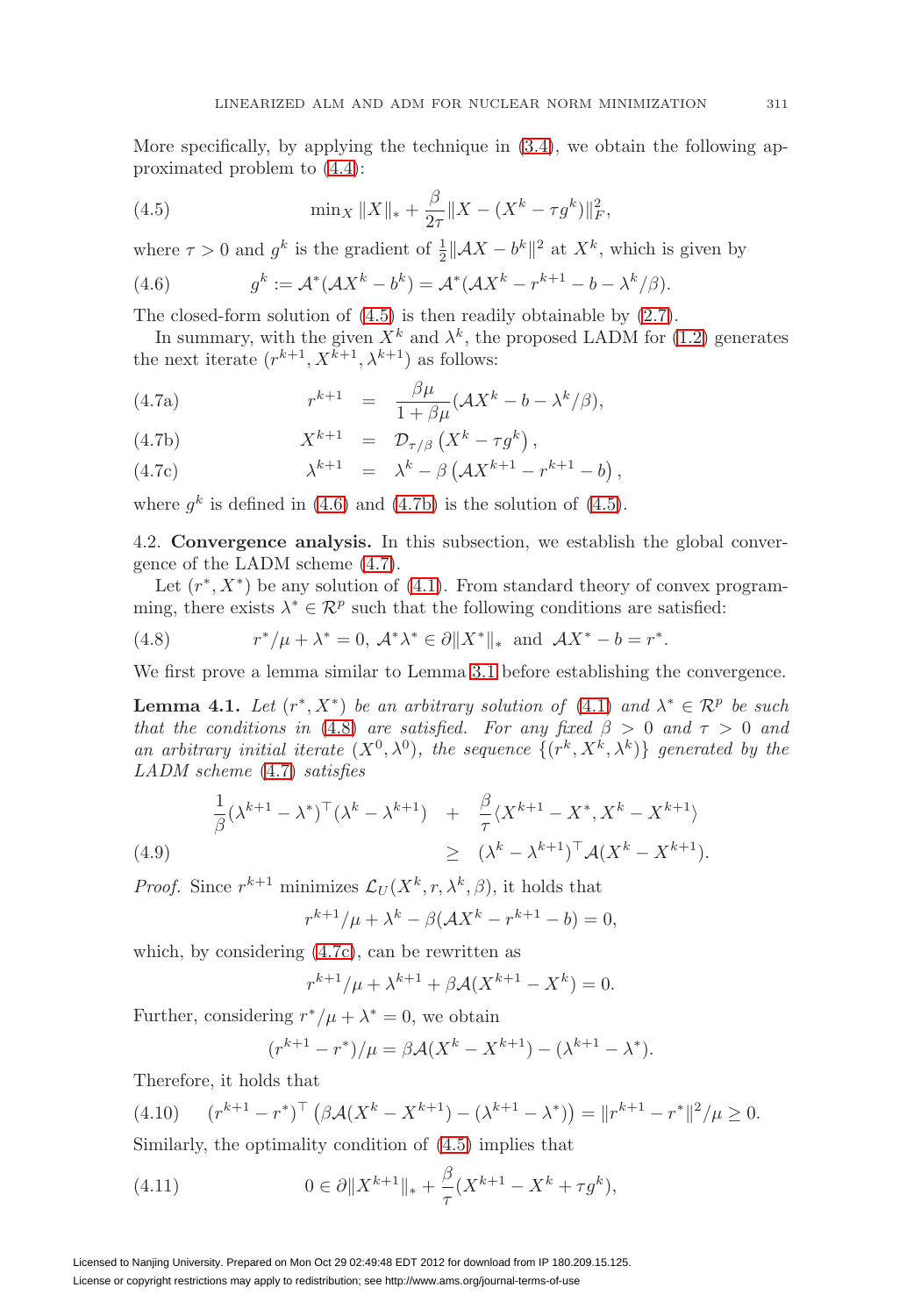where  $q^k$  is defined in [\(4.6\)](#page-10-1). Plugging (4.6) into [\(4.11\)](#page-10-5) and considering [\(4.7c\)](#page-10-2), we can rewrite [\(4.11\)](#page-10-5) as

<span id="page-11-2"></span>(4.12) 
$$
\frac{\beta}{\tau} (I - \tau \mathcal{A}^* \mathcal{A}) (X^k - X^{k+1}) + \mathcal{A}^* \lambda^{k+1} \in \partial \|X^{k+1}\|_*.
$$

Further considering  $\mathcal{A}^*\lambda^* \in \partial \|X^*\|_*$  and the convexity of  $\|\cdot\|_*$ , there holds

$$
\left\langle X^{k+1} - X^*, \frac{\beta}{\tau} \left( I - \tau \mathcal{A}^* \mathcal{A} \right) \left( X^k - X^{k+1} \right) + \mathcal{A}^* (\lambda^{k+1} - \lambda^*) \right\rangle \geq 0,
$$

which is equivalent to

<span id="page-11-0"></span>(4.13) 
$$
\langle \mathcal{A}(X^* - X^{k+1}), \beta \mathcal{A}(X^k - X^{k+1}) - (\lambda^{k+1} - \lambda^*) \rangle + \frac{\beta}{\tau} \langle X^{k+1} - X^*, X^k - X^{k+1} \rangle \ge 0.
$$

It follows from  $AX^* - r^* = b$  and  $\beta(\mathcal{A}X^{k+1} - r^{k+1} - b) = \lambda^k - \lambda^{k+1}$  that the addition of  $(4.10)$  and  $(4.13)$  gives rise to  $(4.9)$  immediately.

Let  $(r^*, X^*, \lambda^*)$  be arbitrarily chosen such that the conditions in [\(4.8\)](#page-10-4) are satisfied and assume that  $0 < \tau < 1/\rho(\mathcal{A}^*\mathcal{A})$ . Using the same notation defined in [\(3.14\)](#page-7-4) and exactly the same arguments presented in the proof of Lemma [3.2,](#page-7-5) we can show that, for any fixed  $\beta > 0$  and an arbitrary initial iterate  $(X^0, \lambda^0)$ , the sequence  $\{(r^k, X^k, \lambda^k)\}\)$ generated by the LADM scheme [\(4.7\)](#page-10-3) satisfies

<span id="page-11-3"></span>(4.14) 
$$
||u^k - u^*||_G^2 - ||u^{k+1} - u^*||_G^2 \ge \nu ||u^k - u^{k+1}||_G^2,
$$

for some  $\nu > 0$ . Therefore, the three conditions (a), (b) and (c) in Lemma [3.2](#page-7-5) are also satisfied.

Now, we are ready to prove the convergence of the LADM scheme [\(4.7\)](#page-10-3).

<span id="page-11-4"></span>**Theorem 4.2.** For any fixed  $\beta > 0$  and an arbitrary initial iterate  $(X^0, \lambda^0)$ , the sequence  $\{(r^k, X^k, \lambda^k)\}\$  generated by the LADM scheme [\(4.7\)](#page-10-3) with  $0 < \tau < 1/\rho(\mathcal{A}^*\mathcal{A})$ converges to  $(r^*, X^*, \lambda^*)$ , where  $(r^*, X^*)$  is a solution of [\(4.1\)](#page-9-1).

*Proof.* It follows from  $||u^k - u^{k+1}||_G \to 0$  that

 $X^{k} - X^{k+1} \to 0$  and  $\lambda^{k} - \lambda^{k+1} \to 0$ .

Further, considering  $\lambda^k = \lambda^{k-1} - \beta(\mathcal{A}X^k - r^k - b)$ , we obtain

$$
\mathcal{A}X^k - r^k - b \to 0.
$$

Since  $\{u^k\}$  lies in a compact region, it has a subsequence  $\{u^{k_j}\}\$ converging to  $u^* = (X^*, \lambda^*),$  i.e.,  $X^{k_j} \to X^*$  and  $\lambda^{k_j} \to \lambda^*$ . In addition, [\(4.7a\)](#page-10-2) implies that

$$
r^{k} = \frac{\beta\mu}{1+\beta\mu} \left( \mathcal{A}X^{k} - b - \lambda^{k}/\beta + \mathcal{A}(X^{k-1} - X^{k}) + (\lambda^{k} - \lambda^{k-1})/\beta \right).
$$

Considering  $X^{k_j} \to X^*$ ,  $\lambda^{k_j} \to \lambda^*$ ,  $X^{k-1} - X^k \to 0$  and  $\lambda^{k-1} - \lambda^k \to 0$ , the above equality implies that

<span id="page-11-1"></span>(4.15) 
$$
r^{k_j} \to r^* := \frac{\beta \mu}{1 + \beta \mu} \left( \mathcal{A} X^* - b - \lambda^* / \beta \right), \quad j \to \infty.
$$

Therefore,  $(r^*, X^*, \lambda^*)$  is also a limit point of  $\{(r^k, X^k, \lambda^k)\}.$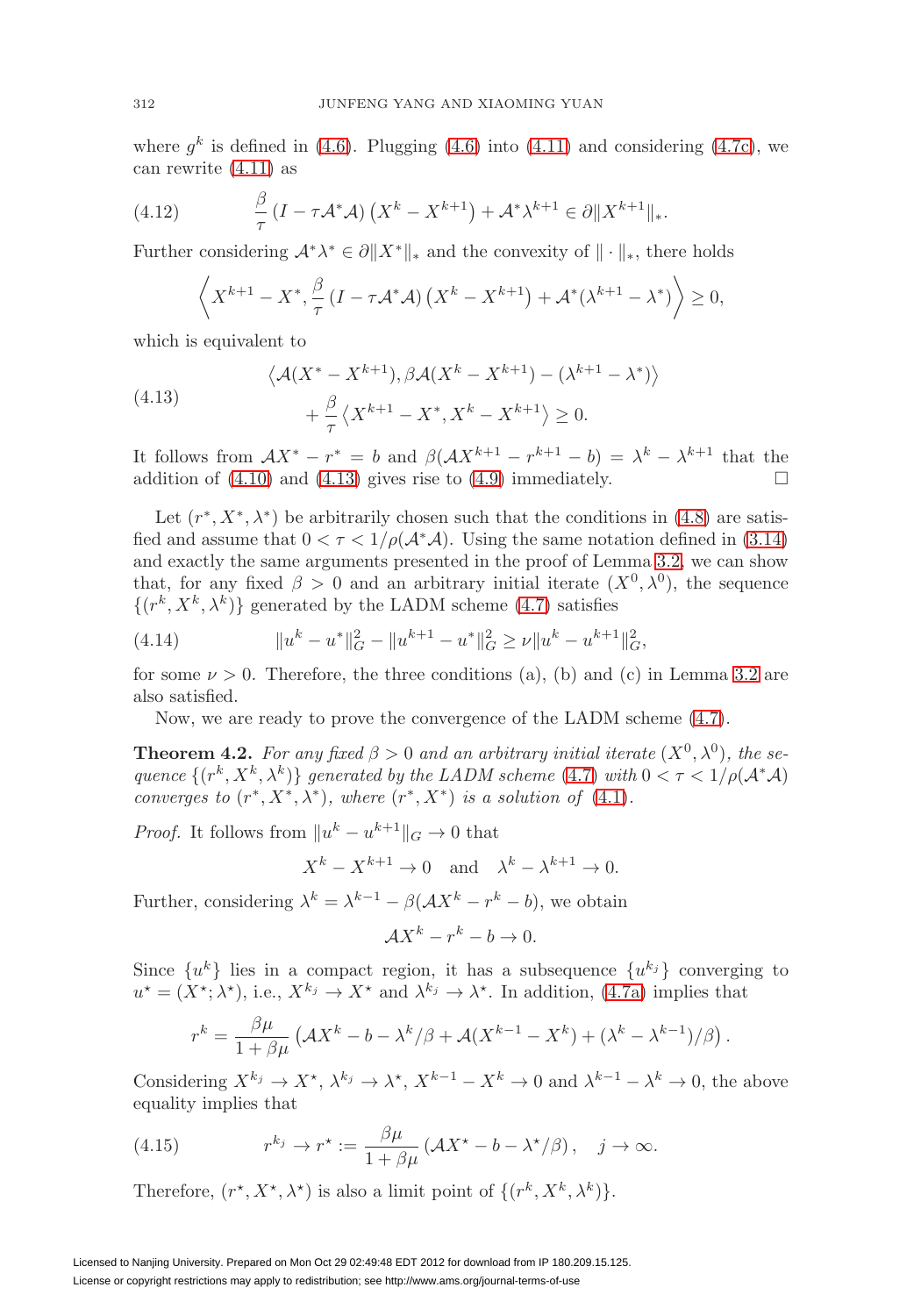Next we show that  $(r^*, X^*, \lambda^*)$  satisfies the optimality conditions in [\(4.8\)](#page-10-4). First, from  $(4.7)$  we have

$$
\lambda^{k+1} = \lambda^k - \beta \left( \mathcal{A} X^{k+1} - \frac{\beta \mu}{1 + \beta \mu} \left( \mathcal{A} X^k - b - \lambda^k / \beta \right) - b \right),
$$

which is easily shown to be equivalent to

$$
\frac{\lambda^k - \lambda^{k+1}}{\beta} + \mathcal{A}(X^k - X^{k+1}) = \frac{1}{1 + \beta\mu} \left(\mathcal{A}X^k - b + \mu\lambda^k\right).
$$

By taking the limit of the above equality over  $k_i$ , it follows that

<span id="page-12-0"></span>(4.16) 
$$
\mathcal{A}X^* - b + \mu \lambda^* = 0.
$$

Second, from the definition of  $r^*$  in [\(4.15\)](#page-11-1), it is easy to verify that

<span id="page-12-2"></span>(4.17) 
$$
r^{\star}/\mu + \lambda^{\star} = \frac{\beta}{1 + \beta\mu} \left( \mathcal{A}X^{\star} - b + \mu\lambda^{\star} \right) = 0,
$$

where the second equality follows from  $(4.16)$ . Finally,  $(4.12)$  can be rewritten as

<span id="page-12-1"></span>
$$
(4.18)\ \ \frac{\beta}{\tau}(I-\tau \mathcal{A}^* \mathcal{A})(X^k - X^{k+1}) - \beta \mathcal{A}^* (\mathcal{A} X^{k+1} - r^{k+1} - b) + \mathcal{A}^* \lambda^k \in \partial \|X^{k+1}\|_*.
$$

Since  $X^{k_j} \to X^*$  and  $X^{k+1} - X^k \to 0$ , we have

$$
X^{k_j+1} = X^{k_j} + (X^{k_j+1} - X^{k_j}) \to X^*.
$$

By taking the limit of [\(4.18\)](#page-12-1) over  $k_j$  and further considering  $\mathcal{A}X^k - r^k - b \to 0$ , it follows that  $\mathcal{A}^*\lambda^* \in \partial \|X^*\|_*$ , which together with equations [\(4.16\)](#page-12-0) and [\(4.17\)](#page-12-2) imply that  $(r^*, X^*, \lambda^*)$  satisfies the optimality conditions [\(4.8\)](#page-10-4). Therefore, we have shown that any limit point of  $\{(r^k, X^k, \lambda^k)\}\)$  is an optimal solution of [\(4.1\)](#page-9-1).

Since [\(4.14\)](#page-11-3) holds for any optimal solution of [\(4.1\)](#page-9-1), by letting  $u^* = (X^*, \lambda^*) =$  $(X^*, \lambda^*)$  at the beginning and considering (c) of Lemma [3.2,](#page-7-5) we obtain the convergence of  $\{u^k\}$ , and thus that of  $\{(r^k, X^k, \lambda^k)\}.$  $\Box$ 

4.3. **LADM for** [\(1.3\)](#page-1-1)**.** Analogously, a LADM for [\(1.3\)](#page-1-1) can also be easily derived. Note that [\(1.3\)](#page-1-1) is equivalent to

<span id="page-12-3"></span>(4.19) 
$$
\min_{X \in \mathcal{R}^{m \times n}, r \in \mathcal{R}^p} \{ \|X\|_* : \mathcal{A}X - b = r \in B_{2,\delta} \},
$$

where  $r \in \mathcal{R}^p$  is an auxiliary variable and  $B_{2,\delta} := \{ \xi \in \mathcal{R}^p : ||\xi|| \leq \delta \}.$  The augmented Lagrangian function of [\(4.19\)](#page-12-3) is given by

<span id="page-12-4"></span>
$$
\mathcal{L}_C(X,r,\lambda,\beta) := \|X\|_* - \langle \lambda, \mathcal{A}X - r - b \rangle + \frac{\beta}{2} \|\mathcal{A}X - r - b\|^2.
$$

The ADM scheme for [\(4.19\)](#page-12-3) is exactly the same form as in [\(4.3\)](#page-9-2) except that  $\mathcal{L}_U$  is replaced by  $\mathcal{L}_C$  and the minimization for r is over  $B_{2,\delta}$ . It is easy to show that the minimization of  $\mathcal{L}_C(X^k, r, \lambda^k, \beta)$  over  $B_{2,\delta}$  is given by  $r^{k+1} = \mathcal{P}_{B_{2,\delta}}(\mathcal{A}X^k - b - \lambda^k/\beta)$ . By applying the approximation technique [\(3.4\)](#page-6-3) to  $\mathcal{L}_C(X, r^{k+1}, \lambda^k, \beta)$ , the LADM for  $(4.19)$  is as follows:

(4.20a)  $r^{k+1} = \mathcal{P}_{B_{2,\delta}} (\mathcal{A}X^k - b - \lambda^k/\beta)$ ,

$$
(4.20b) \t\t Xk+1 = \mathcal{D}_{\tau/\beta} (Xk - \tau gk),
$$

$$
(4.20c) \qquad \lambda^{k+1} = \lambda^k - \beta(\mathcal{A}X^{k+1} - r^{k+1} - b),
$$

Licensed to Nanjing University. Prepared on Mon Oct 29 02:49:48 EDT 2012 for download from IP 180.209.15.125. License or copyright restrictions may apply to redistribution; see http://www.ams.org/journal-terms-of-use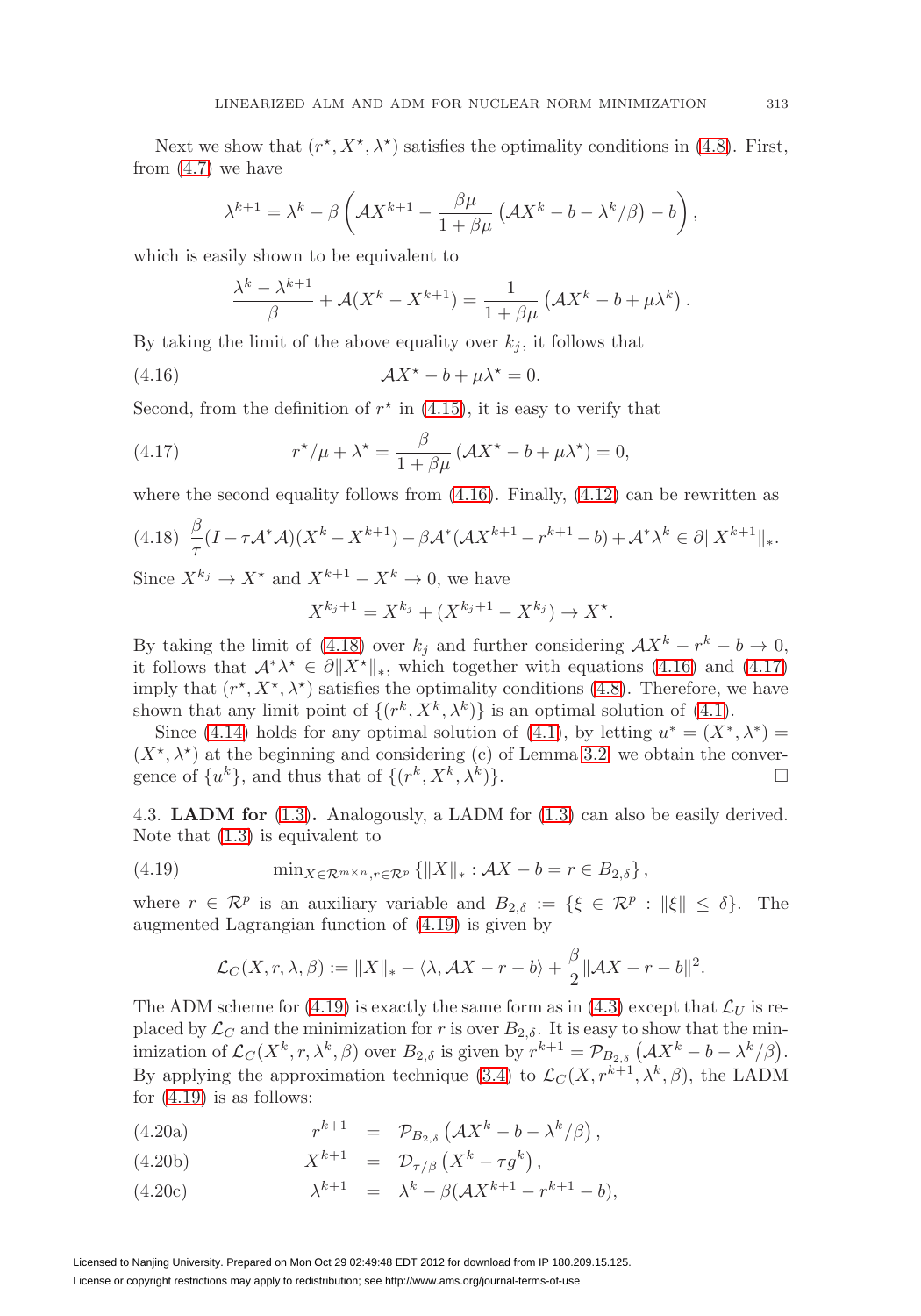where  $q^k$  is defined in [\(4.6\)](#page-10-1). Clearly, [\(4.20\)](#page-12-4) differs with [\(4.7\)](#page-10-3) only in the iteration for r. The convergence of  $(4.20)$  to a solution of  $(4.19)$  is summarized in the following theorem, whose proof is similar to that of Theorem [4.2](#page-11-4) and thus is omitted.

<span id="page-13-3"></span>**Theorem 4.3.** For any fixed  $\beta > 0$  and an arbitrary initial iterate  $(X^0, \lambda^0)$ , the sequences  $\{(r^k, X^k, \lambda^k)\}\$  generated by the LADM scheme [\(4.20\)](#page-12-4) with  $0 < \tau <$  $1/\rho(\mathcal{A}^*\mathcal{A})$  converges to  $\{(r^*, X^*, \lambda^*)\}$ , where  $(r^*, X^*)$  is a solution of [\(4.19\)](#page-12-3).

### <span id="page-13-1"></span>5. Connections to existing work

<span id="page-13-0"></span>In this section, we elucidate the connections between the proposed linearized methods and some existing approaches in the literature for linear inverse problems, including total variation problems in image restoration,  $\ell_1$ -problems in compressive sensing, and nuclear norm related problems in matrix completion.

5.1. **Connections to proximal forward-backward operator splitting methods.** In fact, the blend of the linearization and proximal techniques [\(3.4\)](#page-6-3) can be viewed as a proximal forward-backward operator splitting method, which has been applied to various inverse problems in the literature; see, e.g., [\[11\]](#page-26-17) and references therein. Specifically, based on the forward-backward operator splitting a fixed-point algorithm is derived in [\[20\]](#page-27-15) for the unconstrained  $\ell_1$ -problem in compressive sensing:

<span id="page-13-4"></span>(5.1) 
$$
\min_{x \in \mathcal{R}^n} ||x||_1 + \frac{1}{2\mu} ||Ax - b||^2,
$$

where  $A \in \mathcal{R}^{m \times n}$  and  $b \in \mathcal{R}^m$ . The iterative scheme in [\[20\]](#page-27-15) is

$$
(5.2a) \t\t y^k = x^k - \tau g^k,
$$

(5.2b) 
$$
x^{k+1} = \max(|y^k| - \tau \mu, 0) \circ \text{sgn}(y^k),
$$

where  $q^k = A^{\top} (Ax^k - b), \tau > 0$  is a proximal parameter, and  $|\cdot|$ , sgn and "∘" denote componentwise absolute value, signum and multiplication, respectively. Aided by continuation and line-search techniques, fast convergence of [\(5.2\)](#page-13-1) is demonstrated in [\[20\]](#page-27-15). Subsequently, this approach is extended in [\[32\]](#page-27-7) to solving  $(1.2)$ , and its iterative scheme is

<span id="page-13-2"></span>
$$
(5.3a) \tYk = Xk - \tau gk,
$$

(5.3b) 
$$
X^{k+1} = \mathcal{D}_{\tau\mu}(Y^k),
$$

where  $g^k = \mathcal{A}^*(\mathcal{A}X^k - b), \tau > 0$  is a parameter and  $\mathcal{D}_{\tau\mu}$  is defined in [\(2.6\)](#page-4-3).

It is shown in [\[20\]](#page-27-15) that the convergence of [\(5.2\)](#page-13-1) is guaranteed provided that  $0 < \tau < 2/\rho(A^{\dagger}A)$ . Similar results are obtained in [\[32\]](#page-27-7) for [\(5.3\)](#page-13-2). In fact, the accelerated proximal point algorithm derived in [\[49\]](#page-28-5) is also based on the same forward-backward operator splitting idea, besides the acceleration step.

We note that, by Theorems [3.3,](#page-8-4) [4.2](#page-11-4) and [4.3,](#page-13-3) the convergence of the proposed linearized methods (LALM [\(3.7\)](#page-6-7), LADMs [\(4.7\)](#page-10-3) and [\(4.20\)](#page-12-4)) is guaranteed only for  $0 < \tau < 1/\rho(\mathcal{A}^*\mathcal{A})$ , which is a narrower interval than those results in [\[20,](#page-27-15) [32\]](#page-27-7). One explanation for this difference is that the linearization technique [\(3.4\)](#page-6-3) is directly applied to the original problems  $(5.1)$  and  $(1.2)$  in  $[20]$  and  $[32]$ , respectively; while the proposed linearized methods apply the linearization technique to the resulting subproblems. Despite this difference, our extensive experimental results show that the proposed linearized methods are in general much faster than the accelerated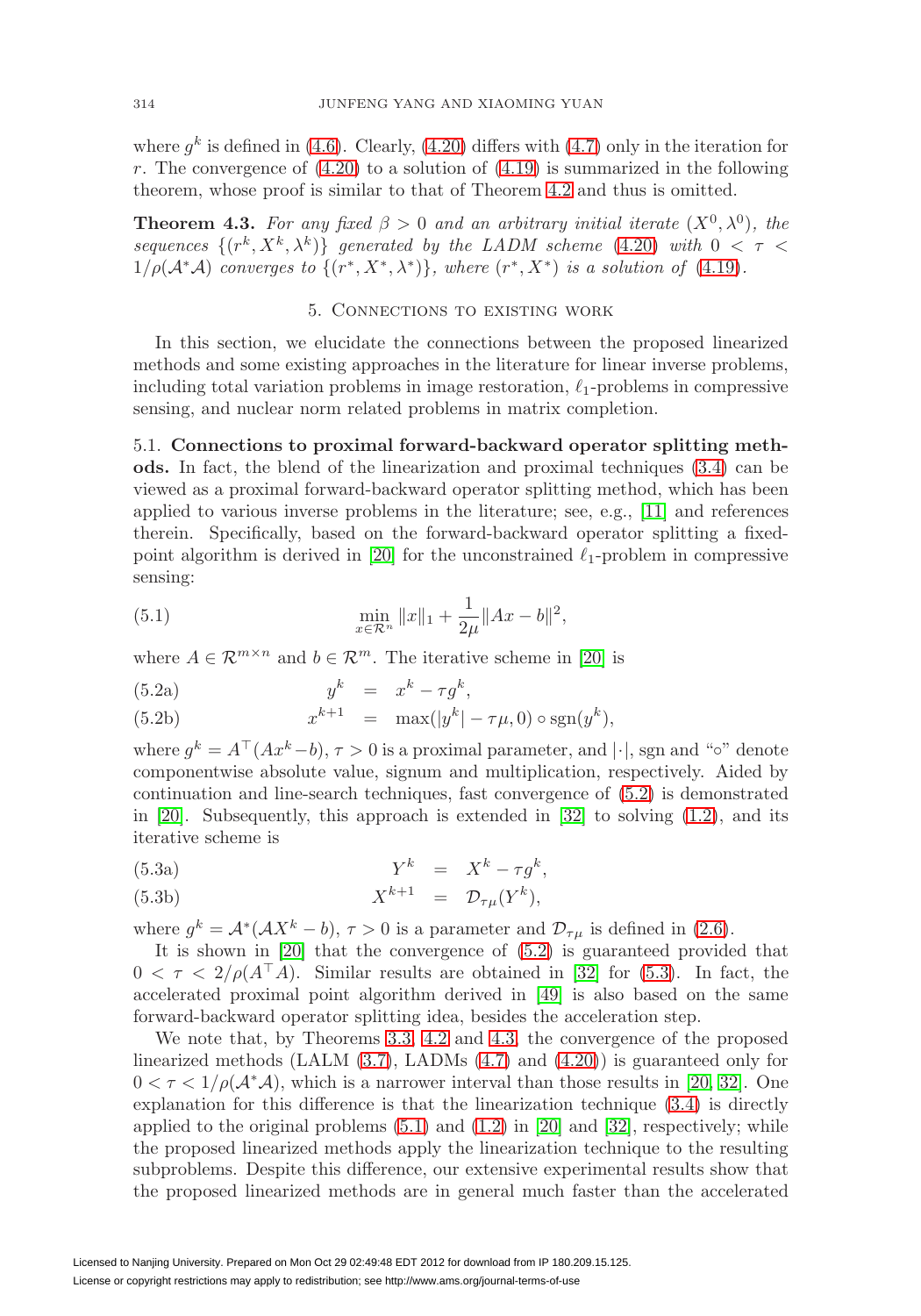versions of the fixed-point iterations  $(5.2)$  and  $(5.3)$  by the continuation and linesearch techniques. We refer to [\[10\]](#page-26-9) and [\[55\]](#page-28-7) for similar discussions on the matrix completion problems and  $\ell_1$ -problems in compressive sensing, respectively. We believe that the promising convergence of the proposed LALM and LADMs is mainly attributed to the timely update of the Lagrange multiplier right after each round of alternating minimization of the variables.

In Section [6,](#page-15-0) we will compare the proposed LADM [\(4.7\)](#page-10-3) numerically with the accelerated proximal gradient algorithm [\[49\]](#page-28-5), which has been shown to be much faster than the fixed-point continuation approach [\[32\]](#page-27-7).

5.2. **Connections to Bregman-related algorithms.** In this subsection, we delineate the relationships between the proposed linearized methods and the Bregman related iterative algorithms [\[37,](#page-27-16) [57,](#page-28-13) [58\]](#page-28-14) for linear inverse problems.

In fact, it is shown in [\[57\]](#page-28-13) that the ALM for equality constrained problems is equivalent to the Bregman iterative algorithm originally proposed in [\[37\]](#page-27-16). Therefore, the ALM scheme [\(3.2\)](#page-6-0) is equivalent to the Bregman iterative algorithm applied to [\(1.1\)](#page-0-0). In [\[32\]](#page-27-7), the authors propose to use the Bregman iterative algorithm for solving  $(1.1)$ , resulting in an iterative framework in the form  $(3.3)$  (see [\[32,](#page-27-7) Eq.  $(5.10)$ ), where the X-subproblem  $(3.3a)$  is solved iteratively by the fixed-point scheme [\(5.3\)](#page-13-2). An obvious advantage of the LALM scheme [\(3.7\)](#page-6-7) is that there is no need to solve any subproblem iteratively.

The LALM scheme [\(3.7\)](#page-6-7) is also closely related to the linearized Bregman method proposed in [\[57\]](#page-28-13). Let

<span id="page-14-1"></span>
$$
v^k:=\mathcal{A}^*\lambda^k/\beta, \ \ Y^k:=X^k-\tau\mathcal{A}^*\left(\mathcal{A}X^k-b\right), \ \ \text{and} \ \ J(X):=\frac{1}{\beta}\|X\|_*.
$$

By noting  $(3.6)$ , we can rewrite the LALM scheme  $(3.7)$  as

(5.4a) 
$$
X^{k+1} = \arg\min_{X} J(X) + \frac{1}{2\tau} ||X - (Y^k + \tau v^k)||_F^2,
$$

(5.4b) 
$$
v^{k+1} = v^k + A^* (b - AX^{k+1}).
$$

While, the linearized Bregman method for  $(1.1)$  (see [\[57,](#page-28-13) Eqs.  $(5.15)$  and  $(5.17)$ ] and  $[56, Eqs. (1.9)-(1.10)]$  $[56, Eqs. (1.9)-(1.10)]$  reads

<span id="page-14-0"></span>(5.5a) 
$$
X^{k+1} = \arg\min_{X} J(X) + \frac{1}{2\tau} ||X - (Y^k + \tau v^k)||_F^2,
$$

(5.5b) 
$$
v^{k+1} = v^k - A^* (AX^k - b) - (X^{k+1} - X^k) / \tau.
$$

On the other hand, by a change of variables  $v^k \leftarrow v^k - A^* (AX^k - b) + X^k / \tau$  in [\(5.5\)](#page-14-0), we obtain another form of the linearized Bregman method (see [\[56,](#page-28-15) Eq. (1.13)]):

<span id="page-14-2"></span>(5.6a) 
$$
X^{k+1} = \arg\min_{X} J(X) + \frac{1}{2\tau} \|X - \tau v^k\|_F^2,
$$

(5.6b) 
$$
v^{k+1} = v^k + A^* (b - AX^{k+1}).
$$

Note that [\(5.5\)](#page-14-0) is actually the original form of the linearized Bregman method proposed in  $[57]$ . By comparing  $(5.4)$  with  $(5.5)$  and  $(5.6)$ , we see the difference of these two method clearly. Moreover, we emphasize that the proposed LALM differs from the linearized Bregman method essentially in the convergence aspect: the former converges to a solution of the original problem [\(1.1\)](#page-0-0), while the latter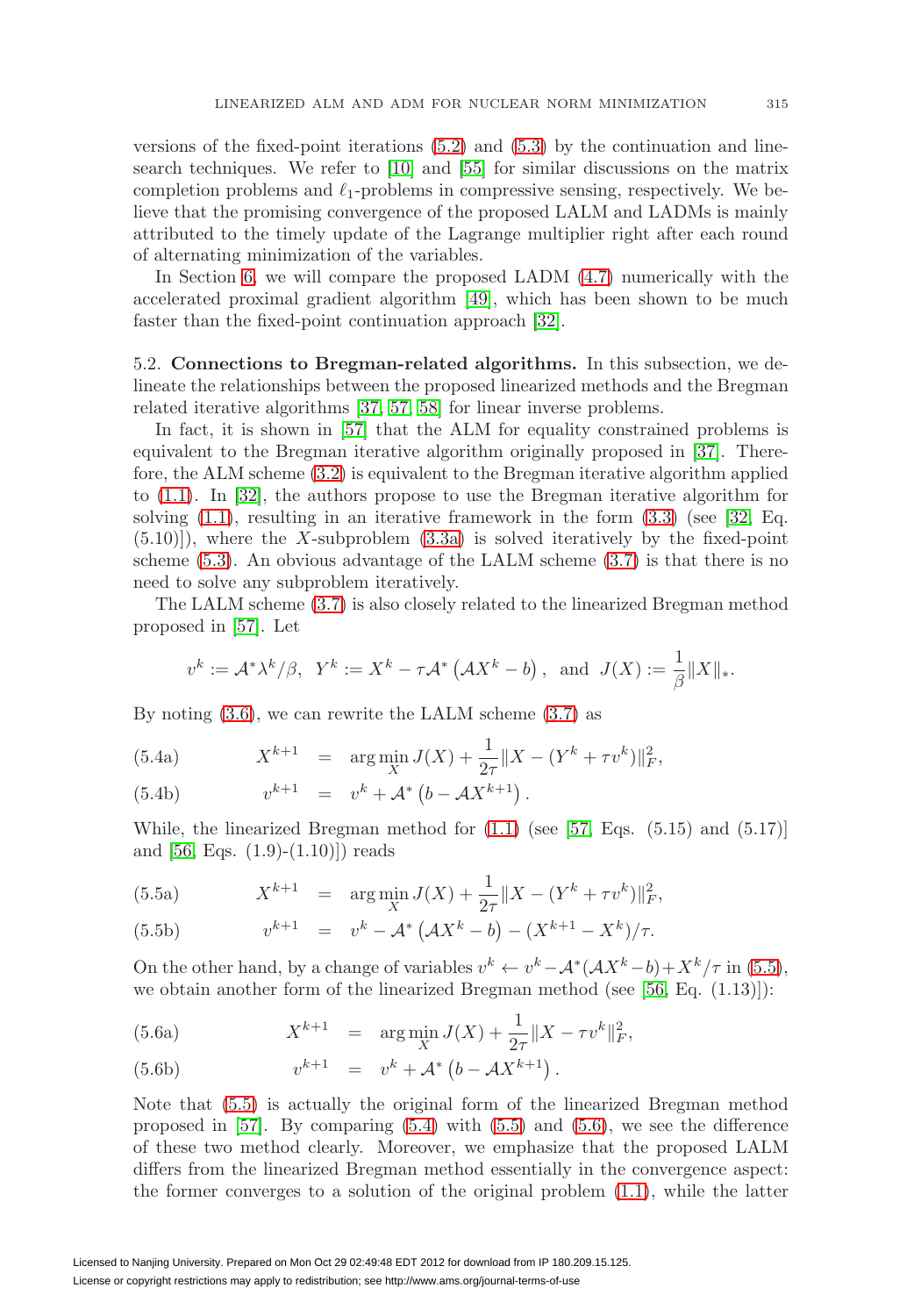converges to the solution of the problem

<span id="page-15-1"></span>(5.7) 
$$
\min_{X} \left\{ J(X) + \frac{1}{2\tau} \|X\|_{F}^{2} : \mathcal{A}X = b \right\},
$$

which is only an approximation to  $(1.1)$ . Note that the problem  $(5.7)$  approximates to the original problem [\(1.1\)](#page-0-0) well only when  $\tau$  is large (for fixed  $\beta$ ). We refer to [\[5,](#page-26-18) [6\]](#page-26-11) for analogous discussions on the basis pursuit problem.

After the first round of referee review, our attention was brought to the Bregmanized operator splitting (BOS) method proposed in [\[58\]](#page-28-14) for linear equality constrained problems in the form of [\(1.1\)](#page-0-0), where a generic convex objective function is studied in place of the nuclear norm. By a change of variable  $b^k := \lambda^k/\beta + b$ , the LALM scheme [\(3.7\)](#page-6-7) can be rewritten as

(5.8a) 
$$
X^{k+1} = \mathcal{D}_{\tau/\beta} (X^k - \tau \mathcal{A}^* (\mathcal{A} X^k - b^k)),
$$

(5.8b) 
$$
b^{k+1} = b^k + b - \mathcal{A}X^{k+1},
$$

which is actually equivalent to the BOS method (see [\[58,](#page-28-14) **Algorithm I**]). Therefore, we have obtained the same method from different motivations: our idea is to linearize the augmented Lagrangian function  $(3.1)$  in the ALM framework  $(3.2)$ , while the BOS method is derived from the Bregman iterative framework [\[37\]](#page-27-16) with operator splitting. The motivation of linearizing the augmented Lagrangian function is natural. More importantly, our idea can be easily extended to solve [\(1.2\)](#page-1-0) and [\(1.3\)](#page-1-1), while the BOS method is only derived for equality constrained problems. Besides, we have obtained stronger convergence results under the same condition as in [\[58\]](#page-28-14). In fact, it is proved in [\[58,](#page-28-14) Theorem 1] that any accumulation point of the sequence generated by the BOS method is a solution of [\(1.1\)](#page-0-0), while we establish respectively the global convergence of the LALM and LADMs to solutions of  $(1.1)-(1.3).$  $(1.1)-(1.3).$  $(1.1)-(1.3).$  $(1.1)-(1.3).$ 

We note that the LADMs [\(4.7\)](#page-10-3) and [\(4.20\)](#page-12-4) are also related to the idea of the BOS method in the following sense. In fact, the iteration of primal variables in the BOS method is a gradient descent step followed by a shrinkage step (or a generalized projection step in the sense of Moreau [\[41,](#page-27-17) Theorem 31.5]). Similarly, since the Hessian of  $\mathcal{L}_U(X^k, r, \lambda^k, \beta)$  with respect to r is identity, the iteration [\(4.7a\)](#page-10-2) can be viewed as a steepest gradient descent step. On the other hand, the iteration of X in [\(4.7b\)](#page-10-2) is a gradient descent step (with the latest updated data) followed by a shrinkage step. As such, [\(4.7a\)](#page-10-2)-[\(4.7b\)](#page-10-2) is also a generalized projected gradient descent step. The iteration of dual variables in both BOS and LADMs is in fact identical.

#### 6. Numerical results

<span id="page-15-0"></span>In this section, we compare the proposed LALM and LADMs numerically with some existing efficient methods and report the numerical results. In particular, we compare the proposed methods with the accelerated proximal gradient algorithm with line-search (APGL) in [\[49\]](#page-28-5) and the primal algorithm in [\[38\]](#page-27-2) due to their significant superiorities to many other existing methods; see the extensive numerical results in [\[38,](#page-27-2) [49\]](#page-28-5) for matrix completion problems, gene expression examples, and others. We also compare the proposed linearized methods with the ADMs proposed in [\[10\]](#page-26-9) for matrix completion problems and those discussed in Section [2](#page-3-0) for [\(1.1\)](#page-0-0) and [\(1.3\)](#page-1-1) with  $\mathcal{A} \mathcal{A}^* = \mathcal{I}$ .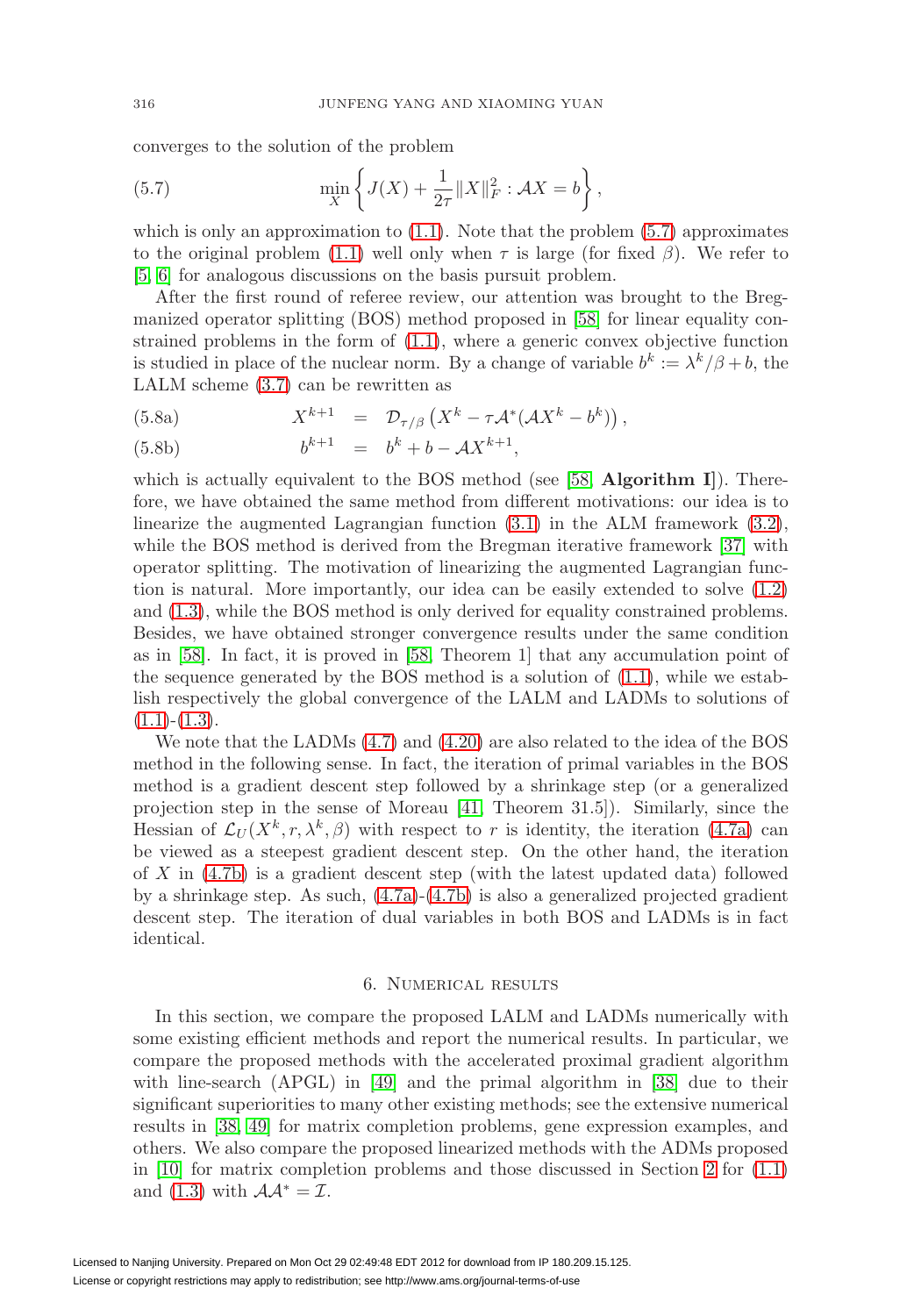All the experiments were performed under Windows Vista Premium and Matlab v7.10 (R2010a), running on a Lenovo laptop with an Intel Core 2 Duo CPU at 1.8 GHz and 2GB of memory.

We note that the APGL code<sup>[1](#page-16-1)</sup> is applicable to the case with a generic linear operator  $A$ , while it can only solve the unconstrained model  $(1.2)$  (an additional regularization of the form  $||X||_F^2$  is also allowed). Moreover, the primal and dual algorithms [\[38\]](#page-27-2) (implemented in [\[30\]](#page-27-18)) are especially designed for an unconstrained model of the following form

<span id="page-16-0"></span>(6.1) 
$$
\min_{X \in \mathcal{R}^{m \times n}} \|X\|_{*} + \frac{1}{2\mu} \|AX - B\|_{F}^{2},
$$

where  $\mu > 0$ ,  $A \in \mathcal{R}^{p \times m}$ ,  $B \in \mathcal{R}^{p \times n}$ , and AX represents the ordinary matrix multiplication. In [\[38\]](#page-27-2), the authors first reformulate [\(6.1\)](#page-16-0) into one that has exactly the same form as itself, where A, B and X are replaced by certain  $\ddot{A}$ ,  $\ddot{B}$  and  $\overline{X}$ , respectively, with  $\overline{A}$  being full column rank (see [\[38,](#page-27-2) Proposition 1]). Then the authors study gradient-projection methods for the dual problem. In addition, Nesterov's accelerated first-order methods [\[33,](#page-27-8) [34\]](#page-27-9) are also applied to solve the reduced problem of [\(6.1\)](#page-16-0), where a practical stopping criterion is derived based on both the primal and the dual problems. Therefore, the primal method in [\[38\]](#page-27-2) is essentially a variant of the accelerated proximal gradient method, and it shares the same idea of using the linearization and proximal techniques as the proposed methods. Due to this similarity, we only compare with the primal method in [\[38\]](#page-27-2) (implemented in the SLEP package as "mat primal"). We refer to [\[38\]](#page-27-2) for extensive numerical results on multi-task learning problems for the relative performance of the primal and the dual methods derived therein.

For a matrix M, we let  $\text{vec}(M)$  be the vector stagnated by the columns of M. Then,  $(6.1)$  is a special case of  $(1.2)$  with

<span id="page-16-2"></span>(6.2) 
$$
\mathcal{A}X = \text{vec}(AX) = \text{diag}(\overbrace{A,\ldots,A}^{n \text{ times}}) \text{vec}(X) \text{ and } b = \text{vec}(B).
$$

On the contrary, with the given  $A$  and  $b$ , in general one cannot find matrices  $A$ and  $B$  such that  $(6.1)$  is equivalent to  $(1.2)$ . For example, the matrix completion problem, where  $A$  is defined in [\(1.4\)](#page-2-0), cannot be written in the form of [\(6.1\)](#page-16-0) in general, and thus the algorithms in [\[38\]](#page-27-2) are not applicable. In comparison, the proposed LALM and LADMs are easily applicable to solve all these models [\(1.1\)](#page-0-0)- [\(1.3\)](#page-1-1). If  $\mathcal{A}A^* = \mathcal{I}$ , as we show in Section [2,](#page-3-0) the ADM is applicable. In short, the algorithms proposed in this paper have much larger applicable range than those in the literature.

6.1. **Experiments and implementation details.** Our numerical experiments are categorized into the following three classes.

- (1) Compare the LALM [\(3.7\)](#page-6-7) and the LADM [\(4.20\)](#page-12-4) with the ADMs in [\[10\]](#page-26-9) on matrix completion problems. We concentrate on the constrained models [\(1.1\)](#page-0-0) and [\(1.3\)](#page-1-1).
- (2) Compare the LALM [\(3.7\)](#page-6-7) and the LADM [\(4.20\)](#page-12-4) with the ADMs discussed in Section [2](#page-3-0) for solving the constrained models  $(1.1)$  and  $(1.3)$ , where A is a two-dimensional partial DCT (discrete cosine transform) operator.

<span id="page-16-1"></span><sup>1</sup>Available at: <http://www.math.nus.edu.sg/~mattohkc/NNLS.html>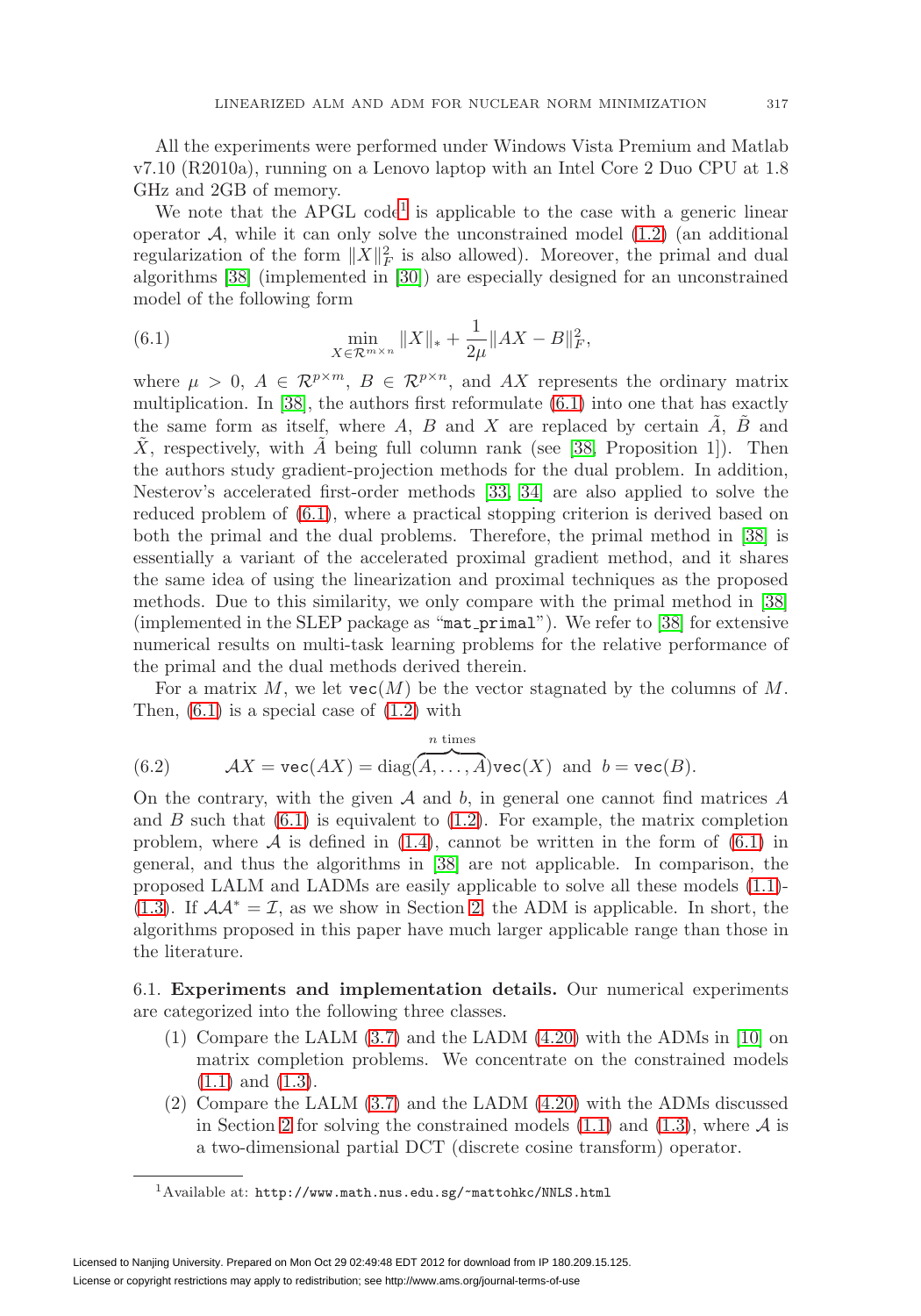(3) Compare the LADM [\(4.7\)](#page-10-3) with the APGL [\[49\]](#page-28-5) and the primal algorithm in [\[38\]](#page-27-2) for solving [\(6.1\)](#page-16-0) with random data.

In the first two classes of experiments we do not compare with the APGL on the unconstrained model [\(1.2\)](#page-1-0) for reasons given below. First, the relative performance of the ADM compared with APGL has been well illustrated in [\[10\]](#page-26-9) on matrix completion problems with both random and gene expression data. Roughly, to generate solutions of the same quality, the ADM is faster than the APGL on matrix completion problems whenever the sample ratio (denoted by sr and defined by  $|\Omega|/mn$ ) is relatively high. But, we also note that the APGL performs better than the ADM when n is large and meanwhile the sample ratio is small (say,  $n > 5000$ ) and  $sr \leq 10\%$ . Second, the relative performance between the LADM [\(4.7\)](#page-10-3) and the APGL on the problems tested in the first two classes of experiments can be roughly estimated based on both results in [\[10\]](#page-26-9) and those to be presented in subsections [6.2](#page-18-0) and [6.3.](#page-19-0) Furthermore, the LADM [\(4.7\)](#page-10-3) is compared with the APGL in the third class of experiments for solving [\(6.1\)](#page-16-0) with various of random data.

In all experiments, we generated  $X^*$  via the Matlab script

$$
\text{``randn}(m,r) * \text{randn}(r,n)\text{''},
$$

where  $r$  is a prefixed integer. For matrix completion problems, we generated the index set  $\Omega$  randomly. For the second class of experiments, the partial DCT operator was also generated randomly. Then, we set  $b = \mathcal{A}X^* + \omega$ , where  $\omega$  is a white noise of mean zero and standard deviation std.

Next, we clarify some details for implementing the proposed algorithms.

• Partial SVD. As we pointed out before, each iteration of the proposed LALM and LADMs is dominated by one SVD, as conventionally required by most of the existing methods for nuclear norm related problems. In our implementation, we employ the influential PROPACK package [\[28\]](#page-27-19) to realize partial SVD for all the proposed methods and the ADMs. In particular, we only need those singular values bigger than a threshold and the corresponding singular vectors. However, it is well known that PROPACK is not able to automatically compute those singular values bigger than a prefixed threshold, but only able to compute a prefixed number of them. Therefore, we need to efficiently determine the number of singular values to be computed at each iteration empirically.

Let  $sv^k$  denote the number of singular values to be computed at the  $k$ -th iteration, whose initial value is given by  $sv^0 = \min(m, n)/20$ . We use the same strategy as in [\[49\]](#page-28-5) to update  $sv^k$ , that is,

$$
sv^{k+1} = \begin{cases} svp^k + 1, & \text{if } svp^k < sv^k, \\ svp^k + 5, & \text{if } svp^k = sv^k, \end{cases}
$$

where  $svp^k$  represents the number of positive singular values of  $X^k$ . Based on our experiments, this adjusting rule works very well: after a few iterations, the rank of  $X^*$  can be well estimated.

• The penalty parameter  $\beta$ . As we have proved, the proposed LALM and LADMs all converge globally for any fixed  $\beta > 0$ . However, different choice of  $\beta$  affects the effectiveness of the proposed LALM and LADMs. In our experiment, we set  $\beta = 2.5/\min(m, n)$  empirically, which works quite well for the tested problems. We will present some experimental results to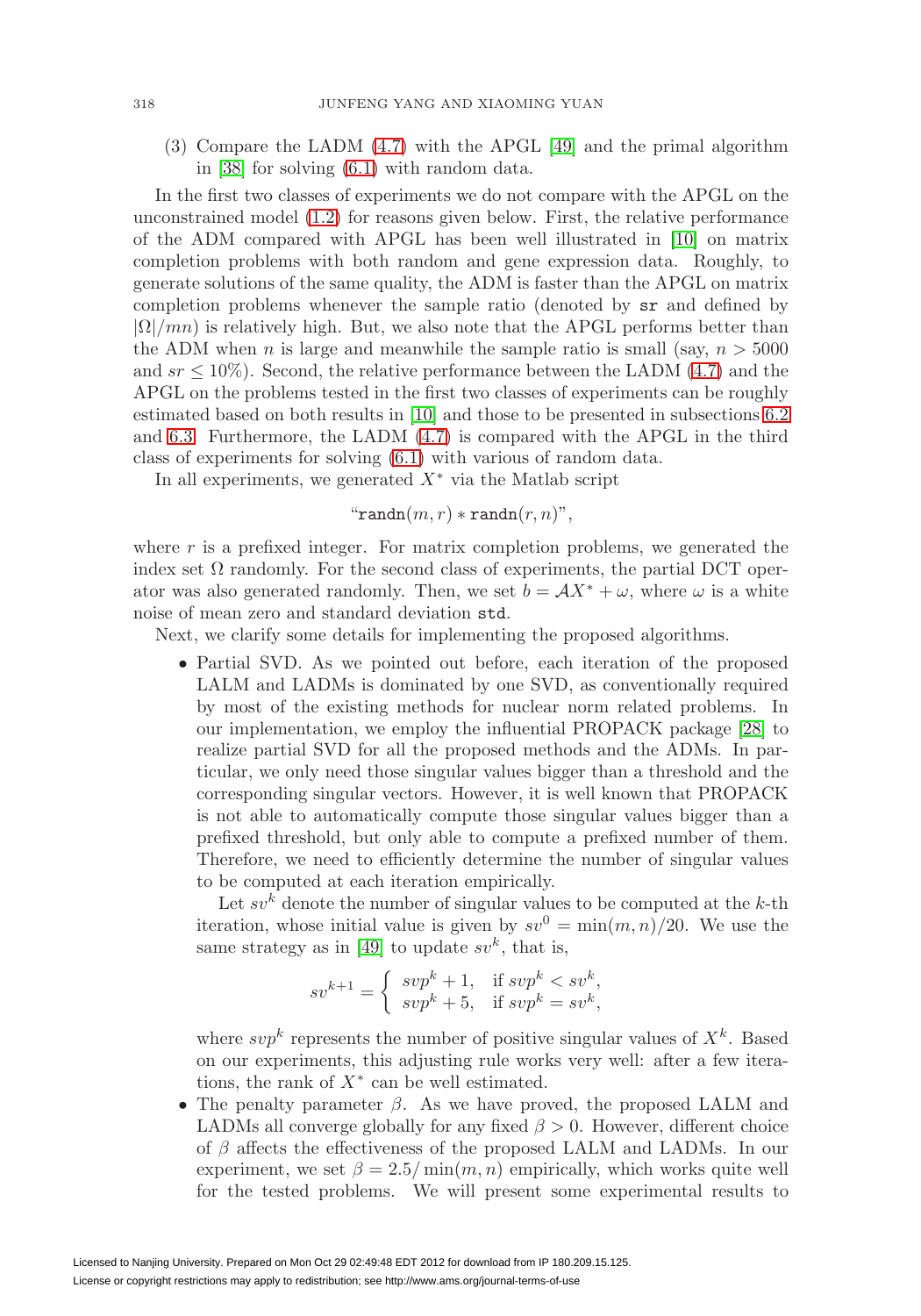illustrate how the numerical performance of the proposed algorithms is affected by different values of  $\beta$ .

• The proximal parameter  $\tau$ . The proximal parameter  $\tau$  plays also an important role for the effectiveness of the proposed methods. Theoretically, we show the convergence of the proposed methods under the condition  $0 < \tau < 1/\rho(\mathcal{A}^*\mathcal{A})$ . But empirically, we find that values of  $\tau$  slightly greater than  $1/\rho(\mathcal{A}^*\mathcal{A})$  can accelerate the convergence. For this reason, in all our experiments, we set  $\tau = 1/\rho(\mathcal{A}^*\mathcal{A})$ . Note that for matrix completion problems and partial DCT measurements,  $\rho(\mathcal{A}^*\mathcal{A}) = 1$ ; while for random data we compute  $\rho(\mathcal{A}^*\mathcal{A})$  in advance for once.

For the ADMs in [\[10\]](#page-26-9) and those discussed in Section [2,](#page-3-0) we also employed the aforementioned implementation techniques for the proposed LALM and LADMs, including the partial SVD and the choice of the penalty parameter, etc. Moreover, we terminated ADMs, LALM and LADMs by the following criterion:

$$
\text{RelChg} = \frac{\|X^k - X^{k-1}\|_F}{\max(\|X^{k-1}\|_F, 1)} \leq tol,
$$

where  $tol > 0$  is a given tolerance. As discussed in [\[55\]](#page-28-7) for  $\ell_1$ -problems, solving optimization problems with very high accuracy does not necessarily result in high quality solutions for noisy data. Thus, we set  $tol = 10^{-5}$  for the noiseless model [\(1.1\)](#page-0-0) and  $tol = 10^{-4}$  for the noisy models [\(1.2\)](#page-1-0) and [\(1.3\)](#page-1-1) in all of the experiments. For APGL and mat primal, we terminated both algorithms by setting the value of tolerance to be  $10^{-4}$ . That is, we set par.tol =  $10^{-4}$  in APGL and opt.tol  $= 10^{-4}$  in mat primal. Other algorithmic parameters in APGL and mat primal are set to their default values.

<span id="page-18-0"></span>6.2. **Comparison results of LALM, LADMs and ADMs: matrix completion via** [\(1.1\)](#page-0-0) **and** [\(1.3\)](#page-1-1)**.** In this subsection, we compare the proposed LALM and LADMs with the ADMs [\[10\]](#page-26-9) on matrix completion problems. We set the noise level std = 0.001,  $\delta = ||\omega||$  in [\(1.3\)](#page-1-1) and  $m = n$  in all of the tests.

In the results presented below,  $r$ ,  $sr$ ,  $p$  and dof denote, respectively, the rank of  $X^*$ , sample ratios taken, the number of measurements and the "degree of freedom" defined by  $r(m + n - r)$  for a matrix with rank r. The number of iterations and consumed CPU time (measured in seconds) are denoted by "iter" and "CPU", respectively. We measure the quality of a recovered solution by its relative error to the true low-rank matrix  $X^*$ , which is denoted by "RErr" and is defined by

$$
RErr = \|X^k - X^*\|_F / \|X^*\|_F.
$$

For each scenario, we generated the model by 10 times and reported the average results. The results for noiseless and noisy data are presented, respectively, in Tables [1](#page-19-1) and [2.](#page-19-2)

As shown by Tables [1](#page-19-1) and [2,](#page-19-2) the proposed LALM and LADMs both perform very well on the tested matrix completion problems. Specifically, for both noiseless and noisy data, LALM and LADMs can obtain solutions which are of almost equally good quality as those by exact ADMs. Surprisingly, the number of iterations taken by LALM and LADMs are almost equal to those taken by the exact ADMs. Since the per-iteration cost of both algorithms is roughly the same (both are dominated by one SVD), the CPU time consumed by both are also roughly equal. These results clearly demonstrate that the proposed LALM and LADMs can be potentially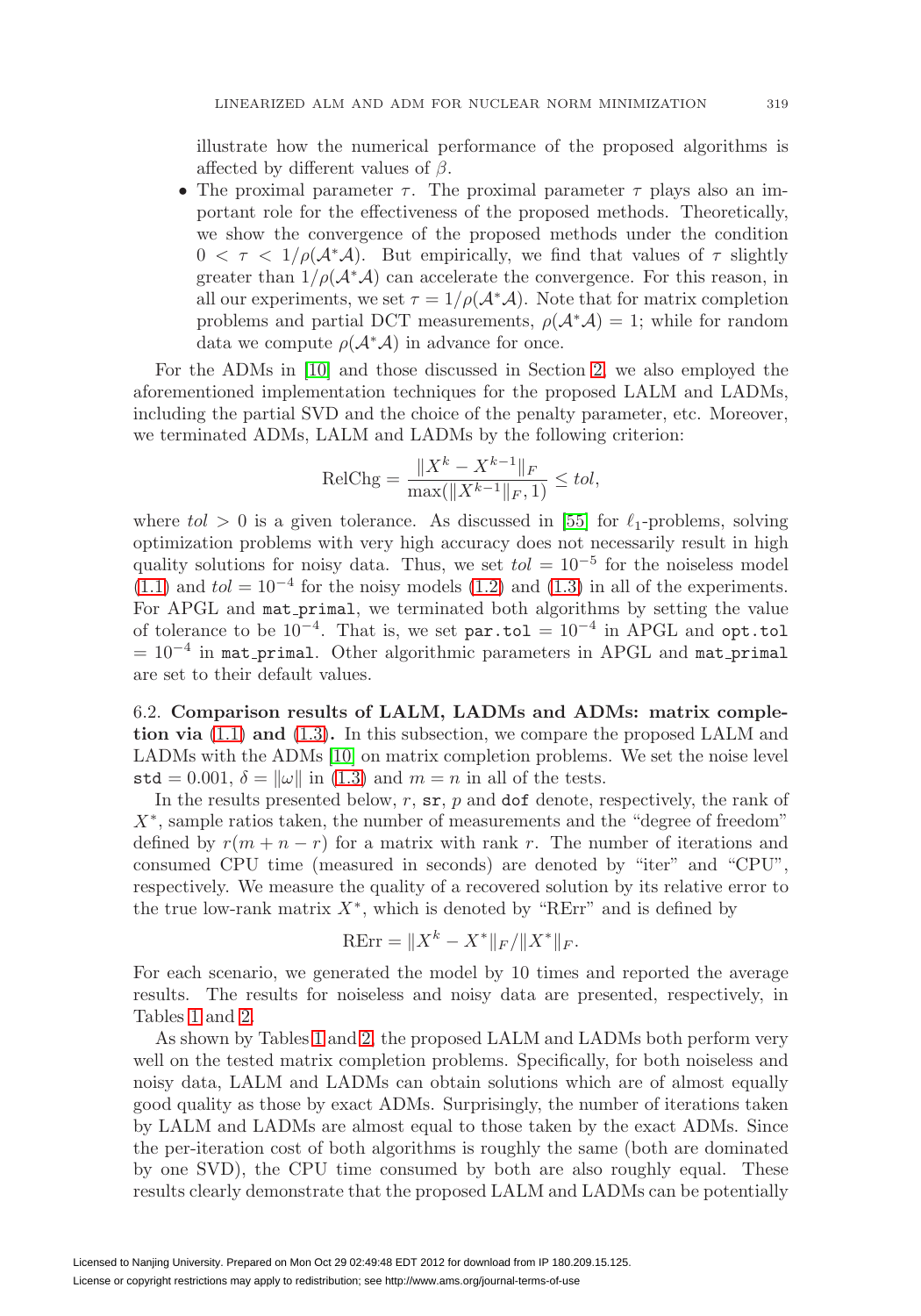| Unknown $X$ |        |                  |      | ADM       |            | LALM |           |            |  |
|-------------|--------|------------------|------|-----------|------------|------|-----------|------------|--|
| n, r        | sr     | $p/\texttt{dof}$ | iter | RErr      | <b>CPU</b> | iter | RErr      | <b>CPU</b> |  |
| (500,10)    | 60%    | 15.15            | 24.9 | $4.76e-6$ | 5.6        | 24.8 | $9.16e-6$ | 5.8        |  |
|             | 40%    | 10.10            | 39.1 | 8.44e-6   | 6.4        | 38.8 | 8.14e-6   | 6.9        |  |
|             | $20\%$ | 5.05             | 73.0 | $1.02e-5$ | 8.5        | 73.2 | $1.02e-5$ | 9.3        |  |
| (1000, 20)  | 60%    | 15.15            | 25.4 | $4.42e-6$ | 19.5       | 24.3 | $9.18e-6$ | 16.8       |  |
|             | 40%    | 10.10            | 38.8 | $9.32e-6$ | 20.8       | 38.9 | $9.04e-6$ | 21.3       |  |
|             | $20\%$ | 5.05             | 74.3 | $9.46e-6$ | 26.1       | 74.1 | $9.46e-6$ | 24.9       |  |
| (2000, 30)  | 60%    | 20.15            | 24.7 | $3.89e-6$ | 56.5       | 23.9 | 8.84e-6   | 54.9       |  |
|             | $40\%$ | 13.43            | 41.1 | $6.71e-6$ | 68.1       | 41.5 | $6.69e-6$ | 64.6       |  |
|             | $20\%$ | 6.72             | 77.5 | 8.88e-6   | 77.6       | 77.3 | 8.88e-6   | 75.9       |  |
| (5000, 50)  | 20%    | 10.05            | 81.9 | 8.77e-6   | 637        | 82.1 | 8.77e-6   | 679        |  |

<span id="page-19-1"></span>TABLE 1. Comparison results of LALM  $(3.7)$  and ADM in [\[10\]](#page-26-9) (the same as  $(2.11)$ ) on  $(1.1)$ : matrix completion with noiseless data.

<span id="page-19-2"></span>Table 2. Comparison results of LADM [\(4.20\)](#page-12-4) and ADM in [\[10\]](#page-26-9) (the same as [\(2.11\)](#page-4-6) with  $\mathcal{P}_{\mathbf{B}_0}$  replaced by  $\mathcal{P}_{\mathbf{B}_\delta}$ ) on [\(1.3\)](#page-1-1): matrix completion with noisy data.

| Unknown $X$ |        |                |      | ADM       |            | <b>LADM</b> |           |            |  |
|-------------|--------|----------------|------|-----------|------------|-------------|-----------|------------|--|
| n, r        | sr     | $p/\text{dof}$ | iter | RErr      | <b>CPU</b> | iter        | RErr      | <b>CPU</b> |  |
| (500,10)    | 60%    | 15.15          | 19.8 | $2.74e-4$ | 5.0        | 20.3        | 2.87e-4   | 4.9        |  |
|             | 40%    | 10.10          | 30.5 | $4.94e-4$ | 5.4        | 30.1        | $4.90e-4$ | $5.5\,$    |  |
|             | $20\%$ | 5.05           | 53.1 | $3.58e-4$ | 7.1        | 52.6        | $3.58e-4$ | 6.9        |  |
| (1000, 20)  | $60\%$ | 15.15          | 20.1 | $1.73e-4$ | 14.8       | 19.9        | 1.85e-4   | 14.7       |  |
|             | $40\%$ | 10.10          | 29.7 | $3.98e-4$ | 17.4       | 28.8        | $3.95e-4$ | 16.2       |  |
|             | 20%    | 5.05           | 53.3 | $2.22e-4$ | 20.7       | 53.1        | $2.22e-4$ | 20.4       |  |
| (2000, 30)  | 60%    | 20.15          | 19.4 | $9.00e-5$ | 47.8       | 18.9        | $1.10e-4$ | 49.0       |  |
|             | 40\%   | 13.43          | 30.3 | $4.12e-4$ | 54.5       | 30.4        | $4.08e-4$ | 52.7       |  |
|             | $20\%$ | 6.72           | 57.7 | $4.16e-4$ | 64.4       | 58.2        | $4.16e-4$ | 63.5       |  |
| (5000, 50)  | 20%    | 10.05          | 62.7 | 1.24e-4   | 530        | 63.0        | $1.24e-4$ | 532        |  |

as efficient as exact ADMs. Since our experiments were completed on a laptop with 2GB RAM, we were not able to test larger scenarios where  $m, n > 5000$  and  $rank(X^*) > 50$ , due to the memory limitation.

<span id="page-19-0"></span>6.3. **Comparison results of LALM, LADMs and ADM: partial DCT data.** In this subsection, we compare the proposed LALM and LADMs with the ADM on the partial DCT data. The same as in subsection [6.2,](#page-18-0) we set  $\text{std} = 0.001$ ,  $\delta = ||\omega||$ in [\(1.3\)](#page-1-1) for noisy data and  $m = n$  in all the tests. For each scenario, we generated the model by 10 times and reported the average results in Tables [3](#page-20-0) and [4.](#page-20-1)

Similar to the results for the matrix completion problem, the results in Tables [3](#page-20-0) and [4](#page-20-1) show that the LALM [\(3.7\)](#page-6-7) performs almost equally well as the ADM on solving [\(1.1\)](#page-0-0) and [\(1.3\)](#page-1-1) with partial DCT data. It can be seen that longer CPU time is consumed by both methods for partial DCT data than the corresponding experiments on matrix completion. This is because the computation of  $\mathcal{A}X$  and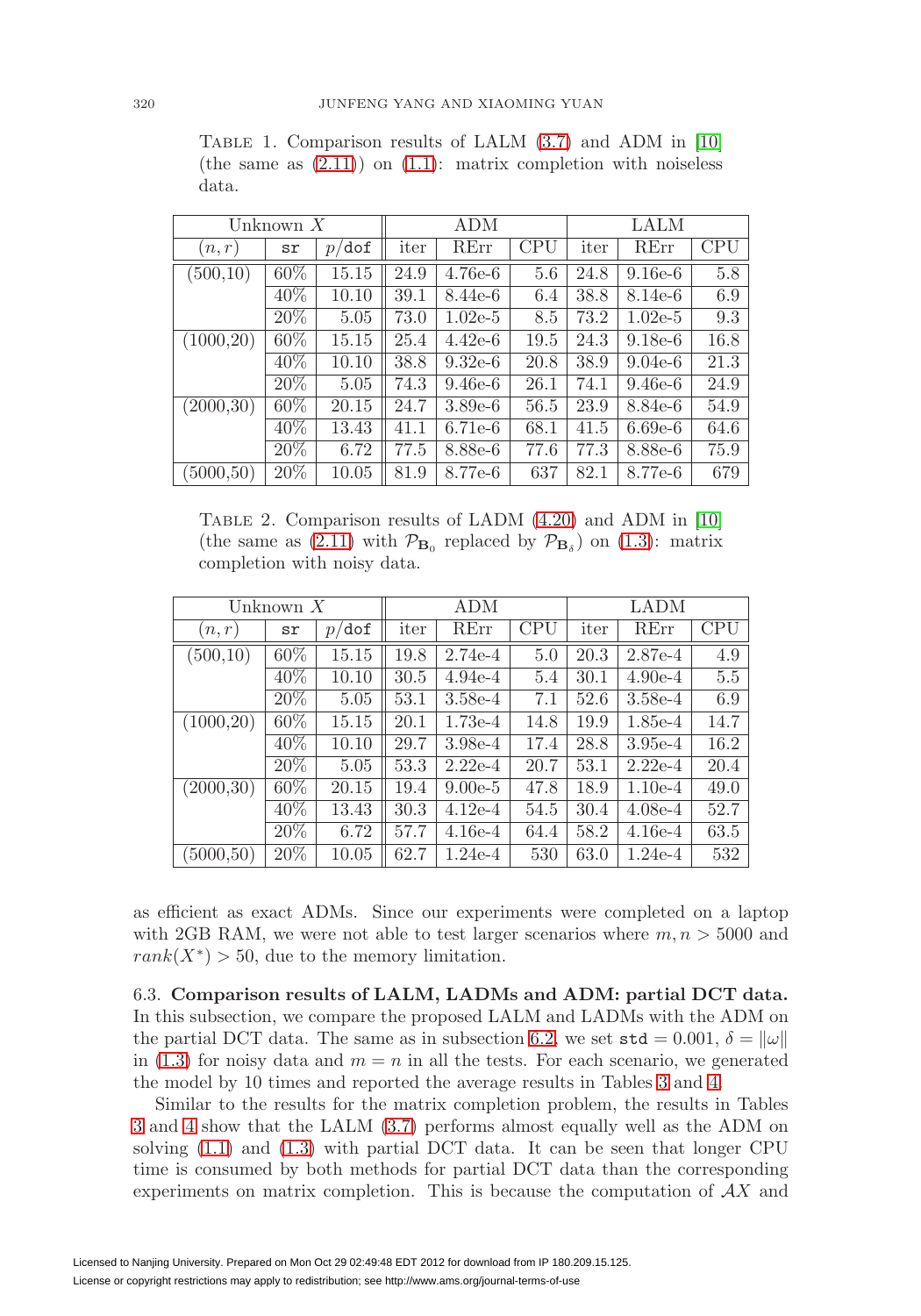| Unknown $X$ |        |                |      | <b>ADM</b> |            | LALM |           |      |  |
|-------------|--------|----------------|------|------------|------------|------|-----------|------|--|
| (n,r)       | sr     | $\delta$<br>p/ | iter | RErr       | <b>CPU</b> | iter | RErr      | CPU  |  |
| (500, 10)   | 60%    | 15.15          | 25.3 | $5.59e-6$  | 14.2       | 24.9 | $7.03e-6$ | 13.5 |  |
|             | 40%    | 10.10          | 38.9 | 8.82e-6    | 20.6       | 39.4 | 8.58e-6   | 21.4 |  |
|             | 20%    | 5.05           | 75.3 | $1.40e-5$  | 39.2       | 75.4 | $1.40e-5$ | 39.1 |  |
| (1000, 20)  | 60%    | 15.15          | 25.1 | $4.51e-6$  | 44.4       | 24.2 | $9.27e-6$ | 43.0 |  |
|             | 40%    | 10.10          | 38.9 | $9.36e-6$  | 66.9       | 39.2 | $9.07e-6$ | 67.5 |  |
|             | $20\%$ | 5.05           | 73.7 | $1.00e-5$  | 123        | 73.6 | $1.00e-5$ | 125  |  |
| (2000, 30)  | 60%    | 20.15          | 25.7 | $4.48e-6$  | 187        | 24.0 | $9.03e-6$ | 176  |  |
|             | 40%    | 13.43          | 41.2 | 6.77e-6    | 293        | 41.5 | $6.75e-6$ | 295  |  |
|             | 20%    | 6.72           | 77.2 | 8.95e-6    | 537        | 76.7 | 8.97e-6   | 538  |  |
| (3000, 50)  | 20%    | 6.05           | 77.4 | $9.02e-6$  | 1207       | 76.3 | $9.46e-6$ | 1198 |  |

<span id="page-20-0"></span>TABLE 3. Comparison results of LALM  $(3.7)$  and ADM  $(2.11)$  on [\(1.1\)](#page-0-0): noiseless partial DCT data.

<span id="page-20-1"></span>TABLE 4. Comparison results of LADM  $(4.20)$  and ADM (that is,  $(2.11)$  with  $\mathcal{P}_{\mathbf{B}_0}$  replaced by  $\mathcal{P}_{\mathbf{B}_\delta}$  on  $(1.3)$ : noisy partial DCT data.

| Unknown $X$ |        |                  |      | ADM       |            | <b>LADM</b> |           |            |  |
|-------------|--------|------------------|------|-----------|------------|-------------|-----------|------------|--|
| (n,r)       | sr     | $p/\texttt{dof}$ | iter | RErr      | <b>CPU</b> | iter        | RErr      | <b>CPU</b> |  |
| (500,10)    | 60%    | 15.15            | 20.3 | $1.24e-4$ | 12.1       | 20.5        | $2.85e-4$ | 11.9       |  |
|             | $40\%$ | 10.10            | 31.5 | $1.65e-4$ | 16.1       | 29.9        | $4.93e-4$ | 15.8       |  |
|             | $20\%$ | 5.05             | 54.0 | $2.80e-4$ | 28.1       | 53.4        | $3.92e-4$ | 28.0       |  |
| (1000, 20)  | 60%    | 15.15            | 20.2 | $1.03e-4$ | 35.1       | 20.4        | $1.85e-4$ | 35.0       |  |
|             | 40%    | 10.10            | 29.8 | $1.85e-4$ | 51.4       | 30.2        | $3.95e-4$ | 50.3       |  |
|             | $20\%$ | 5.05             | 54.3 | $2.45e-4$ | 90.0       | 53.7        | $2.23e-4$ | 84.9       |  |
| (2000, 30)  | 60%    | 20.15            | 19.4 | $1.69e-4$ | 125        | 19.3        | $1.09e-4$ | 123        |  |
|             | 40%    | 13.43            | 32.8 | $1.95e-4$ | 212        | 30.9        | $4.13e-4$ | 185        |  |
|             | $20\%$ | 6.72             | 59.4 | $2.10e-4$ | 369        | 58.3        | $4.17e-4$ | 345        |  |
| (3000, 50)  | 20%    | 6.05             | 58.5 | $1.42e-4$ | 918        | 57.8        | $3.08e-4$ | 901        |  |

 $\mathcal{A}^*y$  is no longer trivial for a generic linear operator  $\mathcal{A}$ . For partial DCT data, we were only able to test problems as large as  $m = n = 3000$ ,  $rank(X^*) = 50$ and  $sr = 20\%$ , which is smaller than the limitation scale for matrix completion as presented in subsection [6.2.](#page-18-0) This is because for matrix completion problems the explicit storage of the matrix variable  $X$  can be avoided during the whole iteration process due to the speciality of the linear operator  $A$  defined in [\(1.4\)](#page-2-0). In fact, in the PROPACK package modified by the authors of [\[49\]](#page-28-5),  $X$  is stored by its  $UV$ decomposition for matrix completion problems, i.e.,  $X = UV^{\top}$ , where U and V are tall and thin matrices whose number of columns is dynamically adjusted. In comparison, for partial DCT operator, X needs to be stored explicitly in order to compute  $AX$ .

It is also easy to see from Tables [1](#page-19-1)[-4](#page-20-1) that the iteration numbers consumed by the ADMs, LALM and LADMs all increase moderately as sample ratios become lower. An explanation is that, when the number of constraints becomes fewer, the two variable blocks in the ADM framework have more freedom in the whole space,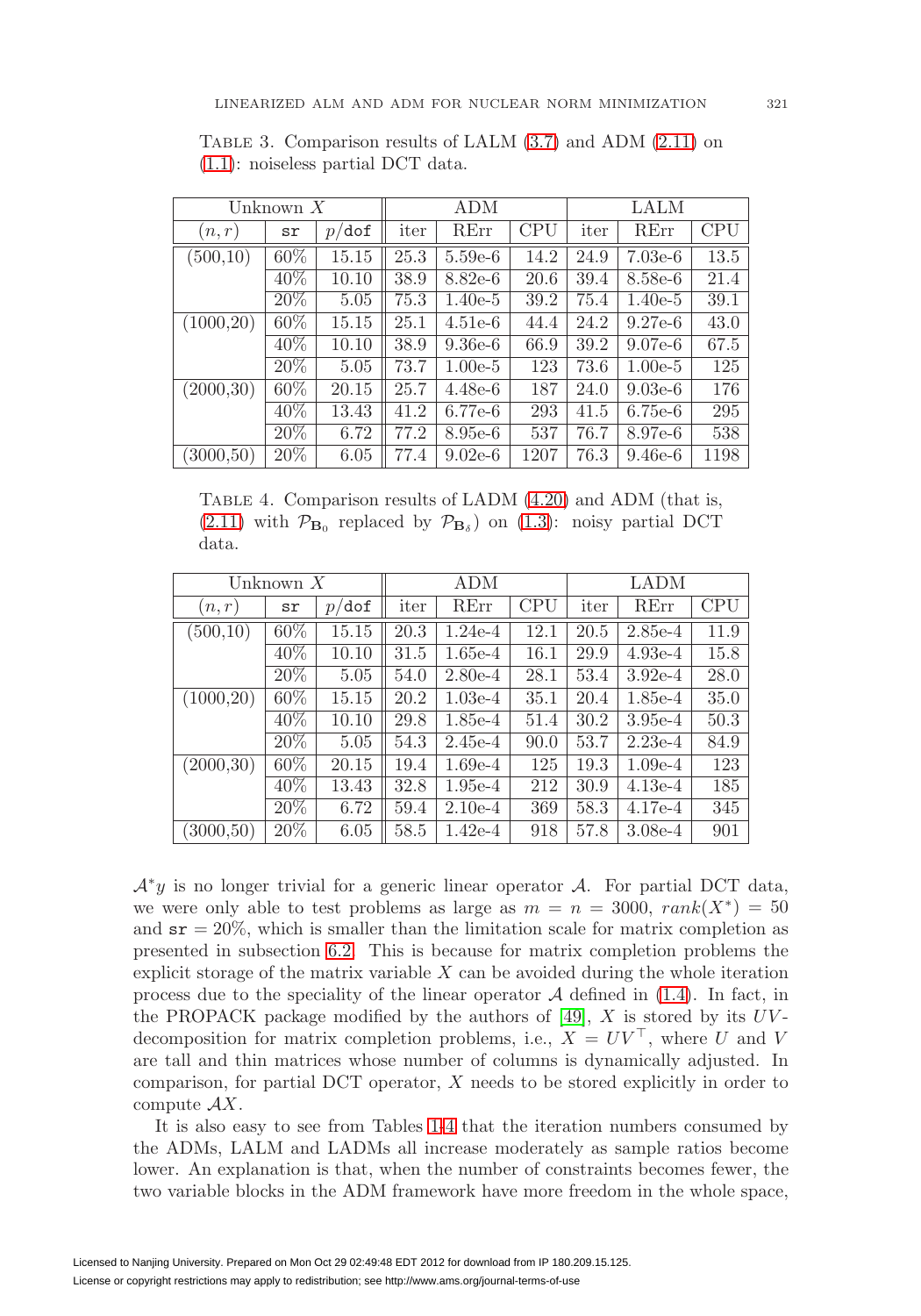and hence ADM, as a blockwise alternating coordinate descent method, can be less efficient. This also explains why ADMs are less competitive to the APGL when sample ratio is relatively low, as shown in [\[10\]](#page-26-9).

<span id="page-21-0"></span>6.4. **Comparison results of LADM, APGL and** mat primal**: solving** [\(6.1\)](#page-16-0) **with random data.** In this subsection, we compare the proposed LADMs [\(4.7\)](#page-10-3) with APGL  $[49]$  and mat primal  $[38]$  on solving  $(6.1)$  with randomly generated data. The data matrix A is generated by the following Matlab scripts.

- $(1)$  sqrt $l$ lam = sqrt $(lam_max)$ ;
- (2)  $[P, \tilde{ } ] = qr(randn(p));$
- (3)  $d = [1; 1 + rand(min(p,m)-2,1)*(sqrt\_lam-1); sqrt\_lam];$
- (4)  $[Q, \tilde{ } ] = qr(randn(m));$
- (5)  $A = P *$  spdiags(d,0,p,m)  $* Q'.$

Here lam max is a prefixed number to control the maximum eigenvalue of  $AA^{\top}$ . In fact, for A generated by the above Matlab scripts, the minimum and maximum eigenvalues of  $AA^{\top}$  are, respectively, 1 and lam max, while the others are randomly distributed in [1, 1am max]. For A given in [\(6.2\)](#page-16-2), it holds that  $\rho(\mathcal{A}^*\mathcal{A})$  =  $\rho(A^{\dagger}A)$ . In all experiments, we set  $\tau = 1/\rho(A^*A) = 1/1$ am max. The lowrank matrix  $X^*$  and B are then generated by  $X^* = \text{randn}(m, r) * \text{randn}(r, n)$ and  $B = AX^* + std * randn(p, n)$ , respectively, where std = 0.001. In our experiments, we tested different combinations of lam\_max and  $\mu$ : (lam\_max,  $\mu$ )  $\in$  $\{10^0, 10^1, 10^2\} \times \{10^{-2}, 10^0, 10^2\}.$ 

We note that in general the purpose of solving  $(6.1)$  with the data given by " $B = AX^*$  + Noise" is not to recover  $X^*$  with high accuracy (especially when the observed data is insufficient), but to determine a trade-off solution between the lowrank and data-fidelity purposes. On the other hand, for unconstrained optimization problems the objective function values illustrate the quality of solutions well from the optimization point of view. Therefore, in the following, instead of the relative errors to  $X^*$ , we report the resulting objective function values to illustrate the performance of the compared algorithms. We also refer to [\[38\]](#page-27-2), where the quality of computed solutions to [\(6.1\)](#page-16-0) is measured by the duality gap.

The comparison results of APGL, mat\_primal and LADM [\(4.7\)](#page-10-3) are presented in Table [5,](#page-22-0) where the final objective function value (obj), the number of iterations (iter) and the consumed CPU time (measured in seconds) are reported. lam max is denoted by  $\lambda_{\text{max}}$  in the table. In the mat primal and LADM columns, rdif is defined by

$$
rdf = \frac{f_{method} - f_{apgl}}{|f_{apgl}|},
$$

where  $f_{apgl}$  is the function value obtained by APGL, and  $f_{method}$  is that obtained by the corresponding method. Therefore,  $\text{rdiff} < 0$  implies that a smaller function value is obtained.

It can be seen from Table [5](#page-22-0) that the proposed LADM [\(4.7\)](#page-10-3) is very competitive with both APGL and  $\text{mat-printual}$  on solving  $(6.1)$  with random data. Specifically, in more than half of the tests LADM obtained smaller objective function values than APGL, and the results are only slightly worse than those obtained by mat primal. As for the results on CPU time, we add the following notes. In the original implementation of mat primal, the standard Matlab subroutine svd was used for computing SVD. For a fair comparison, we employed a uniform way of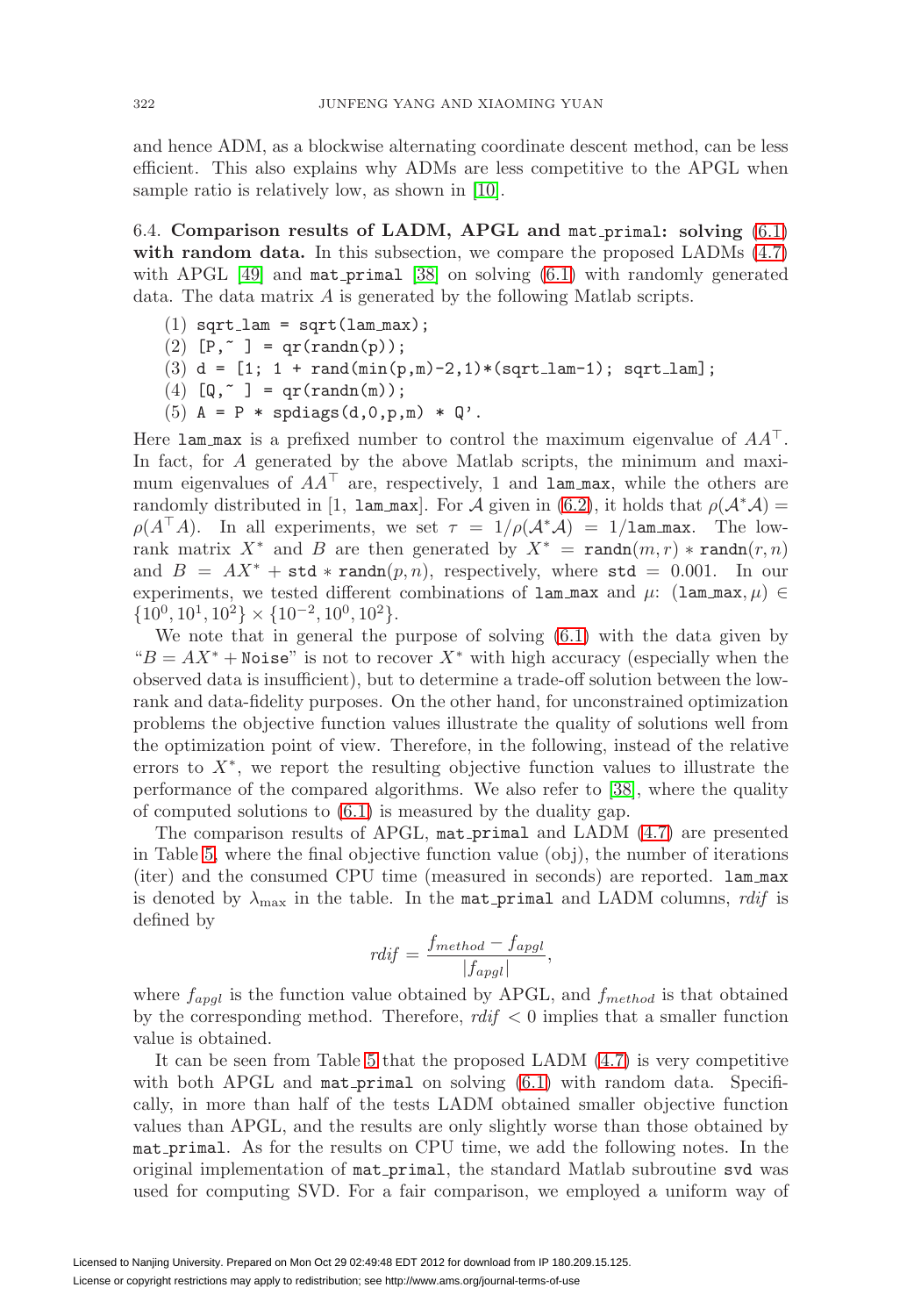<span id="page-22-0"></span>

|                         | Parameters                           | APGL           |          | mat primal  |                        |            | LADM         |                        |                |              |
|-------------------------|--------------------------------------|----------------|----------|-------------|------------------------|------------|--------------|------------------------|----------------|--------------|
| $(\lambda_{\max}, \mu)$ | p/m/n/r                              | obj            | iter     | CPU         | rdif                   | iter       | CPU          | rdif                   | iter           | <b>CPU</b>   |
| $(10^0, 10^{-2})$       | 500/2000/100/20                      | 4.3e3          | 28       | 12.1        | $-1.4e-4$              | 3          | 6.3          | $1.5e-12$              | 3              | 0.9          |
|                         | 1500/2000/100/20                     | 7.4e3          | 28       | 28.8        | $-4.4e-4$              | 3          | 30.6         | $-5.6e-8$              | 3              | 1.8          |
|                         | 2500/2000/100/20                     | 8.6e3          | 28       | 44.1        | $-5.5e-4$              | 3          | 36.3         | 7.3e-13                | 3              | 2.7          |
|                         | 1000/3000/200/50                     | 2.2e4          | 28       | 60.2        | $-1.5e-4$              | 3          | 25.8         | $-1.7e-7$              | 3              | 4.1          |
|                         | 2000/3000/200/50                     | 3.1e4          | 28       | 128         | $-2.8e-4$              | 3          | 78.4         | $-3.4e-8$              | 3              | 6.6          |
|                         | 3000/3000/200/50                     | 3.8e4          | 28       | 158         | $-3.9e-4$              | 3          | 101          | 1.1e-13                | 3              | 8.8          |
| $(10^0, 10^0)$          | 500/2000/100/20                      | 4.3e3          | 28       | 11.9        | $4.1e-14$              | $\,3$      | $6.5\,$      | 5.7e-13                | $\overline{5}$ | 1.4          |
|                         | 1500/2000/100/20                     | 7.4e3          | 28       | 36.7        | $-2.1e-13$             | 3          | 37.9         | $6.6e-10$              | $\overline{4}$ | 3.4          |
|                         | 2500/2000/100/20                     | 8.6e3          | 28       | 44.0        | $-2.3e-14$             | 3          | 36.0         | $6.0e-10$              | $\overline{4}$ | 3.5          |
|                         | 1000/3000/200/50                     | 2.2e4          | 28       | 77.5        | 1.7e-13                | 3          | 31.3         | $2.9e-11$              | $\overline{4}$ | 7.2          |
|                         | 2000/3000/200/50                     | 3.1e4          | 28       | 128         | 5.4e-13                | 3          | 76.9         | $2.2e-11$              | $\overline{4}$ | 8.1          |
|                         | 3000/3000/200/50                     | 3.7e4          | 28       | 157         | 3.7e-13                | 3          | 99.7         | 1.8e-11                | $\overline{4}$ | 11.3         |
| $(10^0, 10^2)$          | 500/2000/100/20                      | 3.3e3          | 28       | 12.1        | $1.2e-15$              | 3          | 6.7          | $3.1e-8$               | 25             | 6.8          |
|                         | 1500/2000/100/20                     | 6.4e3          | 28       | 36.8        | $1.4e-16$              | 3          | 36.0         | $6.9e-8$               | 25             | 18.4         |
|                         | 2500/2000/100/20                     | 7.6e3          | 31       | 49.4        | 8.4e-16                | 3          | 35.6         | 8.5e-8                 | 25             | 19.6         |
|                         | 1000/3000/200/50                     | 2.0e4          | 30       | 61.7        | $-2.1e-15$             | 3          | 24.5         | $1.5e-8$               | 16             | 20.1         |
|                         | 2000/3000/200/50                     | 2.8e4          | 29       | 110         | $2.3e-15$              | 3          | 85.1         | $2.2e-8$               | 16             | 41.5         |
|                         | 3000/3000/200/50                     | 3.5e4          | 30       | 163         | $-2.5e-15$             | 3          | 103          | $2.7e-8$               | 16             | 41.5         |
| $(10^1, 10^{-2})$       | 500/2000/100/20                      | 4.3e3          | 35       | 24.7        | $-8.8e-4$              | 60         | 9.1          | $2.4e-5$               | 55             | 15.5         |
|                         | 1500/2000/100/20                     | 7.4e3          | 36       | 98.4        | $-6.2e-4$              | 60         | 42.9         | $6.8e-5$               | 66             | 35.7         |
|                         | 2500/2000/100/20                     | 8.6e3          | 36       | 223         | $-7.4e-4$              | 60         | 70.1         | $3.6e-5$               | 68             | 71.8         |
|                         | 1000/3000/200/50                     | 2.2e4          | 37       | 171         | $-2.5e-4$              | 60         | 39.2         | 7.7e-5                 | 56             | 71.2         |
|                         | 2000/3000/200/50                     | 3.1e4          | 37       | 458         | $-6.4e-4$              | 60         | 126          | $5.4e-5$               | 61             | 135          |
| $(10^1, 10^0)$          | 3000/3000/200/50                     | 3.8e4          | 39       | 887         | $-6.7e-4$              | 60         | 190          | $3.8e-5$               | 67             | 273          |
|                         | 500/2000/100/20<br>1500/2000/100/20  | 4.3e3<br>7.4e3 | 36<br>34 | 28.4<br>111 | $-3.8e-5$<br>$-7.9e-5$ | 60<br>60   | 8.9<br>41.4  | $-2.8e-5$<br>$-7.1e-5$ | 54<br>66       | 17.5<br>41.4 |
|                         | 2500/2000/100/20                     | 8.6e3          | 34       | 269         | $-6.3e-5$              | 60         | 69.0         | $-4.1e-5$              | 68             | 62.5         |
|                         | 1000/3000/200/50                     | 2.2e4          | 34       | 171         | $-7.4e-5$              | 60         | 40.1         | $-6.6e-5$              | 56             | 71.5         |
|                         | 2000/3000/200/50                     | 3.1e4          | 34       | 449         | $-9.0e-5$              | 60         | 126          | $-3.5e-5$              | 60             | 141          |
|                         | 3000/3000/200/50                     | 3.8e4          | 34       | 810         | $-1.1e-4$              | 60         | 192          | $-8.1e-5$              | 67             | 198          |
| $(10^1, 10^2)$          | 500/2000/100/20                      | 4.0e3          | 40       | 26.1        | $-7.5e-7$              | 50         | 8.6          | $-8.4e-7$              | 29             | 7.6          |
|                         | 1500/2000/100/20                     | 7.1e3          | 41       | 123         | 2.7e-6                 | 30         | 37.1         | $-7.4e-6$              | 32             | 17.1         |
|                         | 2500/2000/100/20                     | 8.3e3          | 42       | 225         | $8.2e-6$               | 30         | 60.9         | $-3.1e-6$              | 32             | 25.7         |
|                         | 1000/3000/200/50                     | 2.1e4          | 41       | 190         | $-6.2e-6$              | 60         | 39.9         | $-6.5e-6$              | 38             | 48.7         |
|                         | 2000/3000/200/50                     | 3.0e4          | 41       | 481         | $3.0e-6$               | 30         | 110          | $-7.3e-6$              | 40             | 81.1         |
|                         | 3000/3000/200/50                     | 3.7e4          | 40       | 866         | $-1.5e-5$              | 30         | 152          | $-2.4e-5$              | 41             | 132          |
| $(10^2, 10^{-2})$       | 500/2000/100/20                      | 4.4e3          | 64       | 35.3        | $-2.0e-2$              | 300        | 19.4         | $-4.4e-3$              | 85             | 20.8         |
|                         | 1500/2000/100/20                     | 8.8e3          | 72       | 119         | $-1.6e-1$              | 200        | 67.0         | $-1.5e-1$              | 116            | 63.7         |
|                         | 2500/2000/100/20                     | 1.1e4          | 72       | 214         | $-1.9e-1$              | 210        | 117          | $-1.7e-1$              | 127            | 123          |
|                         | 1000/3000/200/50                     | 2.2e4          | 88       | 240         | $-1.2e-2$              | 310        | 109          | $-1.1e-2$              | 86             | 111          |
|                         | 2000/3000/200/50                     | 4.1e4          | 72       | 567         | $-2.5e-1$              | 310        | 303          | $-2.3e-1$              | 104            | 229          |
|                         | 3000/3000/200/50                     | 5.0e4          | 74       | 1011        | $-2.5e-1$              | 300        | 517          | $-2.3e-1$              | 120            | 361          |
| $(10^2, 10^0)$          | 500/2000/100/20                      | 4.3e3          | 56       | 32.5        | $-3.3e-3$              | 210        | 15.5         | $-3.1e-3$              | 85             | 21.5         |
|                         | 1500/2000/100/20                     | 7.4e3          | 64       | 120         | $-2.6e-3$              | 190        | 64.8         | $-2.5e-3$              | 115            | 58.5         |
|                         | 2500/2000/100/20                     | 8.7e3          | 63       | 225         | $-3.4e-3$              | 190        | 111          | $-3.2e-3$              | 127            | 125          |
|                         | 1000/3000/200/50                     | 2.2e4          | 59       | 214         | $-4.2e-3$              | 200        | 75.1         | $-3.6e-3$              | 86             | 136          |
|                         | 2000/3000/200/50                     | 3.1e4          | 57       | 605         | $-2.9e-3$              | 200        | 282          | $-2.5e-3$              | 104            | 227          |
|                         | 3000/3000/200/50                     | 3.8e4          | 57       | 940         | $-3.1e-3$              | 190        | 410          | $-2.8e-3$              | 120            | 415          |
| $(10^2, 10^2)$          | 500/2000/100/20                      | 4.2e3          | 60       | 31.3        | $-3.4e-4$              | 190        | 14.7         | $-3.4e-4$              | 67             | 17.0         |
|                         | 1500/2000/100/20                     | 7.3e3          | 62       | 137         | $-5.7e-4$              | 170        | 62.1         | $-5.7e-4$              | 89             | 45.6         |
|                         | 2500/2000/100/20<br>1000/3000/200/50 | 8.6e3<br>2.2e4 | 80<br>58 | 312<br>205  | $-8.9e-5$<br>$-8.8e-4$ | 170<br>180 | 97.3<br>69.7 | $-8.8e-5$<br>$-8.8e-4$ | 99<br>74       | 75.2<br>110  |
|                         | 2000/3000/200/50                     | 3.1e4          | 64       | 504         | $-7.5e-4$              | 180        | 205          | $-7.4e-4$              | 92             | 258          |
|                         | 3000/3000/200/50                     | 3.7e4          | 64       | 839         | $-8.6e-4$              | 180        | 387          | $-8.5e-4$              | 105            | 263          |
|                         |                                      |                |          |             |                        |            |              |                        |                |              |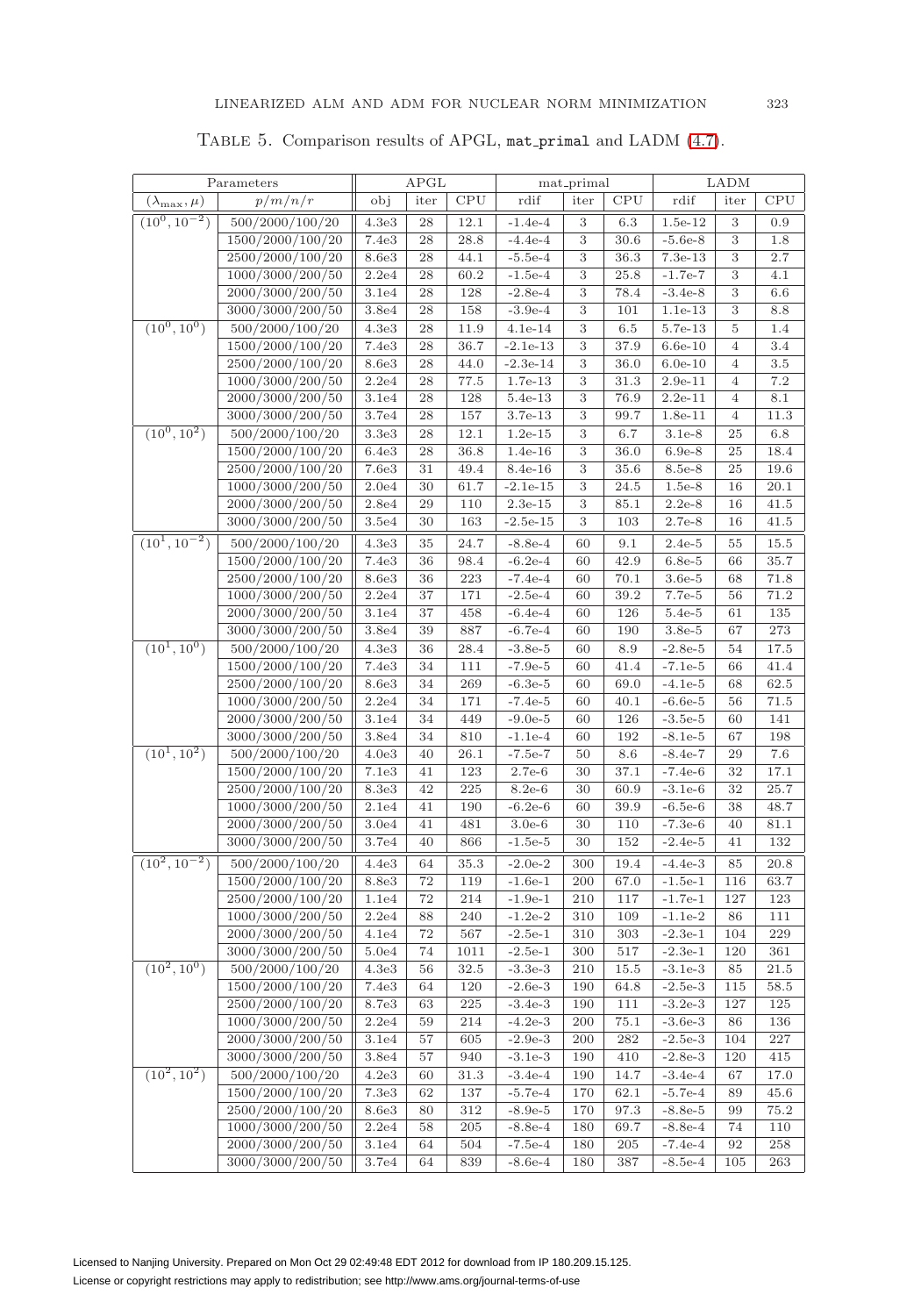computing SVD for all the three compared methods. Specifically, we used the efficient Matlab Mex interface mexsvd[2](#page-23-0) which computes SVD via a divide-and-conquer routine (dgesdd) implemented in LAPACK. Note that this modification can be easily realized in the mat primal code, while for the APGL it can be accomplished by setting matrix format  $=$  "standard" and par.fullsvd  $= 1$ . Since different ways of computing SVD affect CPU time to some extent, the results presented here are only to give a rough experience about how these methods perform. We employed this uniform way of computing SVD just for comparison purpose. In this circumstance, it can be seen from Table [5](#page-22-0) that the LADM [\(4.7\)](#page-10-3) consumed less CPU time than the APGL to obtain comparable objective function values. In comparison with mat primal, the LADM  $(4.7)$  is also faster for about half of the tested problems, at the expense of resulting in slightly worse objective function values. As for the results on the number of iterations, it can be seen from Table [5](#page-22-0) that all of these three methods in comparison took more iterations as  $\lambda_{\text{max}}$  increases. The increasing speed of iteration numbers taken by both APGL and LADM is moderate, while that for mat primal is relatively faster. The performance of all compared methods keeps deteriorating as  $\lambda_{\text{max}}$  increases, and mat primal behaves the best for large values of  $\lambda_{\text{max}}$  in the sense that it usually obtains the smallest function values. The favorable performance of mat primal is because the accelerated proximal gradient method is applied to a reduced problem of [\(6.1\)](#page-16-0) which usually has much smaller size. We also note that mat primal needs some nontrivial pre- and post-processing computations such as problem reformulation and solution reconstruction, etc. This is why in some tests mat primal takes longer CPU time than LADM while the iteration number is smaller.

Roughly speaking,  $(1.2)$  becomes more difficult as  $\mu$  decreases. In fact,  $(1.2)$  can be viewed as a penalized surrogate of [\(1.1\)](#page-0-0), and it approaches to (1.1) while  $\mu \to 0$ . Therefore, small values of  $\mu$  usually cause typical numerical difficulties which are encountered by penalty type methods. This is the reason why certain continuation and line-search strategies are usually employed to alleviate the difficulty caused by small values of  $\mu$  (see [\[20,](#page-27-15) [49\]](#page-28-5)). We note that the performance of LADM is hardly affected by the value of  $\mu$ . This can be partially observed from the results in Table [5.](#page-22-0) Moreover, it is easy to see that by directly setting  $\mu$  to be 0 the LADM framework [\(4.7\)](#page-10-3) reduce to [\(3.7\)](#page-6-7), which indicates that (4.7) converges for  $\mu = 0$ . From the results in subsections [6.2](#page-18-0) and [6.3,](#page-19-0) the LALM scheme [\(3.7\)](#page-6-7) converges very well for matrix completion and partial DCT problems.

An important advantage of those algorithms based on the shrinkage operator [\(2.6\)](#page-4-3) is that the yielded solutions have low-ranks. This is because those singular values smaller than a threshold are shrunk to zero automatically. We note that in all the tests in Table [5,](#page-22-0) as well as the tests in subsections [6.2](#page-18-0) and [6.3](#page-19-0) when the sample ratios are relatively high (relative to the rank of  $X^*$ ), the solutions recovered by LADMs have the same ranks as the original low-rank matrices. This is also true for APGL. However, we also observed that the results recovered by mat primal usually have many small singular values for some test problems, e.g., for the test on  $(p, m, n, r, \lambda_{\text{max}}, \mu) = (1000, 2000, 100, 20, 10, 10^{-2})$ , the solution recovered by mat primal has rank 100 (even when stopping tolerance is restrictive, e.g., opt.tol =  $10^{-8}$  in mat\_primal), while the true rank of  $X^*$  is 20. After applying a post-processing procedure with an appropriate threshold parameter (not

<span id="page-23-0"></span><sup>2</sup>Available in the NNLS package containing the APGL code.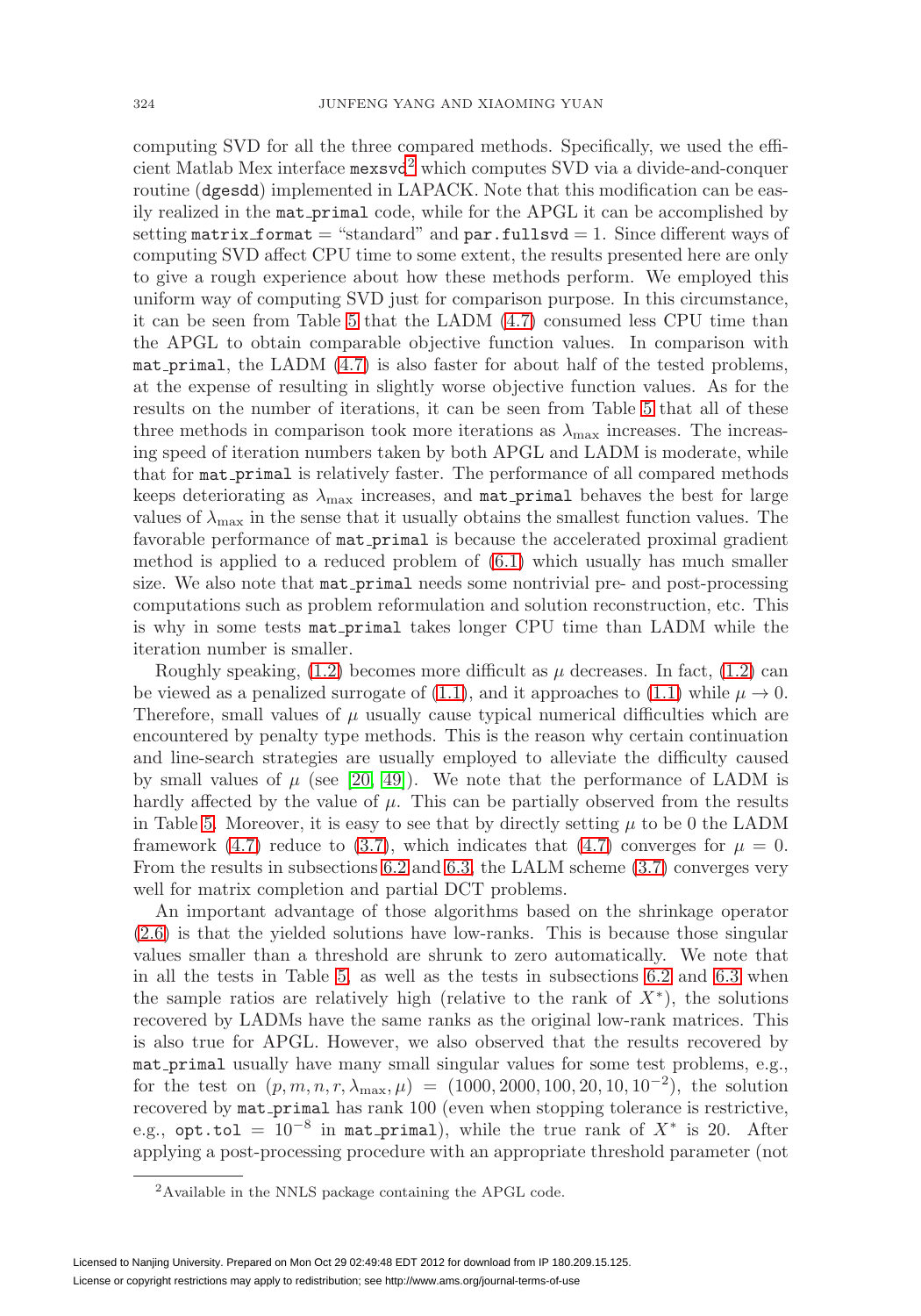difficult to determine since the singular values are usually clustered into two groups, where the magnitudes of one group are frequently significantly bigger than those of the other group), the "correct" rank of  $X^*$  can then be identified. Finally, we note that, for all the tests presented in Table [5,](#page-22-0) the resulting values of  $||AX - B||_F / ||B||_F$ are in the order of  $O(10^{-3})$  or smaller, and are compatible to our synthetic noise level.

6.5. **Summary.** From the numerical results in subsections [6.2](#page-18-0) and [6.3,](#page-19-0) the proposed LALM and LADMs perform promisingly, and they are even competitive to the ADMs for the special case where  $A A^* = I$ . The favorable performance of LALM and LADMs on these random problems are mainly because the measurement system is well conditioned. In fact,  $\mathcal{A}\mathcal{A}^* = \mathcal{I}$  holds for matrix completion and partial DCT problems. For the general case with a generic linear operator that  $\mathcal{A}\mathcal{A}^* \neq I$ , the results in Section [6.4](#page-21-0) also show that the proposed LADM scheme [\(4.7\)](#page-10-3) is competitive to existing methods in the literature. Specifically, the LADM [\(4.7\)](#page-10-3) demonstrates stable and effective convergence for random problems with different conditions. As the condition number  $\lambda_{\text{max}}(A^{\top}A)$  (for problem [\(6.1\)](#page-16-0)) increases, the same as for the compared methods, the LADM [\(4.7\)](#page-10-3) requires more iterations to achieve a solution of certain accuracy. Although the proposed LALM and LADMs are not necessarily always the fastest (again, for matrix completion problems with small sample ratios relative to  $rank(X^*)$ , the APGL performs better, see [\[10\]](#page-26-9); and for the special case [\(6.1\)](#page-16-0), the algorithms in [\[38\]](#page-27-2) are faster in some cases due to their ability of reducing the problem dimensionality), our experimental results convincingly demonstrate that they converge very well for all three problems  $(1.1)-(1.3)$  $(1.1)-(1.3)$  $(1.1)-(1.3)$ under consideration, and they are very competitive to the APGL and mat primal, both of which are only customized for solving a certain model.

6.6. **A** note on  $\beta$ . We note that the penalty parameter  $\beta$  plays a critical rule for the efficiency of the proposed LALM and LADMs (as well as other augmented Lagrangian related methods). Theoretically, a larger value of  $\beta$  leads to faster convergence of the outer loop of the ALM scheme [\(3.2\)](#page-6-0), see [\[42\]](#page-27-20). However, a very large value of  $\beta$  usually causes numerical difficulty, and it is thus not recommended in practice. In general, determining suitable values of  $\beta$  is problem-dependant. Roughly speaking, for solving constrained problems a suitable value of  $\beta$  should be chosen such that, when the constraints are penalized to the objective functions, their magnitudes should be balanced well. Therefore, when implementing these first-order methods in practice, appropriate scaling of the problem data is usually necessary. As such, some empirical way of choosing  $\beta$  can be incorporated, which usually performs well in practice. For the problems studied in this paper, we set  $\beta = \beta_0 := 2.5/\min(m, n)$  uniformly in all of the tests. To illustrate the performance of LADM [\(4.7\)](#page-10-3) with respect to different  $\beta$  values, we plot in Figure [1](#page-25-1) the variation of the objective function values of [\(6.1\)](#page-16-0) with respect to the iteration numbers.

It can be seen from the plot on the left-hand side of Figure [1](#page-25-1) ( $\lambda_{\text{max}} = 10^2$ ) that  $\beta = \beta_0$  performs the best. For the plot on the right-hand side of Figure [1](#page-25-1)  $(\lambda_{\text{max}} = 10^3)$ , the performance of  $\beta = \beta_0$  is also among the best ones, although it is slightly slower than the setting  $\beta = 5\beta_0$  asymptotically. Surely, the results in Figure [1](#page-25-1) are merely illustrative examples, and for other problems this value may not always perform the best. However, this choice of  $\beta$  leads to relatively stable and effective convergence of the proposed LALM and LADMs for all the tested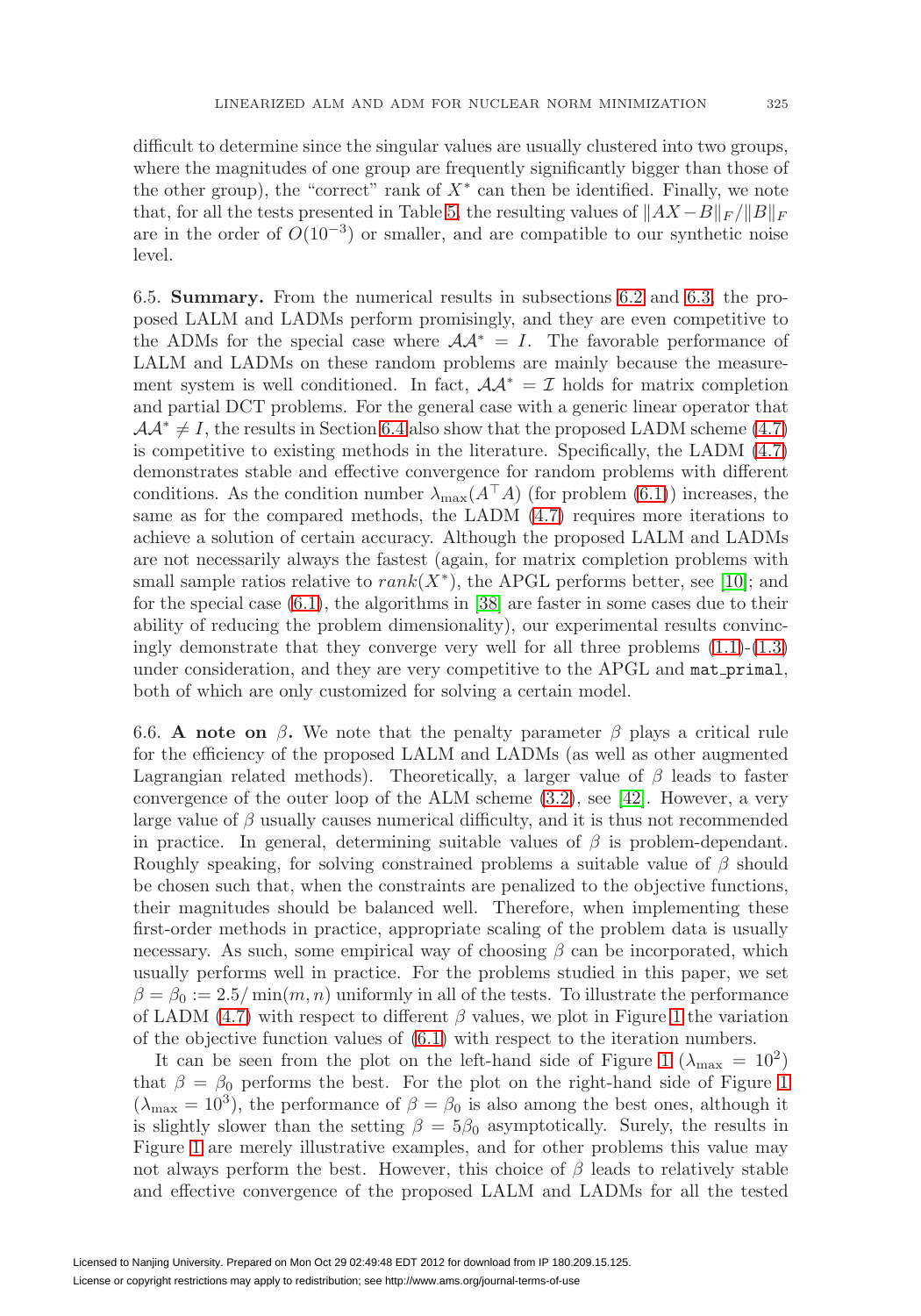

<span id="page-25-1"></span>FIGURE 1. Test results on different choices of  $\beta$ . The values of p, m, r and  $\mu$  for problem [\(6.1\)](#page-16-0) are, respectively, 500, 2000, 100, 20 and 0.01. Each run is terminated by maximum iteration number maxit. Left:  $\lambda_{\text{max}} = 10^2$  and maxit = 500; Right:  $\lambda_{\text{max}} = 10^3$  and maxit = 1000.

problems. In general, for linearly constrained problems the penalty parameter  $\beta$ can be adjusted adaptively, subject to the principle of balancing the residuals of the primal and the dual problems. However, this approach is not always beneficial since the computation of the dual residual could be nontrivial, e.g., the dual problem of [\(4.1\)](#page-9-1) has a ball constraint determined by the matrix operator norm (the largest singular value). This is why we adopted a simple empirical strategy on selecting  $\beta$ in our experiments. We refer to, e.g., [\[23,](#page-27-21) [24,](#page-27-22) [27\]](#page-27-14), for some self-adaptive rules of tuning  $\beta$ .

## 7. Conclusions

<span id="page-25-0"></span>In this paper, we consider the augmented Lagrangian method (ALM) and the alternating direction method (ADM) for nuclear norm related problems. We first show that the ADM is applicable to all the three models  $(1.1)-(1.3)$  $(1.1)-(1.3)$  $(1.1)-(1.3)$  provided that the involved linear operator A satisfies  $A A^* = I$ . For the general case where  $\mathcal{A}\mathcal{A}^* \neq \mathcal{I}$ , we derive linearized ALMs and ADMs in a unified manner, i.e., linearizing the difficult subproblems such that closed-form solutions of the linearized problems can be derived. Global convergence of these methods are established under standard assumptions. In particular, we establish the global convergence for the linearized ALM [\(3.7\)](#page-6-7), which is stronger than those in [\[58\]](#page-28-14). An advantage of the proposed LALM and LADMs is that they are easily implementable to all the models [\(1.1\)](#page-0-0)-  $(1.3)$ , where A can be a generic linear operator, while previous approaches are mostly customized for a particular model. Extensive numerical results on various data show that the proposed linearized methods perform promisingly and they are even very competitive to the customized algorithms APGL for  $(1.2)$  and  $\texttt{mat-printal}$ for [\(6.1\)](#page-16-0).

Finally, we note that the algorithms derived in this paper can be easily extended to general problems with  $J(X)$  in place of  $||X||_*$ , where  $J(X)$  can be a generic closed proper convex function. The resulting algorithms are easily implementable provided that the solution to a problem of the form [\(2.7\)](#page-4-2) can be easily computed. Clearly, this will include, but not limited to, the cases of the  $\ell_1$ -,  $\ell_2$ - and  $\ell_{\infty}$ -norms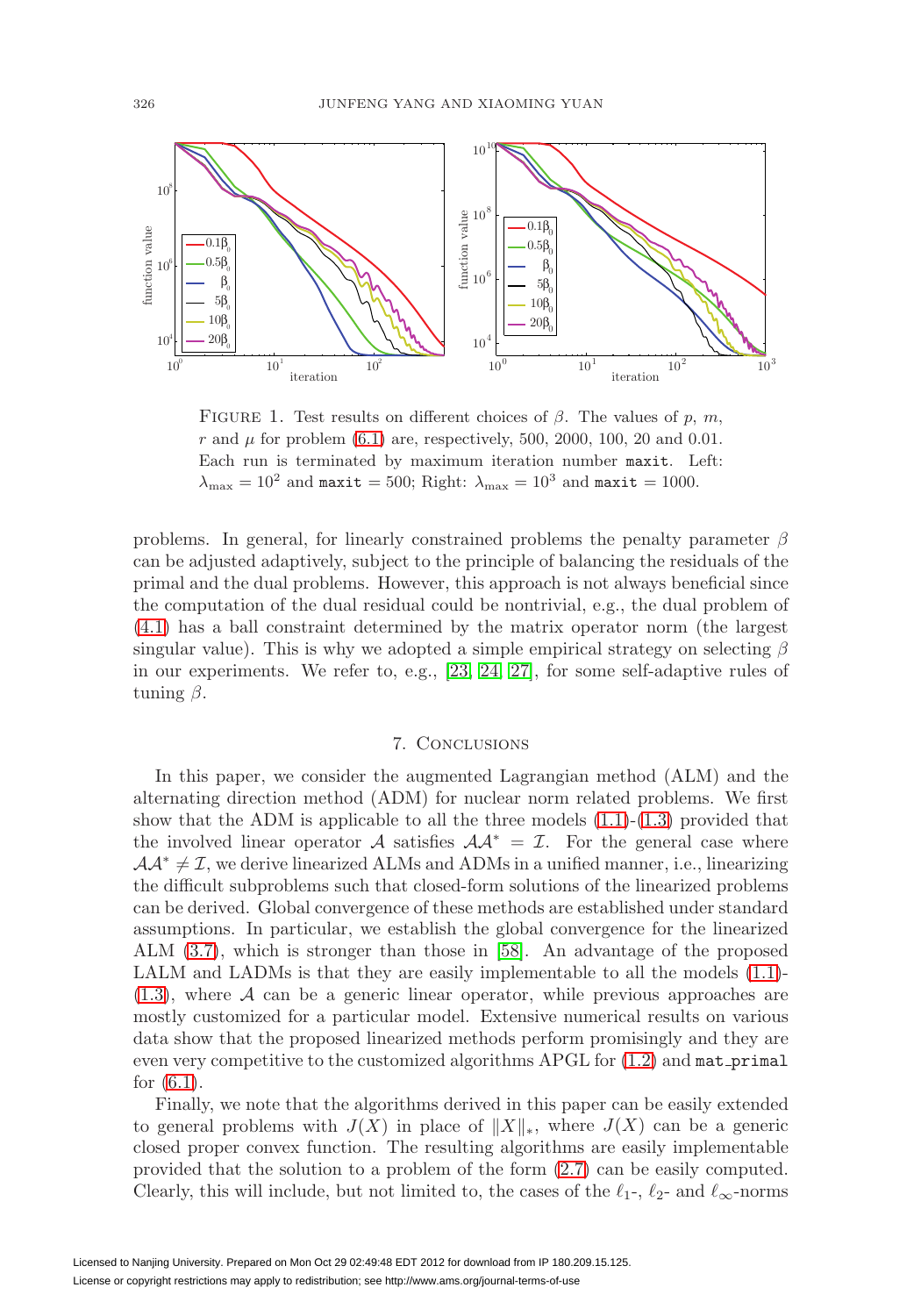in vector spaces, which have many applications in, e.g., compressive sensing and machine learning, etc.

#### **ACKNOWLEDGEMENT**

We are grateful to two anonymous referees for their valuable comments and suggestions which have helped us improve the presentation of this paper substantially.

#### **REFERENCES**

- <span id="page-26-3"></span>1. J. ABERNETHY, F. BACH, T. EVGENIOU AND J.-P. VERT, A new approach to collaborative filtering: Operator estimation with spectral regularization, Journal of Machine Learning Research, 10(2009), pp. 803–826.
- <span id="page-26-4"></span>2. A. ARGYRIOU, T. EVGENIOU AND M. PONTIL, Convex multi-task feature learning, Machine Learning, 73(3)(2008), pp. 243–272.
- <span id="page-26-16"></span>3. J. M. Borwein, and A. S. Lewis, Convex analysis and nonlinear optimization, Springer-Verlag, 2003. M[R2184742 \(2006f:49001\)](http://www.ams.org/mathscinet-getitem?mr=2184742)
- <span id="page-26-5"></span>4. J. F. CAI, E. J. CANDÉS AND Z. W. SHEN, A singular value thresholding algorithm for matrix completion, SIAM Journal on Optimization, 20(4) (2010), pp. 1956–1982. M[R2600248](http://www.ams.org/mathscinet-getitem?mr=2600248) [\(2011c:90065\)](http://www.ams.org/mathscinet-getitem?mr=2600248)
- <span id="page-26-18"></span>5. J. F. Cai, S. Osher and Z. Shen, Linearized Bregman iterations for compressed sensing, Mathematics of Computation, 78(267)(2009), pp. 1515–1536. M[R2501061 \(2010e:65086\)](http://www.ams.org/mathscinet-getitem?mr=2501061)
- <span id="page-26-11"></span>6. J. F. Cai, S. Osher and Z. Shen, Convergence of the Linearized Bregman Iteration for  $\ell_1$ -Norm Minimization, Mathematics of Computation, 78(268) (2009), pp. 2127–2136. M[R2521281 \(2010k:65111\)](http://www.ams.org/mathscinet-getitem?mr=2521281)
- <span id="page-26-10"></span>7. J. F. Cai, S. Osher and Z. Shen, Split Bregman Methods and Frame Based Image Restoration, Multiscale Model. Simul., 8(2)(2009), pp. 337–369. M[R2581025 \(2011a:94016\)](http://www.ams.org/mathscinet-getitem?mr=2581025)
- <span id="page-26-1"></span>8. E. J. CANDÈS AND B. RECHT, Exact matrix completion via convex optimization, Foundations of Computational Mathematics, 9(2009), pp. 717–772. M[R2565240 \(2011c:90066\)](http://www.ams.org/mathscinet-getitem?mr=2565240)
- <span id="page-26-2"></span>9. E. J. CANDÈS AND T. TAO, The power of convex relaxation: near-optimial matrix completion, IEEE Transactions on Information Theory, 56(5) (2009), pp. 2053-2080. M[R2723472](http://www.ams.org/mathscinet-getitem?mr=2723472)
- <span id="page-26-9"></span>10. C. H. CHEN, B. S. HE AND X. M. YUAN, Matrix completion via alternating direction methods, IMA Journal of Numerical Analysis, to appear.
- <span id="page-26-17"></span>11. P. L. COMBETTES AND V. R. WAJS, Signal recovery by proximal forward-backward splitting, Multiscale Model. Simul., 4 (2005), pp. 1168–1200. M[R2203849 \(2007g:94016\)](http://www.ams.org/mathscinet-getitem?mr=2203849)
- <span id="page-26-12"></span>12. J. Eckstein and M. Fukushima, Some reformulation and applications of the alternating directions method of multipliers, In: Hager, W. W. et al. eds., Large Scale Optimization: State of the Art, Kluwer Academic Publishers, pp. 115–134, 1994. M[R1307168](http://www.ams.org/mathscinet-getitem?mr=1307168)
- <span id="page-26-7"></span>13. E. Esser, Applications of Lagrangian-based alternating direction methods and connections to split Bregman, preprint, available at <http://www.math.ucla.edu/applied/cam/>, 2009.
- <span id="page-26-0"></span>14. M. FAZEL, H. HINDI AND S. BOYD, A rank minimization heuristic with application to minimum order system approximation, Proceedings American Control Conference, 6(2001), pp. 4734– 4739.
- <span id="page-26-13"></span>15. M. Fukushima, Application of the alternating direction method of multipliers to separable convex programming problems, Computational Optimization and Applications, 1(1992), pp. 93–111. M[R1195631 \(94a:90020\)](http://www.ams.org/mathscinet-getitem?mr=1195631)
- <span id="page-26-14"></span>16. D. Gabay, Application of the method of multipliers to varuational inequalities, In: Fortin, M., Glowinski, R., eds., Augmented Lagrangian methods: Application to the numerical solution of Boundary-Value Problem, North-Holland, Amsterdam, The Netherlands, pp. 299–331, 1983.
- <span id="page-26-6"></span>17. D. GABAY AND B. MERCIER, A dual algorithm for the solution of nonlinear variational problems via finite element approximations, Computational Mathematics with Applications, 2(1976), pp. 17–40.
- <span id="page-26-15"></span>18. R. Glowinski and P. Le Tallec, Augmented Lagrangian and Operator Splitting Methods in Nonlinear Mechanics, SIAM Studies in Applied Mathematics, Philadelphia, PA, 1989. M[R1060954 \(91f:73038\)](http://www.ams.org/mathscinet-getitem?mr=1060954)
- <span id="page-26-8"></span>19. T. GOLDSTEIN AND S. OSHER, The split Bregman method for L1-regularized problems, SIAM Journal on Imaging Science, 2(2) (2009), pp. 323–343. M[R2496060 \(2010e:65087\)](http://www.ams.org/mathscinet-getitem?mr=2496060)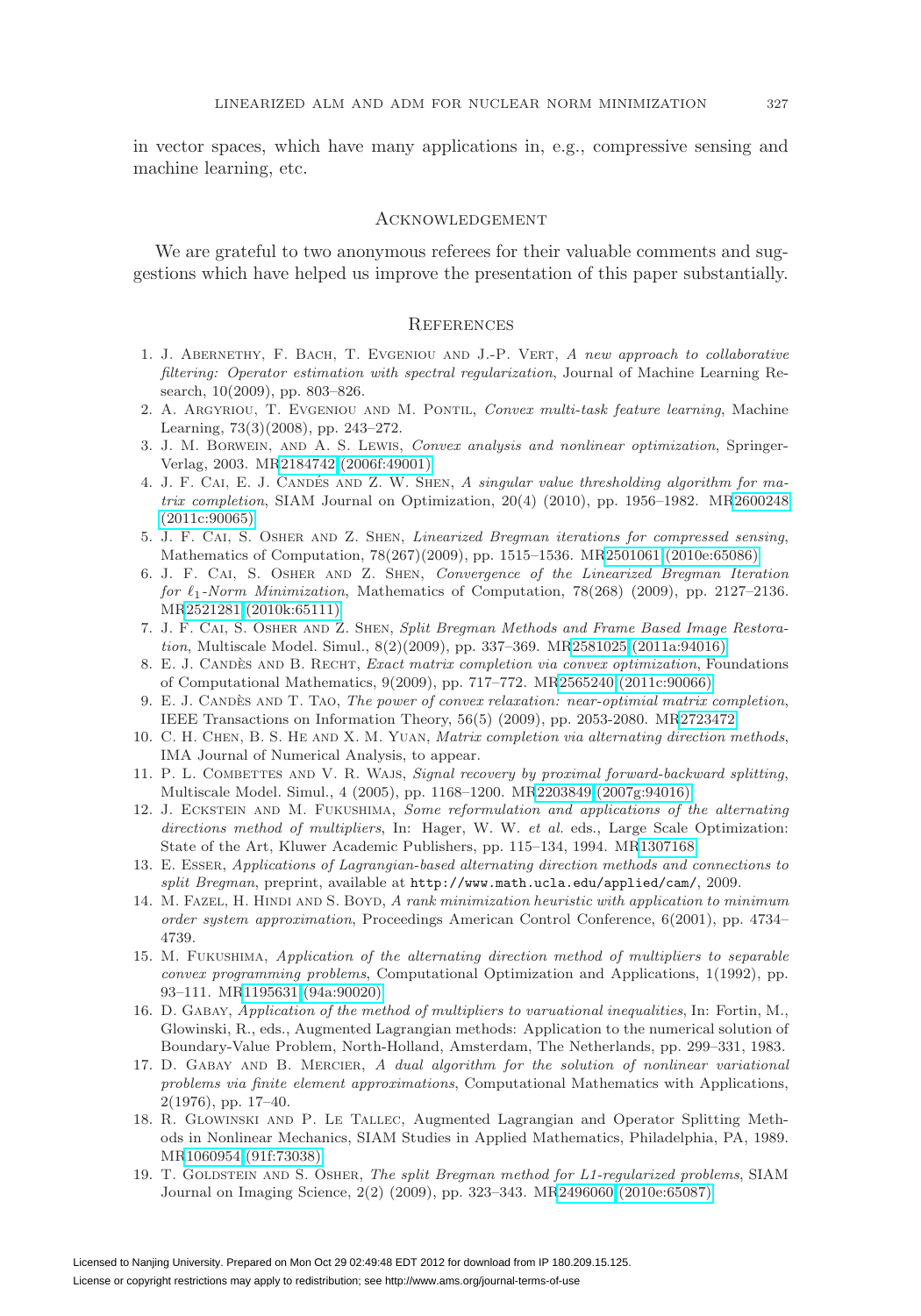- <span id="page-27-15"></span>20. E. HALE, W. YIN AND Y. ZHANG, Fixed-point continuation for  $\ell_1$ -minimization: methodology and convergence, SIAM Journal on Optimization, 19(3) (2008), pp.1107–1130. M[R2460734](http://www.ams.org/mathscinet-getitem?mr=2460734) [\(2009j:90070\)](http://www.ams.org/mathscinet-getitem?mr=2460734)
- <span id="page-27-13"></span>21. B. S. He, L. Z. Liao, D. Han and H. Yang, A new inexact alternating directions method for monontone variational inequalities, Mathematical Programming, 92(2002), pp. 103–118. M[R1892298 \(2003b:90111\)](http://www.ams.org/mathscinet-getitem?mr=1892298)
- <span id="page-27-11"></span>22. B. S. He, M. H. Xu and X. M. Yuan, Solving large-scale least squares semidefinite programming by alternating direction methods, SIAM Journal on Matrix Analysis and Applications, 32(1) (2011), pp. 136–152. M[R2811295](http://www.ams.org/mathscinet-getitem?mr=2811295)
- <span id="page-27-21"></span>23. B. S. He and H. Yang, Some convergence properties of a method of multipliers for linearly constrained monotone variational inequalities, Operations Research Letters, 23 (1998), pp. 151–161. M[R1677664 \(2000d:90089\)](http://www.ams.org/mathscinet-getitem?mr=1677664)
- <span id="page-27-22"></span>24. B. S. HE, H. YANG AND S. L. WANG, Alternating direction method with self-adaptive penalty parameters for monotone variational inequalities, Journal of Optimization theory and applications, 106 (2000), pp. 337–356. M[R1788928 \(2001h:49016\)](http://www.ams.org/mathscinet-getitem?mr=1788928)
- <span id="page-27-5"></span>25. M. R. Hestenes, Multiplier and gradient methods, Journal of Optimization Theory and Applications, 4 (1969), pp. 303–320. M[R0271809 \(42:6690\)](http://www.ams.org/mathscinet-getitem?mr=0271809)
- <span id="page-27-4"></span>26. S. Ji and J. Ye, An accelerated gradient method for trace norm minimization, The Twenty-Sixth International Conference on Machine Learning, 2009.
- <span id="page-27-14"></span>27. S. KONTOGIORGIS AND R. R. MEYER, A variable-penalty alternating directions method for convex optimization, Mathematical Programming, 83(1998), pp. 29–53. M[R1643963 \(99k:90116\)](http://www.ams.org/mathscinet-getitem?mr=1643963)
- <span id="page-27-19"></span>28. R. M. Larsen, PROPACK-Software for large and sparse SVD calculations, Available at: <http://sun.stanfor.edu/srmunk/PROPACK/>, 2005.
- <span id="page-27-12"></span>29. Z.-C. Lin, M.-M. Chen, L.-Q. Wu and Y. Ma, The augmented Lagrange multiplier method for exact recovery of corrupted low-rank matrices, manuscript, 2009.
- <span id="page-27-18"></span>30. J. Liu, S. Ji and J. Ye, SLEP: A Sparse Learning Package, Version 2.0, Available at: [http://](http://www.public.asu.edu/~jye02/Software/SLEP) [www.public.asu.edu/~jye02/Software/SLEP](http://www.public.asu.edu/~jye02/Software/SLEP), 2010.
- <span id="page-27-3"></span>31. Y. J. Liu, D. F. Sun and K. C. Toh, An implementable proximal point algorithmic framework for nuclear norm minimization, Mathematical Programming, to appear.
- <span id="page-27-7"></span>32. S. Q. MA, D. GOLDFARB AND L. CHEN, Fixed point and Bregman iterative methods for matrix rank minimization, Math. Program., 128 (2011), 321–353. M[R2810961](http://www.ams.org/mathscinet-getitem?mr=2810961)
- <span id="page-27-8"></span>33. Y. E. Nesterov, A method for unconstrained convex minimization problem with the rate of convergence  $O(1/k^2)$ , Doklady AN SSSR, 269, pp. 543–547, 1983. M[R701288 \(84i:90119\)](http://www.ams.org/mathscinet-getitem?mr=701288)
- <span id="page-27-9"></span>34. Y. E. Nesterov, Smooth minimization of nonsmooth functions, Mathematical Programming, 103 (2005), pp. 127–152. M[R2166537 \(2006g:90174\)](http://www.ams.org/mathscinet-getitem?mr=2166537)
- <span id="page-27-10"></span>35. M. K. Ng, P. A. Weiss and X. M. Yuan, Solving constrained total-variation problems via alternating direction methods, SIAM Journal on Scientifc Computing, 32(5) (2010), pp. 2710– 2736. M[R2684734 \(2011i:65065\)](http://www.ams.org/mathscinet-getitem?mr=2684734)
- <span id="page-27-1"></span>36. G. Obozinski, B. Taskar and M. I. Jordan, Joint covariate selection and joint subspace selection for multiple classification problems, Statistics and Computing, 2009. M[R2610775](http://www.ams.org/mathscinet-getitem?mr=2610775)
- <span id="page-27-16"></span>37. S. OSHER, M. BURGER, D. GOLDFARB, J. XU AND W. YIN, An iterative regularization method for total variation-based image restoration, Multiscale Model. Simul. 4(2) (2005), pp. 460–489. M[R2162864 \(2006c:49051\)](http://www.ams.org/mathscinet-getitem?mr=2162864)
- <span id="page-27-2"></span>38. T. K. Pong, P. Tseng, S. Ji. and J. Ye, Trace norm regularization: reformulations, algorithms, and multi-task learning, SIAM Journal on Optimization, 20 (2010), pp. 3465-3489. M[R2763512](http://www.ams.org/mathscinet-getitem?mr=2763512)
- <span id="page-27-6"></span>39. M. J. D. Powell, A method for nonlinear constraints in minimization problems, in Optimization, R. Fletcher, ed., Academic Press, New York, NY, pp. 283–298, 1969. M[R0272403](http://www.ams.org/mathscinet-getitem?mr=0272403) [\(42:7284\)](http://www.ams.org/mathscinet-getitem?mr=0272403)
- <span id="page-27-0"></span>40. B. Recht, M. Fazel and P. A. Parrilo, Guaranteed minimum rank solutions to linear matrix equations via nuclear norm minimization, SIAM Review, 52(2010), pp. 471–501. M[R2680543](http://www.ams.org/mathscinet-getitem?mr=2680543)
- <span id="page-27-17"></span>41. R. T. Rockafellar, Convex Analysis, Princeton University Press, Princeton, NJ, 1970. M[R0274683 \(43:445\)](http://www.ams.org/mathscinet-getitem?mr=0274683)
- <span id="page-27-20"></span>42. R. T. Rockafellar, Augmented Lagrangians and applications of the proximal point algorithm in convex programming, Mathematics of Operations Research, 1 (1976), 97–116. M[R0418919 \(54:6954\)](http://www.ams.org/mathscinet-getitem?mr=0418919)